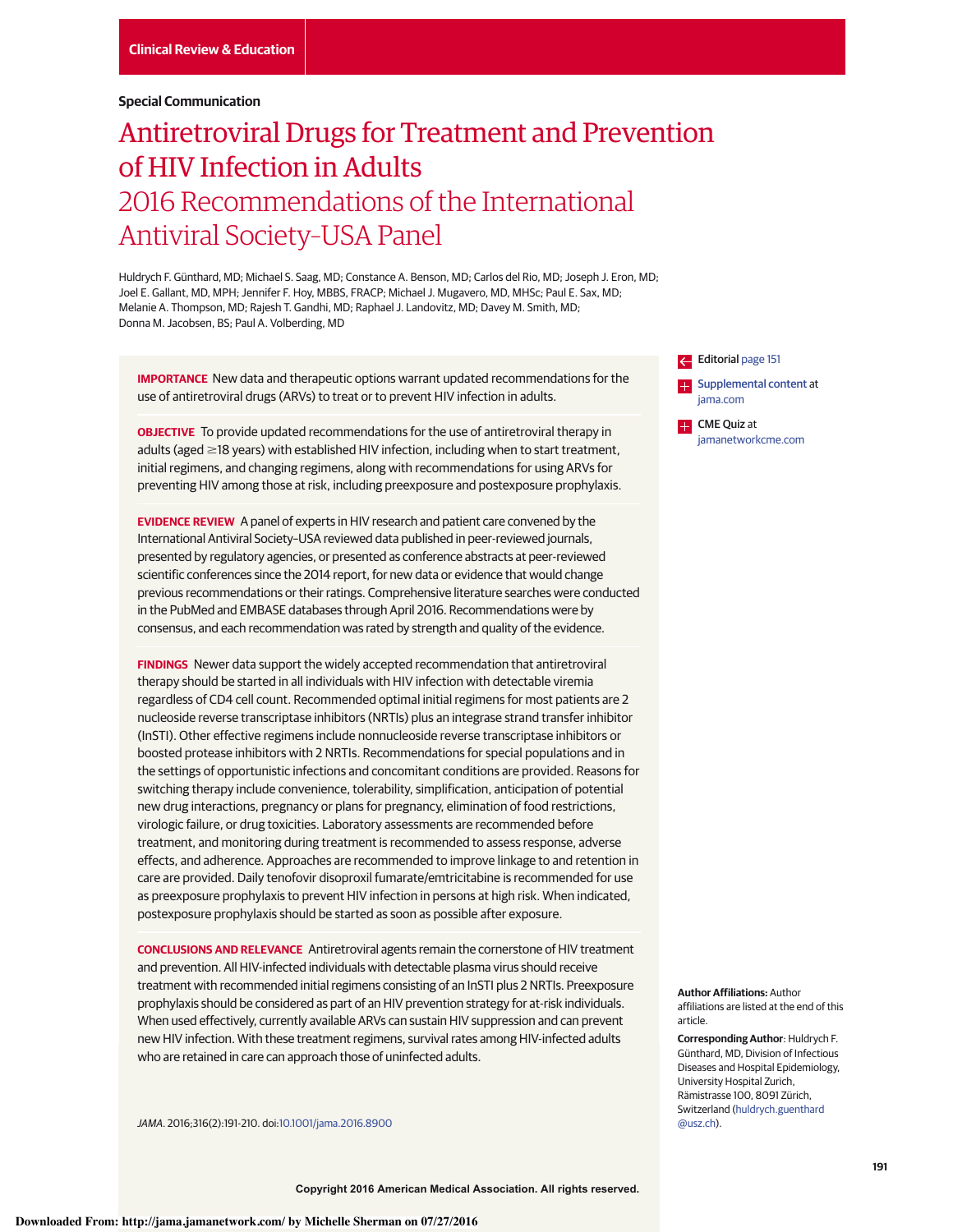There have been substantial advances in the use of antiret-<br>
infection since the last version of these recommendations<br>
in 2014 luxernations are undate to the recommendations roviral drugs (ARVs) for the treatment and prevention of HIV in 2014,<sup>1</sup> warranting an update to the recommendations.

With rare exception, all HIV-infected individuals with detectable viremia, regardless of their CD4 cell count, should begin antiretroviral therapy (ART) as soon as possible after diagnosis to prevent disease progression, improve clinical outcomes, and limit transmission. This recommendation is strongly supported by recent large randomized clinical trials.<sup>2,3</sup> New drugs that combine excellent potency with greater convenience, safety, and tolerability make lifelong viral suppression achievable and reduce the risk of viral resistance. In HIV-infected persons, ART is effective in preventing HIV transmission $1,4,5$  and provides individual and public health benefits. Antiretroviral therapy for individuals at risk of acquiring HIV infection (as postexposure prophylaxis [PEP] or preexposure prophylaxis [PrEP]) prevents HIV acquisition.

This revision of the recommendations discusses the latest developments in uses of ARVs, summarizing current knowledge on the following: when to start therapy, including optimal initial treatment regimens; ART for patients with opportunistic infections (OIs); when and how to switch ART; laboratory monitoring; engagement in care and ART adherence; and prevention of HIV infection.

# Methods

Recommendations were developed by an international panel of 14 volunteer experts in HIV research and patient care appointed by the International Antiviral Society–USA. Potential members were screened for expertise in the field, involvement in research and care, financial relationships with commercial companies, and ability to work toward consensus. The panel convened in person and by conference calls from late 2015 to mid-2016. Teams for each major section, each with a lead writer, evaluated relevant evidence and drafted recommendations for full panel review.

Evidence used was published in the scientific literature, presented at major scientific conferences, or released as safety reports by regulatory agencies or data and safety monitoring boards since 2014.<sup>1</sup> Literature searches in PubMed and EMBASE were designed by an expert in systematic reviews to capture publications relevant to ART in HIV infection since the 2014 iteration of the recommendations<sup>1</sup> through April 2016. New evidence was considered in conjunction with evidence used for prior reports.<sup>1</sup> Approximately 320 relevant citations were identified by 1 author (P.V.) from an initial list of more than 3200. Relevant abstracts publicly presented at scientific conferences since June 2014 were identified by panel members. Manufacturers of ARVs provided lists of relevant scientific publications or abstracts presented at peerreviewed conferences.

These recommendations are focused on adults (defined as aged  $\geq$ 18 years) with or at risk of HIV infection in settings in which most ARVs are available (approved by regulatory bodies or in expanded access) or in late-stage development (new drug application filed). Recommendations were made by consensus and rated according to the strength of the recommendation and the quality of the evidence (Table 1). Recommendations that have not changed substantially or for which few relevant data have

## Table 1. Strength of Recommendation and Quality of Evidence Rating Scale<sup>a</sup>

| Rating                        | <b>Definition</b>                                                                                                                                   |
|-------------------------------|-----------------------------------------------------------------------------------------------------------------------------------------------------|
| Strength of<br>recommendation |                                                                                                                                                     |
| A                             | Strong support for the recommendation                                                                                                               |
| B                             | Moderate support for the recommendation                                                                                                             |
| C                             | Limited support for the recommendation                                                                                                              |
| Quality of<br>evidence        |                                                                                                                                                     |
| la                            | Evidence from $\geq 1$ randomized clinical trials published<br>in the peer-reviewed literature                                                      |
| Ib                            | Evidence from $\geq 1$ randomized clinical trials presented<br>in abstract form at peer-reviewed scientific meetings                                |
| <b>Ila</b>                    | Evidence from nonrandomized clinical trials<br>or cohort or case-control studies published<br>in the peer-reviewed literature                       |
| <b>IIb</b>                    | Evidence from nonrandomized clinical trials or cohort<br>or case-control studies presented in abstract form<br>at peer-reviewed scientific meetings |
| III                           | Recommendation based on the panel's analysis<br>of the accumulated available evidence                                                               |
|                               | a Adapted in part from the Canadian Task Force on Periodic Health                                                                                   |

Examination.<sup>6</sup>

become available since 2014 are included in the 2014 treatment recommendations<sup>1</sup> along with detailed discussion and citations. Where appropriate, prior citations were included. Further details about the recommendations development process, panel selection, summary of evidence collection and literature search strategies, and the sponsor (International Antiviral Society–USA) and its policies are available in the [Supplement.](http://jama.jamanetwork.com/article.aspx?doi=10.1001/jama.2016.8900&utm_campaign=articlePDF%26utm_medium=articlePDFlink%26utm_source=articlePDF%26utm_content=jama.2016.8900)

# When to Start

# Initiation of Therapy

Recommendations for when to start ART are summarized in Box 1. ART is recommended for all HIV-infected patients with detectable viremia, regardless of CD4 cell count (evidence rating AIa). Randomized clinical trial data now further confirm previous recommendations for early initiation of ART in adults<sup>1,7</sup> because of the individual-level clinical benefit (reduction in AIDS-related events, non–AIDS-related events, and all-cause mortality) (Table 2)<sup>2,3,8</sup> and a decreased risk of HIV transmission.<sup>4</sup>

Patients should understand the goals of treatment and be willing to initiate therapy. Baseline resistance testing is recommended for all patients, but initiating therapy prior to availability of the results may be appropriate in some cases. Recent data suggest little transmitted drug resistance to integrase strand transfer inhibitors (InSTIs) and protease inhibitors (PIs) but not nonnucleoside reverse transcriptase inhibitors (NNRTIs).<sup>9-11</sup>

# Current Investigational Approaches to Starting Therapy

Initiation of ART is recommended as soon as possible in the setting of acute HIV infection (evidence rating BIII).<sup>1</sup> Initiation prior to the development of HIV antibody positivity reduces the size of the latent HIV reservoir, reduces immune activation, and may protect against infection of central memory T cells. Benefits are maximal during the first few weeks after HIV infection but are apparent up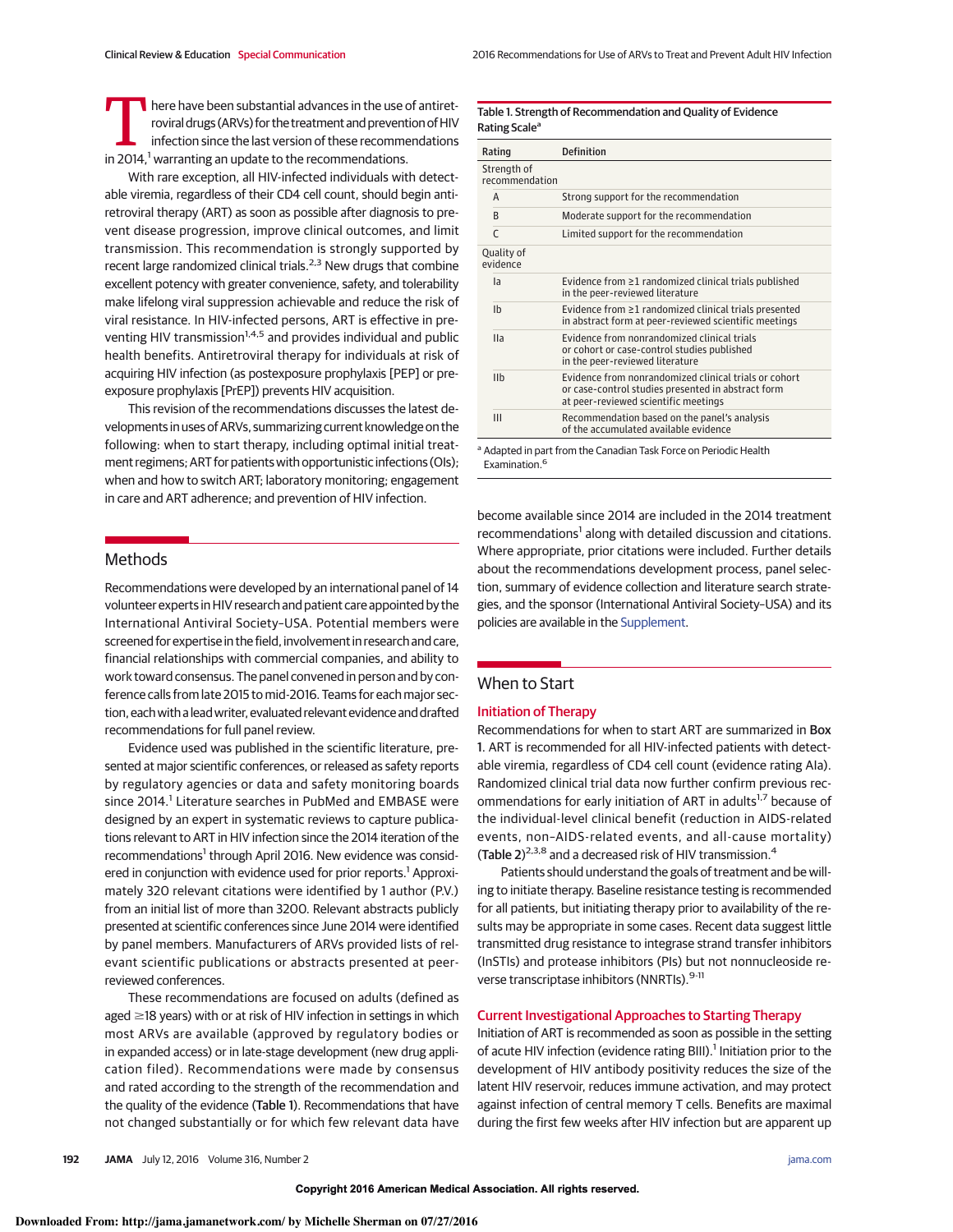to the first 6 months after infection.<sup>12-16</sup> However, early therapy does not prevent the establishment of the latent HIV reservoir. Planned discontinuation of early ART after a specific duration of treatment is not recommended outside research settings; the benefits do not persist and the subsequent viral rebound is associated with increased clinical events and the potential for transmission (evidence rating Ala).<sup>16-18</sup>

Initiation of ART on the same day as diagnosis of HIV infection has been implemented in several cities.<sup>19,20</sup> Evaluation of the longterm effectiveness and limitations of this strategy is needed.

Initiation of ART in "elite controllers" (defined as patients with confirmed HIV infection and persistent undetectable HIV RNA without ART) remains controversial. Elite controllers may still benefit from ART because they have higher levels of immune activation and an increased risk of cardiovascular disease and hospitalization compared with individuals achieving virologic suppression with ART.<sup>21</sup> Initiation of treatment, however, is recommended for infected persons who have persistent undetectable viral load without ART but have declining CD4 cell counts (evidence rating BIII).

# Recommended Initial Regimens

Recommendations for initial antiretroviral regimens are summarized inBox 2. Among adherent individuals, initial ART with 2 nucleoside reverse transcriptase inhibitors (NRTIs) plus a third active drug from a different class achieves and maintains similar virologic suppression rates in nearly all patients.22-26 Clinicians and patients have many options and may select a regimen based on considerations other than antiviral potency. Considerations include short- and longterm adverse effects, ease of administration, drug interactions, risk of resistance if virologic failure occurs, and cost. Patients with more than 100 000 HIV RNA copies/mL or fewer than 200 CD4 cells/µL remain a subset in whom ART potency is particularly important, as certain regimens have suboptimal virologic suppression in this setting.1,7,27-35

#### Optimal Initial Regimens

InSTI-based regimens are optimal for initial therapy. Recommended initial ART for most patients are (regimens are listed in alphabetic order by InSTI component; see Table 3) dolutegravir/ abacavir/lamivudine (evidence rating AIa), dolutegravir plus tenofovir alafenamide (TAF)/emtricitabine (AIa), elvitegravir/ cobicistat/TAF/emtricitabine (evidence rating AIa), and raltegravir plus TAF/emtricitabine (evidence rating AIII). (Components separated with a slash [/] indicate that they are available as coformulations.)

If TAF is not available, tenofovir disoproxil fumarate (TDF) is an effective and generally well-tolerated option. Given the limited longterm experience with TAF, some clinicians may prefer to continue using TDF pending broader experience with TAF in clinical practice.

# InSTIs as Components of the Initial Regimen

In the SINGLE study, dolutegravir plus abacavir/lamivudine was superior to efavirenz/TDF/emtricitabine.<sup>36</sup> Similar results were observed in the FLAMINGO study (comparing dolutegravir with ritonavir-boosted [/r] darunavir), $^{37}$  in the WAVES study (comparBox 1. Recommendations for When to Start Antiretroviral Therapy<sup>a</sup>

- Antiretroviral therapy (ART) is recommended for all viremic patients with established HIV infection, regardless of CD4 cell count (evidence rating AIa).
- Initiation of ART is recommended as soon as possible in the setting of acute HIV infection (evidence rating BIII).
- Planned discontinuation of early ART after a specific duration of treatment is not recommended outside a research setting (evidence rating AIa).<sup>b</sup>
- Initiation of ART is recommended for individuals who have persistent undetectable viral load without ART but have declining CD4 cell counts (evidence rating BIII).

<sup>a</sup> See text for essential details and cautions.

<sup>b</sup> The recommendation or the evidence rating has not changed substantially since the 2014 report.

ing cobicistat-boosted [/c] elvitegravir with atazanavir/r in HIVinfected women),<sup>38</sup> and in the AIDS Clinical Trials Group 5257 study (comparing raltegravir with atazanavir/r or darunavir/r).<sup>39</sup>

No clinical trial has directly compared all 3 currently available InSTIs. In treatment-naive patients, dolutegravir was noninferior to raltegravir, with no resistance to dolutegravir observed in that treatment group.<sup>40</sup> In treatment-experienced patients, dolutegravir was superior to raltegravir<sup>41</sup> and elvitegravir was noninferior to raltegravir.<sup>42</sup> The InSTIs differ in several important features that may influence treatment choice (Table 4).

## Abacavir as a Component of the Initial Regimen

Abacavir is a component of the recommended regimen of dolutegravir/abacavir/lamivudine. Approximately half of individuals who are positive for the HLA-B\*5701 allele experience a hypersensitivity reaction to abacavir that may be life threatening.<sup>44</sup> HLA-B\*5701 testing should be performed prior to abacavir use (evidence rating AIa); those who test positive should not be given abacavir (evidence rating AIa). Allergy to abacavir should be listed in the medical record.

Although some prior comparisons of abacavir/lamivudine and TDF/emtricitabine demonstrated an efficacy advantage of TDF/emtricitabine,<sup>45,46</sup> these differences have not been observed in studies that use dolutegravir. In the SINGLE study, all patients in the dolutegravir-containing group used abacavir/lamivudine.<sup>36</sup> In the SPRING-2 and FLAMINGO studies, a minority of dolutegravirtreated patients used abacavir/lamivudine, and no differences in efficacy were found based on NRTI selection.

The association between abacavir and an increased risk of myocardial infarction remains controversial.<sup>1,7,34,35</sup> More studies have now been published describing the association, <sup>47-49</sup> but the data remain inconclusive. For now, abacavir should be used with caution in patients who have or who are at high risk of cardiovascular disease.

## TAF as a Component of the Initial Regimen

Compared with TDF, TAF yields a lower plasma level of tenofovir and higher intracellular concentration of the active antiviral component tenofovir diphosphate. This results in fewer tenofovir-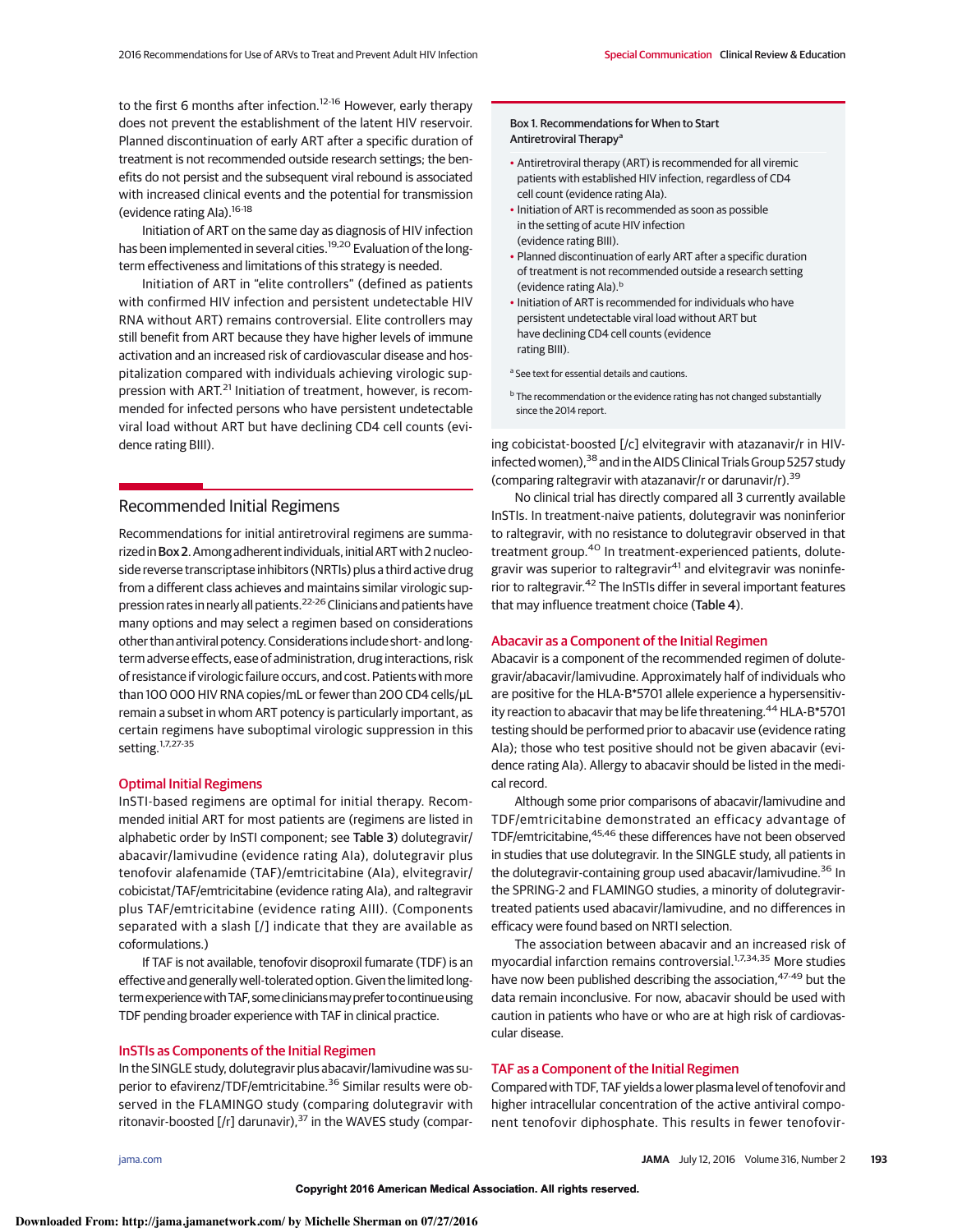Table 2. Summary Results of 3 Key Randomized Clinical Trials of Immediate vs Deferred Antiretroviral Therapy (ART) in ART-Naive HIV-Infected Individuals

| Source                                 | <b>No. of Participants</b><br>in Study (CD4 Cell<br><b>Count Parameter)</b> | <b>Duration of</b><br>Follow-up, mo | <b>Study End Point</b>                                                                            | No. (%) With Outcome<br>in Immediate ART Group        | No. (%) With Outcome<br>in Deferred ART Group           | Hazard Ratio (95% CI)<br>for Immediate vs<br><b>Deferred ART</b> |
|----------------------------------------|-----------------------------------------------------------------------------|-------------------------------------|---------------------------------------------------------------------------------------------------|-------------------------------------------------------|---------------------------------------------------------|------------------------------------------------------------------|
| Lundaren<br>et al, $2$ 2015            | 4685 (>500/µL)                                                              | 36                                  | Primary end point<br>(AIDS,<br>serious<br>non-AIDS-related<br>events, death)                      | 42(1.8)<br>[0.6/100 patient-years<br>of observation]  | 96(4.1)<br>[1.38/100 patient-years<br>of observation]   | $0.43(0.3-0.62)$                                                 |
|                                        |                                                                             |                                     | AIDS-related events                                                                               | 14(0.6)                                               | 50(2.1)                                                 | $0.28(0.15-0.50)$                                                |
|                                        |                                                                             |                                     | Serious<br>non-AIDS-related<br>events                                                             | 29(1.3)                                               | 47(2.0)                                                 | $0.61(0.38-0.97)$                                                |
|                                        |                                                                             |                                     | All-cause mortality                                                                               | 12(0.5)                                               | 21(0.9)                                                 | $0.58(0.28-1.17)$                                                |
| Danel et al, 3<br>2015                 | 2056                                                                        | 30                                  | Primary end point<br>(AIDS,<br>non-AIDS-related<br>cancer or bacterial<br>disease, death)         | 64(6.2)<br>[2.8/100 patient-years]<br>of observation] | 111(10.9)<br>[4.9/100 patient-years]<br>of observation] | $0.56(0.41-0.76)$                                                |
|                                        |                                                                             |                                     | AIDS-related events                                                                               | 33(3.2)                                               | 65(6.4)                                                 |                                                                  |
|                                        |                                                                             |                                     | Mortality                                                                                         | 21(2.0)                                               | 26(2.5)                                                 |                                                                  |
|                                        | 843<br>(Baseline > 500/µL)                                                  | 30                                  | Subgroup of participants<br>with baseline CD4 cell<br>count >500/µL (primary<br>end point)        | 23(2.2)<br>[2.4/100 patient-years]<br>of observation] | 38(3.7)<br>[4.1/100 patient-years]<br>of observation]   | $0.56(0.33-0.94)$                                                |
| Grinsztein<br>et al, <sup>8</sup> 2014 | 1763<br>$(350/\mu L - 550/\mu L)$                                           | 24                                  | Primary end point<br>(AIDS,<br>non-AIDS-related<br>events, severe bacterial<br>infections, death) | 57(6.4)                                               | 77(8.8)                                                 | $0.73(0.52 - 1.03)$                                              |
|                                        |                                                                             |                                     | <b>AIDS</b>                                                                                       | 40(4.5)                                               | 61(7.0)                                                 | $0.64(0.43-0.96)$                                                |
|                                        |                                                                             |                                     | Non-AIDS-related<br>events                                                                        | 12(1.4)                                               | 9(1.0)                                                  | $1.35(0.57-3.19)$                                                |
|                                        |                                                                             |                                     | Death                                                                                             | 11(1.2)                                               | 15(1.7)                                                 | $0.73(0.34-1.59)$                                                |

associated toxic effects, such as proximal renal tubular toxicity and reductions in bone mineral density. One report suggested the possibility of elevated liver enzymes with TDF use, but the clinical significance is uncertain.<sup>50</sup>

TAF and TDF were compared in prospective clinical trials of initial therapy<sup>51,52</sup> and in switch strategies from TDF in patients with virologic suppression and no history of resistance or treatment failure.<sup>53,54</sup> To date, only elvitegravir/c has been used in studies of TAF as initial therapy, but a broader range of third drugs has been used in switch studies.

Compared with TDF, TAF has little or no effect on bone density and little or no kidney toxicity. Specifically, proximal tubulopathy has not been observed to date with TAF, which has less effect on renal tubular and overall proteinuria and estimated glomerular filtration rate (eGFR) than TDF. TAF reduces lipids less than TDF; however, this difference does not affect the ratio of total to highdensity lipoprotein cholesterol. To date, no cases of clinical renal disease are directly ascribed to TAF. Tolerability of TAF and TDF is comparable, as are rates of HIV suppression, resistance with virologic failure, and increases in CD4 cell count.

The daily dose of TAF (25 mg or 10 mg) is lower than that of TDF (300 mg). For HIV treatment, TAF is currently available only in coformulations, consisting of emtricitabine/TAF; rilpivirine/ emtricitabine/TAF; and elvitegravir/cobicistat/emtricitabine/TAF. Unlike TDF, TAF should not be used with rifamycins, and there are limited data on its safety and efficacy for pregnant women.

# Non–InSTI-Containing (or Non–NRTI-Containing) Initial Regimens

Several non–InSTI-containing regimens suppress HIV RNA in the majority of patients who are adherent to therapy. These may be optimal for a given patient based on individual clinical characteristics, preferences, or owing to financial considerations or lack of InSTI availability. These regimens are acceptable therapeutic options. These options are listed in Table 5.

Initial therapy with 2 active drugs is under investigation. This strategy may offer cost or toxicity advantages over the current 3-drug regimens.<sup>56</sup> To date, only 2 adequately powered randomized clinical trials have demonstrated noninferior outcomes of 2-drug therapy compared with 3-drug regimens. Lopinavir/r plus lamivudine was noninferior to lopinavir/r plus 2 NRTIs in one study,<sup>57</sup> and darunavir/r plus raltegravir was noninferior to darunavir/r plus 2 NRTIs in another.<sup>58</sup> However, these 2-drug regimens have limitations. Lopinavir/r induces relatively high rates of gastrointestinal adverse effects and hyperlipidemia. Darunavir/r plus raltegravir was associated with higher rates of treatment failure in patients with a CD4 cell count below 200/µL or an HIV RNA level above 100 000 copies/mL. A small single-group trial of dolutegravir plus lamivudine in 20 patients demonstrated promising results.<sup>59</sup>

Initial 2-drug regimens are recommended only in the rare situations in which a patient cannot take abacavir, TAF, or TDF (evidence rating BIa); [darunavir/c or darunavir/r] plus [raltegravir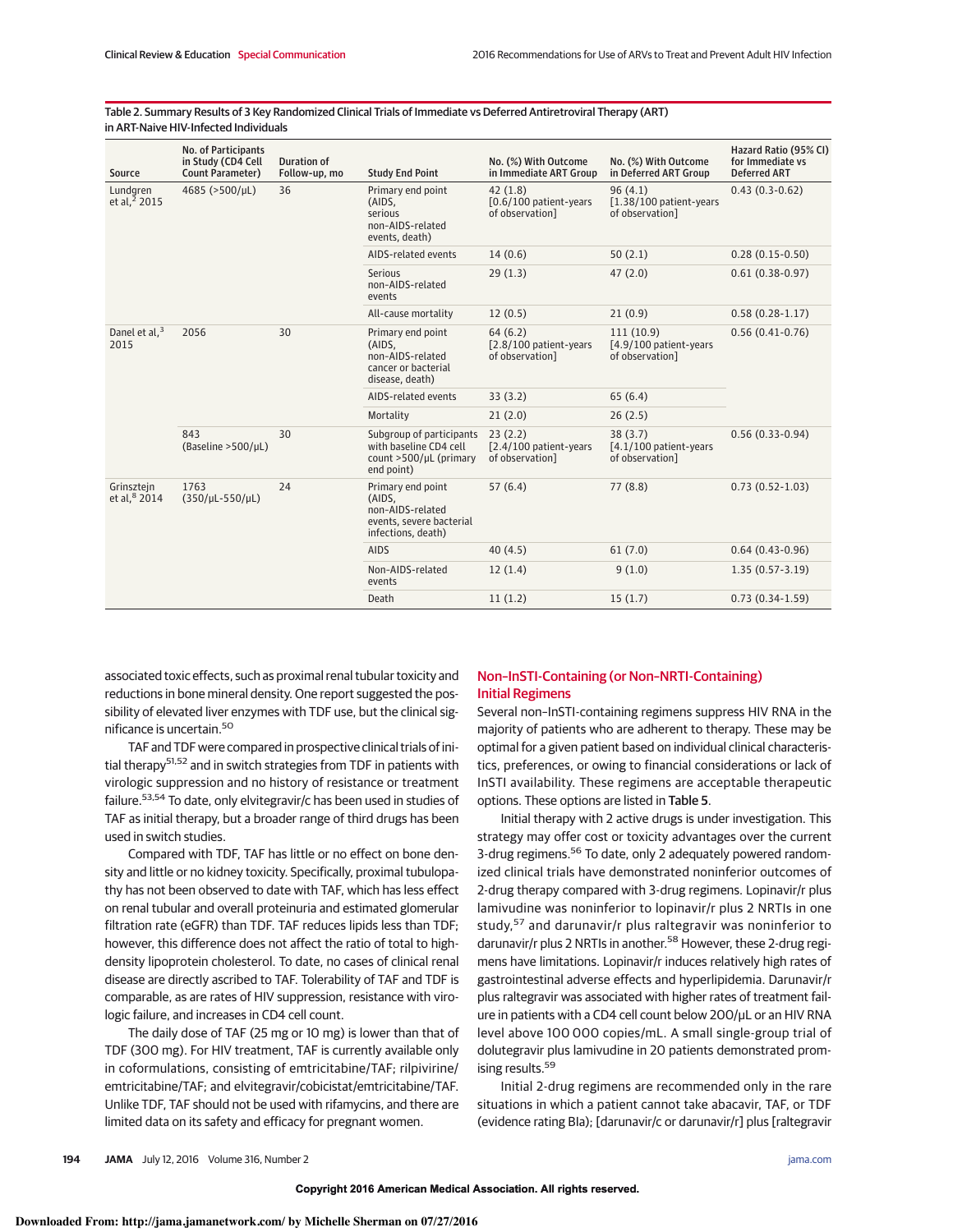## Box 2. Recommendations for Initial ART Regimens<sup>a</sup>

- Recommended initial regimens (listed in alphabetic order by InSTI component):
	- Dolutegravir/abacavir/lamivudine (evidence rating AIa)
	- Dolutegravir plus TAF/emtricitabine (evidence rating Ala)<sup>b</sup>
	- Elvitegravir/cobicistat/TAF/emtricitabine (evidence rating Ala)<sup>b</sup> • Raltegravir plus TAF/emtricitabine (evidence rating AIII)
- HLA-B\*5701 testing should be performed prior to abacavir use (evidence rating AIa); those who test positive should not be given abacavir (evidence rating AIa).
- Tenofovir disoproxil fumarate is not recommended for individuals with or at risk of kidney or bone disease (osteopenia or osteoporosis) (evidence rating BIII).
- Recommended initial regimens for individuals in whom an InSTI is not an option (listed in alphabetic order by InSTI component):
- Darunavir (boosted) plus TAF (or TDF)/emtricitabine or abacavir/ lamivudine (evidence rating AIa)<sup>b</sup>
- Efavirenz/TDF/emtricitabine (evidence rating AIa)
- Rilpivirine/TAF (or TDF)/emtricitabine (evidence rating Ala)<sup>b</sup> • Initial 2-drug regimens are recommended only in rare situations in which a patient cannot take abacavir, TAF, or TDF (evidence rating BIa).
- HIV-infected pregnant women should initiate ART for their own health and to reduce the likelihood of HIV transmission to their infant (evidence rating Ala). $c$
- For HIV-infected patients with hepatitis B virus coinfection should initiate ART that contains TDF or TAF (evidence rating AIa), lamivudine or emtricitabine, and a third component (evidence rating AIa).
- Entecavir may be used to treat hepatitis B virus infection (evidence rating AIII). If HIV RNA is not suppressed, entecavir should be avoided because it can select for drug-resistant HIV (evidence rating AIII).
- HIV-infected patients with hepatitis C virus coinfection should start an ART regimen with drugs that do not have significant drug interactions with hepatitis C virus therapies (evidence rating AIIa).
- Tenofovir disoproxil fumarate is not recommended for patients with osteopenia or osteoporosis (evidence rating BIII).
- Monitoring for development of kidney disease with estimated glomerular filtration rate, urinalysis, and testing for glycosuria and albuminuria or proteinuria is recommended when ART is initiated or changed and every 6 months (along with HIV RNA) once HIV RNA is stable (evidence rating BIII).
- Tenofovir disoproxil fumarate should be avoided or dose adjusted in patients with a creatinine clearance rate below 60 mL/min (evidence rating AIa).
- Tenofovir alafenamide is not recommended in patients with a creatinine clearance rate below 30 mL/min (evidence rating AIa).
- Tenofovir disoproxil fumarate or TAF should be discontinued if a patient's renal function worsens, particularly if there is evidence of proximal tubular dysfunction (evidence rating AIIa).
- HIV-infected patients with end-stage renal disease should be evaluated for kidney transplantation with expectation of high rates of patient and graft survival (evidence rating AIIa).

Abbreviations: ART, antiretroviral therapy; InSTI, integrase strand transfer; TAF, tenofovir alafenamide; TDF, tenofovir disoproxil fumarate.

- <sup>a</sup> See text for essential details and cautions. Components separated with a slash (/) indicate that they are available as coformulations.
- <sup>b</sup> TDF may be substituted for TAF if TAF is not available for the patient.
- <sup>c</sup> The recommendation or the evidence rating has not changed substantially since the 2014 report.

or dolutegravir] or plus [lamivudine or emtricitabine] may be considered, but the former strategy may be less effective in those with CD4 cell counts below 200/µL or HIV RNA levels above 100 000 copies/mL. Of note, there are no adequately powered studies of initial therapy of other listed 2-drug regimens besides darunavir/r plus raltegravir or lopinavir/r plus lamivudine; efficacy is assumed from other clinical trials.<sup>57,58</sup>

## Special Considerations

#### Pregnancy

HIV-infected pregnant women should initiate ART for their own health and to reduce the likelihood of HIV transmission to the infant (evidence rating AIa). Nucleoside reverse transcriptase inhibitor options include abacavir/lamivudine (if the patient is HLA-B\*5701 negative), TDF/emtricitabine, or zidovudine/ lamivudine. Zidovudine/lamivudine is the regimen with the longest clinical experience, but it has more toxic effects. Raltegravir is the recommended InSTI for use during pregnancy. Recommended boosted PIs include atazanavir/r (once daily) or darunavir/r (twice daily). The recommended NNRTI is efavirenz when initiated after the first 8 weeks of pregnancy. If an HIV-infected woman who is taking efavirenz becomes pregnant, the regimen may be continued; changing it risks loss of virologic control.

## Hepatitis B Virus Coinfection

HIV-infected patients with hepatitis B virus (HBV) coinfection should initiate a recommended ART regimen that contains TDF or TAF (evidence rating AIa), lamivudine or emtricitabine, and a third component.60-62 Lamivudine and emtricitabine each have substantial antiviral activity against HBV. However, there is a high risk of HBV resistance and viral breakthrough if these drugs are used without TDF or TAF, and neither is recommended alone for HBV in coinfection. Entecavir may be used to treat HBV infection (evidence rating AIII). If HIV RNA is not suppressed, entecavir should be avoided because it can select for lamivudine- and emtricitabine-resistant HIV (evidence rating AIII).

#### Hepatitis C Virus Coinfection

HIV-infected patients with hepatitis C virus (HCV) coinfection should start an ART regimen with drugs that do not have significant drug interactions with HCV therapies (evidence rating AIIa). The recommended regimens that have the fewest drug interactions with current HCV treatments are dolutegravir/abacavir/lamivudine and dolutegravir or raltegravir plus TAF/emtricitabine. Clinicians should consult current HCV treatment guidelines prior to using any other ART regimens, particularly those that include NNRTIs, boosted HIV PIs, or elvitegravir/c.<sup>63</sup>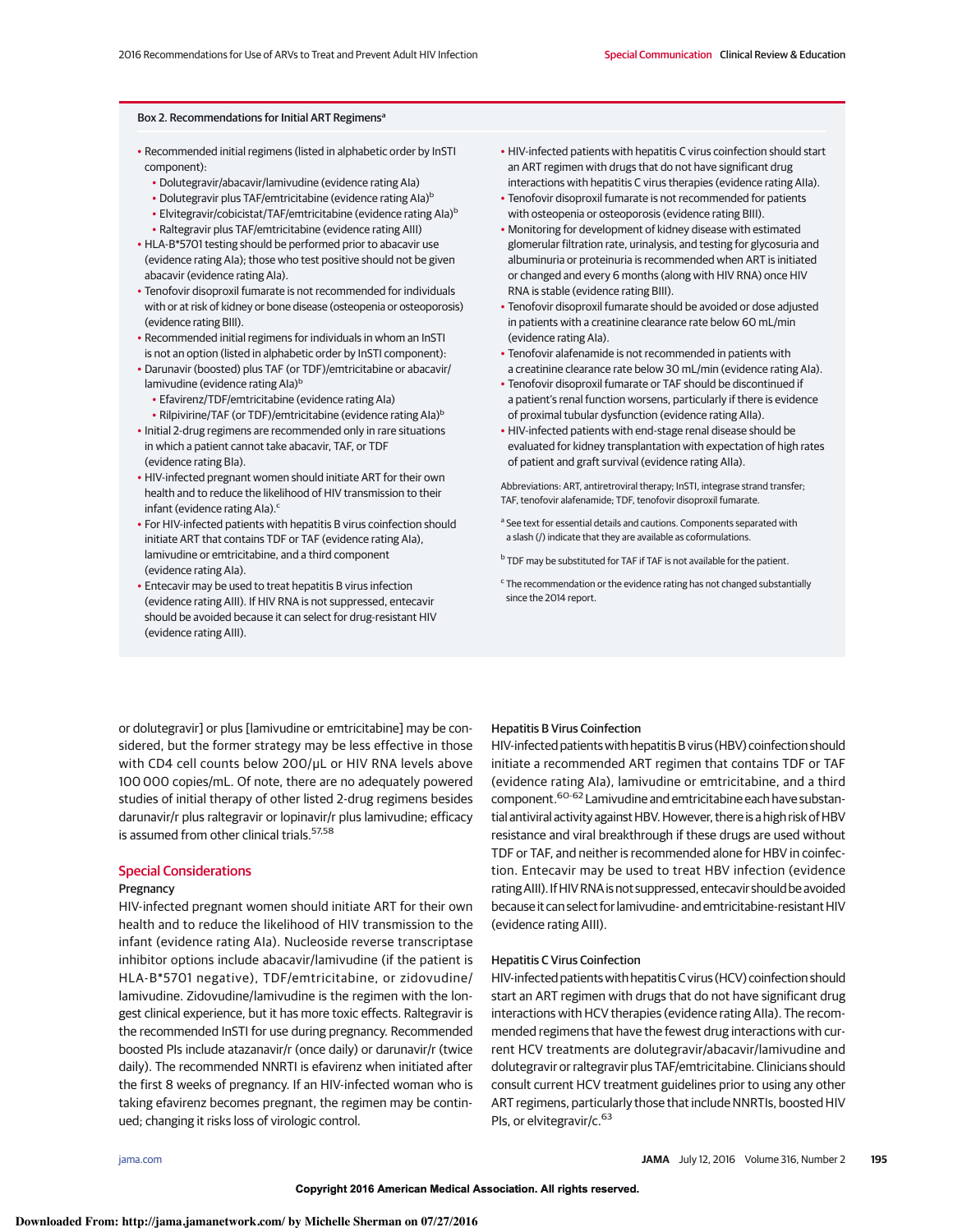## Bone Disease

Osteoporosis and fractures are increased with HIV infection. <sup>64</sup> During the first 1 to 2 years after initiation of ART, patients may lose 2% to 6% of their bone mineral density at the hip and spine. Patients

| Table 3. Recommended Initial Antiretroviral Therapy Regimens <sup>a</sup> |        |  |
|---------------------------------------------------------------------------|--------|--|
| Regimen                                                                   | Rating |  |
| Dolutegravir/abacavir/lamivudine                                          | Ala    |  |
| Dolutegravir plus tenofovir alafenamide/emtricitabine <sup>b</sup>        | Ala    |  |
| Elvitegravir/cobicistat/tenofovir alafenamide/emtricitabine <sup>b</sup>  | Ala    |  |
| Raltegravir plus tenofovir alafenamide/emtricitabine <sup>b</sup>         | AIII   |  |

<sup>a</sup> Regimens are listed in alphabetic order by integrase strand transfer inhibitor component. Components separated with a slash (/) indicate that they are available as coformulations.

<sup>b</sup> In settings in which tenofovir alafenamide/emtricitabine is not available, tenofovir disoproxil fumarate (with emtricitabine or lamivudine) remains an effective and generally well-tolerated option. Given the limited long-term experience with tenofovir alafenamide, some clinicians may prefer to continue using tenofovir disoproxil fumarate pending broader experience with tenofovir alafenamide in clinical practice.

who receive TDF-containing regimens have a greater initial decline in bone mineral density than those who take a TAF- or abacavircontaining regimen. For this reason, TDF is not recommended for patients with osteopenia or osteoporosis (evidence rating BIII).

## Kidney Disease

Monitoring for development of kidney disease with eGFR, urinalysis, and testing for glycosuria and albuminuria or proteinuria is recommended when ART is initiated or changed and every 6 months (along with HIV RNA) once HIV RNA is stable (evidence rating BIII).<sup>65</sup> In cohort studies, TDF (especially with a boosted PI) increased the risk of chronic kidney disease.<sup>66</sup> Tenofovir disoproxil fumarate is not recommended for patients with an eGFR below 60 mL/min.<sup>65</sup> The options are abacavir (which does not require dose adjustment in this setting) or TAF (if creatinine clearance is above 30 mL/min) (evidence rating AIIa). Long-term data on TAF in patients with preexisting renal disease are limited.<sup>67</sup> Tenofovir disoproxil fumarate or TAF should be discontinued if renal function worsens, particularly if there is evidence of proximal tubular dysfunction (eg, euglycemic glycosuria or urinary

#### Table 4. Advantages and Disadvantages of Currently Available Integrase Strand Transfer Inhibitors

|                                                        | Dolutegravir                                                                                                                                                                                                                                                                                                                                                                                                                                                                           | Elvitegravir                                                                                                                                                                                                                                                                 | Raltegravir                                                                                                                                                                                                                |
|--------------------------------------------------------|----------------------------------------------------------------------------------------------------------------------------------------------------------------------------------------------------------------------------------------------------------------------------------------------------------------------------------------------------------------------------------------------------------------------------------------------------------------------------------------|------------------------------------------------------------------------------------------------------------------------------------------------------------------------------------------------------------------------------------------------------------------------------|----------------------------------------------------------------------------------------------------------------------------------------------------------------------------------------------------------------------------|
| Year of US Food and<br>Drug Administration<br>approval | 2013                                                                                                                                                                                                                                                                                                                                                                                                                                                                                   | 2012                                                                                                                                                                                                                                                                         | 2007                                                                                                                                                                                                                       |
| Advantages                                             | Superior to efavirenz and ritonavir-boosted<br>darunavir in comparative clinical trials <sup>36,37</sup><br>Once-daily dosing<br>Coformulated with abacavir/lamivudine as part<br>of a complete initial regimen<br>Dolutegravir (not coformulated) pill size is small<br>Lowest risk of resistance with virologic failure <sup>36,37,40,43</sup><br>Relatively few drug interactions<br>Can be taken with or without food<br>Superior to raltegravir in treatment-experienced patients | Superior to ritonavir-boosted atazanavir<br>in comparative clinical trial<br>in HIV-infected women <sup>38</sup><br>Once-daily dosing<br>Coformulated with tenofovir disoproxil<br>fumarate/emtricitabine or tenofovir<br>alafenamide/emtricitabine as<br>a complete regimen | Superior to ritonavir-boosted<br>atazanavir and<br>ritonavir-boosted darunavir<br>in comparative clinical trial <sup>39</sup><br>Longest safety record<br>Fewest drug interactions<br>Can be taken with or<br>without food |
| <b>Disadvantages</b>                                   | Only available coformulation is with abacavir/lamivudine<br>Raises serum creatinine owing to inhibition<br>of tubular secretion of creatinine<br>Higher rates of insomnia and headache than comparators<br>in some studies <sup>36,37</sup><br>Largest tablet among coformulated<br>single-pill regimens                                                                                                                                                                               | Requires pharmacokinetic boosting with<br>cobicistat or ritonavir for once-daily<br>dosing<br>Most drug interactions<br>Cobicistat raises serum creatinine owing<br>to inhibition of tubular secretion<br>of creatinine<br>Should be taken with food                         | Currently must be taken twice<br>daily (formulation consisting<br>of 2 pills given once daily<br>in development)<br>Not coformulated as part<br>of a complete regimen                                                      |

Table 5. Advantages and Disadvantages of Initial Antiretroviral Therapy Options for Patients in Whom InSTIs Are Not an Option<sup>a</sup>

|                      | Darunavir (Boosted With Cobicistat<br>or Ritonavir) Plus TAF/Emtricitabine,<br>TDF/Emtricitabine,<br>or Abacavir/Lamivudineb                                                                                                                                                                                                        | Efavirenz/TDF/Emtricitabine                                                                                                                                                                                                            | Rilpivirine/TAF (or TDF)/Emtricitabine                                                                                                                                                                                                                                                                             |
|----------------------|-------------------------------------------------------------------------------------------------------------------------------------------------------------------------------------------------------------------------------------------------------------------------------------------------------------------------------------|----------------------------------------------------------------------------------------------------------------------------------------------------------------------------------------------------------------------------------------|--------------------------------------------------------------------------------------------------------------------------------------------------------------------------------------------------------------------------------------------------------------------------------------------------------------------|
| Advantages           | Low risk of resistance with virologic failure,<br>even with intermittent adherence                                                                                                                                                                                                                                                  | High efficacy in patients with baseline HIV<br>RNA >100 000 copies/mL<br>Extensive experience in patients with<br>concomitant tuberculosis<br>Widely available globally                                                                | Lowest risk of rash among NNRTI-based<br>therapies<br>Low risk of metabolic adverse effects<br>Smallest tablet among single-pill regimens                                                                                                                                                                          |
| <b>Disadvantages</b> | Requires pharmacokinetic boosting;<br>many drug interactions<br>Ritonavir-boosted darunavir inferior to<br>raltegravir and dolutegravir in separate<br>comparative clinical trials <sup>37,39</sup><br>Results of comparative, fully powered<br>studies of cobicistat-boosted darunavir<br>as initial therapy are not yet available | Relatively high rate of rash<br>No single-tablet form available with TAF<br>High rates of neuropsychiatric adverse effects<br>Increased risk of suicidality in 1 study <sup>55</sup> :<br>avoid in patients with history of depression | Not recommended for patients with HIV RNA<br>>100 000 copies/mL or CD4 cell count<br><200/µL owing to increased risk of virologic<br>failure<br>Must be taken with a meal to optimize<br>absorption<br>Should not be administered with proton pump<br>inhibitors; stagger dosing if given with<br>an $H_2$ blocker |
| disoproxil fumarate. | Abbreviations: InSTI, integrase strand transfer inhibitor; NNRTI, nonnucleoside<br>reverse transcriptase inhibitor; TAF, tenofovir alafenamide; TDF, tenofovir                                                                                                                                                                      | confirmation of CC chemokine receptor 5 tropism.                                                                                                                                                                                       | transmitted NNRTI-resistant virus. In the rare circumstance in which maravirod<br>might be included in initial therapy, initiation should not occur before                                                                                                                                                         |
|                      | a Nonnucleoside reverse transcriptase inhibitor-based regimens should not be<br>used without baseline resistance data because of the possible presence of                                                                                                                                                                           |                                                                                                                                                                                                                                        | <sup>b</sup> Cautions on the use of abacavir and TAF or TDF are described in the text.                                                                                                                                                                                                                             |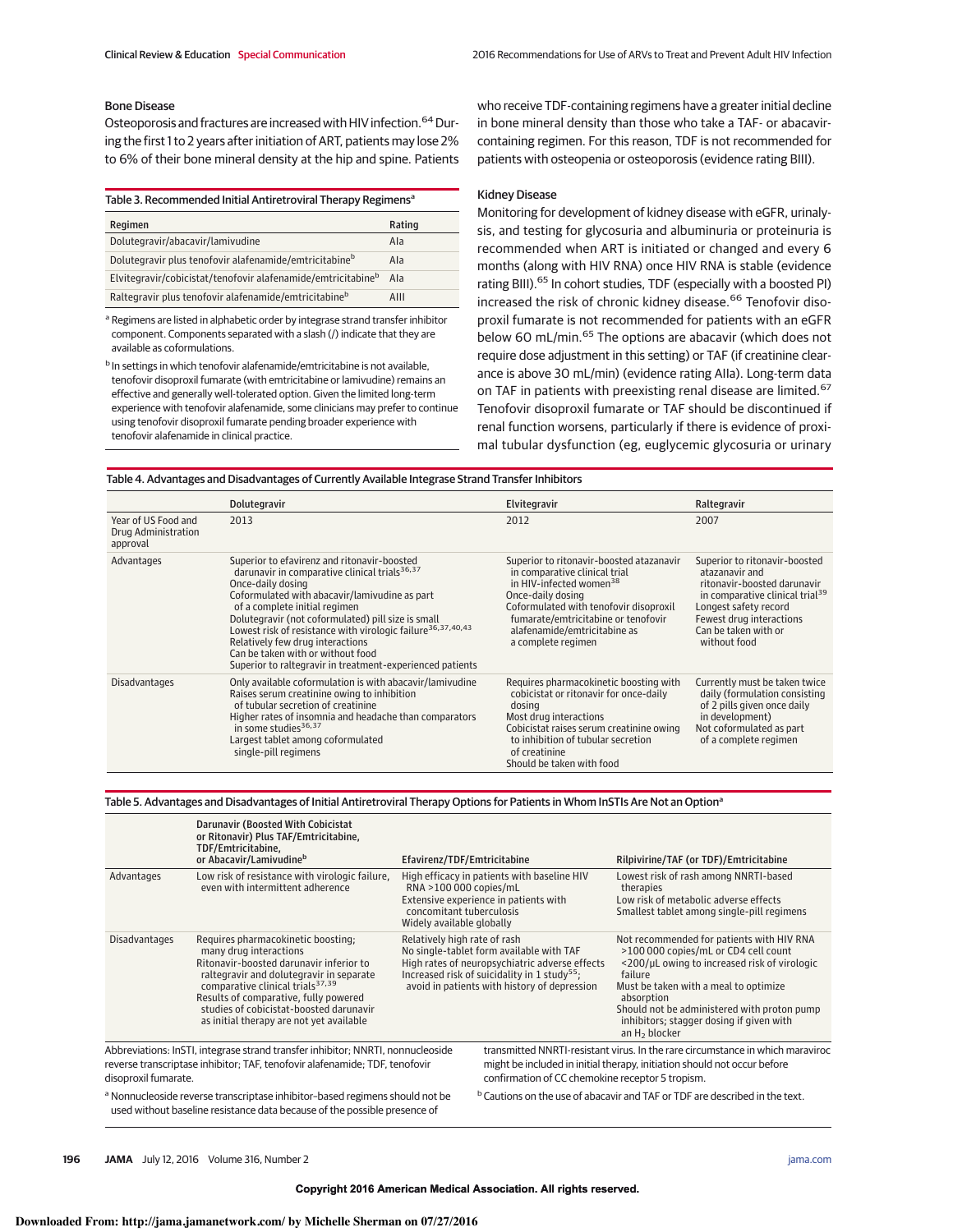phosphate wasting) (evidence rating AIIa). The safety of TAF in patients with active TDF-associated proximal tubulopathy has not been determined. If possible, TAF should be initiated only after tubulopathy has resolved, with monitoring for recurrence. HIVinfected patients with end-stage renal disease should be evaluated for kidney transplantation with the expectation of high rates of patient and graft survival (evidence rating AIIa).

#### Cost Considerations

In highly resourced countries, approximately 75% to 80% of annual HIV care expenditures are spent on medications.<sup>68</sup> Even at full price, ART is cost-effective.<sup>69</sup> In the United States, drug pricing discounts are common, but the amount of discount remains unknown to clinicians and patients, making it difficult to use pricing as a component of treatment decisions.

As more drugs become available in less-expensive generic formulations, payers may begin to use "societal benefit" as a criterion for selection of the initial regimen. One modeling study showed a savings of up to \$900 million annually with routine use of a generic efavirenz-based regimen in the United States over a branded version of the same regimen.<sup>70</sup> Although relative efficacy in viral suppression is lower with an efavirenz-based regimen than with InSTIbased regimens, the differences are modest and driven by tolerability rather than potency.<sup>71</sup>

Where resource constraints limit the ability of a health system to provide widespread treatment to all HIV-infected persons, a strategy of using generic formulations of recommended regimens first with use of more expensive drugs for those who demonstrate intolerance may be reasonable. Such policy decisions should be determined in consultation with HIV experts in the locale where the policy is being considered.

# Interface of ART and OIs

#### When to Start ART in the Setting of Active OIs

Recommendations for ART in the setting of OIs are summarized in Box 3. ART should be started as soon as possible but within the first 2 weeks after diagnosis for most  $OIs<sup>1</sup>$  with the possible exception of acute cryptococcal meningitis (evidence rating AIa). In a randomized clinical trial of ART initiation in the setting of cryptococcal meningitis in resource-constrained settings, mortality was higher when ART was started within the first 1 to 2 weeks of diagnosis; mortality was lower when ART was delayed until 5 weeks after diagnosis.<sup>72</sup> However, in the United States, Canada, and Europe, where there may be greater access to optimal antifungal therapy (eg, flucytosine), $^{73}$  frequent monitoring, and appropriate management of high intracranial pressure and other underlying conditions, earlier initiation of ART, within 2 weeks of diagnosis, is preferred.<sup>74</sup> Although a randomized clinical trial found no survival benefit of early initiation of ART for HIV-infected persons with active tuberculosis and CD4 cell counts greater than  $220/\mu L$ ,<sup>75</sup> there was no increased harm, and the improved survival observed in the SAPiT, CAMELIA, and STRIDE trials, particularly for those with lower CD4 cell counts,<sup>1,76-78</sup> supports the recommendation to start ART within the first 2 weeks of initiation of tuberculosis treatment for those with CD4 cell counts of 50/µL or less and within the first 2 to 8 weeks for those with CD4 cell counts above 50/µL (evidence rat-

#### Box 3. ART and Opportunistic Infection Recommendations<sup>a</sup>

- ART should be started within the first 2 weeks after diagnosis for most acute opportunistic infections, with the possible exception of acute cryptococcal meningitis (evidence rating AIa).<sup>b</sup>
- ART should be started within the first 2 weeks of initiation of tuberculosis treatment for those with CD4 cell counts of 50/µL or less and within the first 2 to 8 weeks for those with CD4 cell counts above 50/µL (evidence rating AIa).
- Neither tenofovir alafenamide nor cobicistat-boosted elvitegravir is recommended with rifamycin drugs (evidence rating AIIb). A boosted protease inhibitor–based regimen should be used only if an integrase strand transfer inhibitor is not an option, and rifabutin, 150 mg/d, should be substituted for rifampin in the antituberculosis regimen (evidence rating AIa).
- Primary *Mycobacterium avium* complex prophylaxis is not recommended if effective ART is initiated immediately and viral suppression achieved (evidence rating AIIa).
- Primary *Pneumocystis* pneumonia prophylaxis is recommended for patients who meet CD4 cell count criteria (evidence rating AIa), even if taking ART.

Abbreviation: ART, antiretroviral therapy.

- <sup>a</sup> See text for essential details and cautions.
- <sup>b</sup> The recommendation or the evidence rating has not changed substantially since the 2014 report.

ing AIa). Of note, earlier initiation of ART in persons with active tuberculosis, particularly tuberculosis meningitis, may be associated with higher rates of immune reconstitution inflammatory syndrome and may complicate management of adverse drug reactions,<sup>79</sup> thus mandating careful monitoring in this setting.

## Recommended Initial ART in the Setting of OIs

Drug interactions and tolerability are important considerationswhen choosing an initial ART regimen in persons with an acute OI. Azole antifungal agents and rifamycins are of particular concern. The choices for ART in the setting of rifamycin-based antituberculosis therapy have been expanded; efavirenz, 600 mg daily; raltegravir, 400 mg twice daily; or dolutegravir, 50 mg twice daily in combination with 2 NRTIs are acceptable, with InSTI-based regimens recommended.<sup>76-78,80-83</sup> Neither TAF nor elvitegravir/c is recommended with rifamycin drugs because of potential adverse drug interactions (evidence ratingAIIb).A boosted PI–based regimen should be used only if an InSTI-based regimen is not an option, and rifabutin, 150 mg daily, should be substituted for rifampin in the antituberculosis regimen (evidence rating AIa). 84-86

A 3-month, once-weekly regimen of isoniazid and rifapentine for treatment of latent tuberculosis infection is as effective as 9 months of isoniazid alone in HIV-infected individuals.<sup>87-89</sup> Highdose daily rifapentine can be safely administered with efavirenz, allowing the 3-month regimen to be administered with efavirenzbased ART.<sup>80,90</sup> Although raltegravir exposure was increased when administered with once-weekly rifapentine, <sup>91</sup> the regimen was well tolerated, supporting use of raltegravir-based regimens. There are no pharmacokinetic data on rifapentine with dolutegravir. However, extrapolation from available data on rifampin and the similarities between rifapentine and rifampin pharmacokinetics supports dolutegravir use in this context, with similar dose adjustments as suggested for antituberculosis therapy.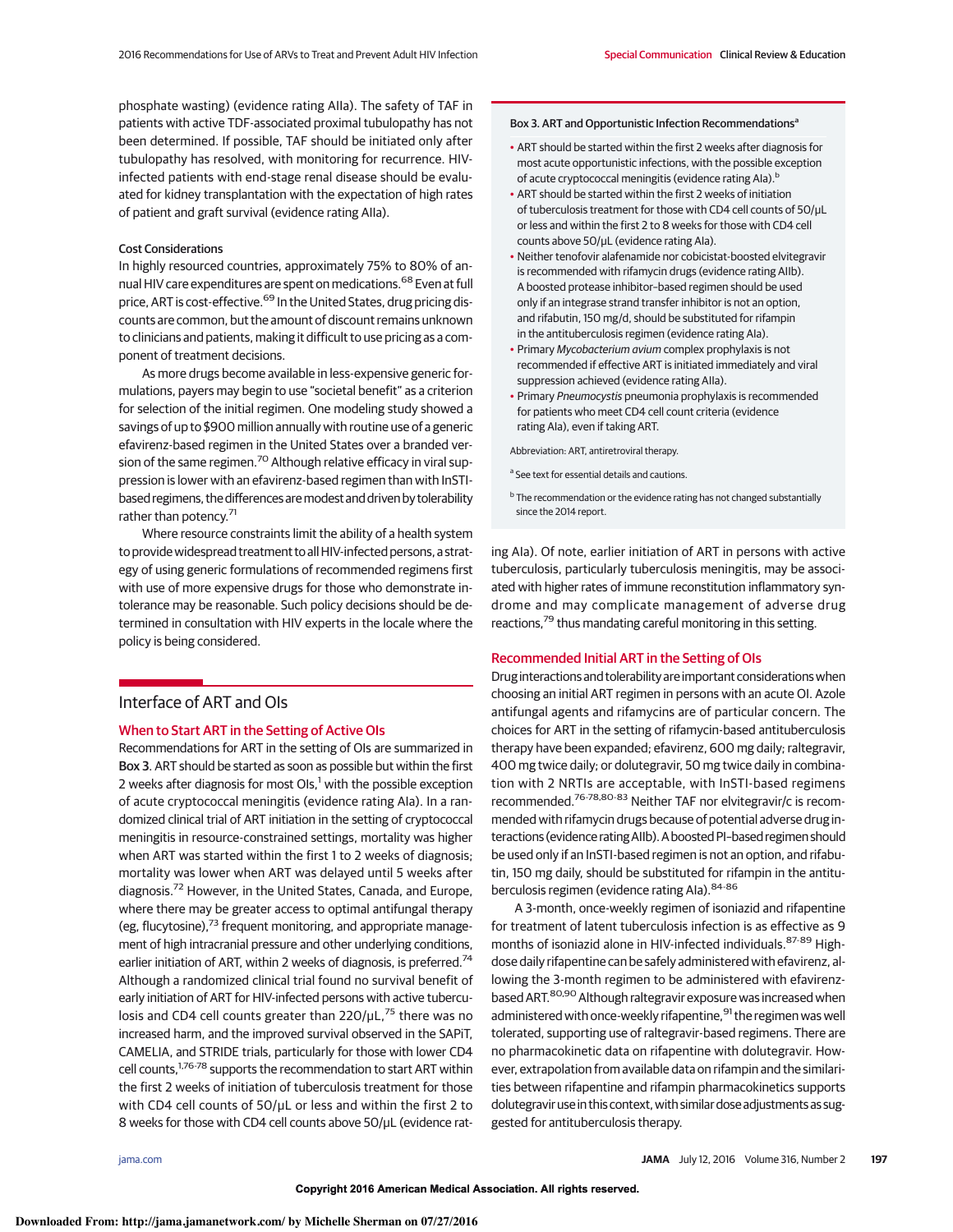Box 4. Recommendations for When and How to Switch Antiretroviral Regimens<sup>a</sup>

- Data support possible switching from an older regimen to a single-pill regimen in certain patients with virologic suppression  $(sep$  text) $<sup>b</sup>$ </sup>
- Induction maintenance strategies (switching from 3- to 2-drug regimens in patients with virologic suppression [see text]) are not recommended at this time (evidence rating BIIa).
- Patients taking efavirenz should be questioned carefully about the possibility of subtle neuropsychiatric adverse effects (eg, dizziness, sleep disturbances, cognitive changes, depression) that they may be unaware of or may not attribute to the drug (evidence rating BIII).
- Review of treatment history and results of prior resistance tests is recommended before any treatment switches are made (evidence rating AIa).
- If there is no increase in price, switching from tenofovir disoproxil fumarate (TDF) to tenofovir alafenamide is reasonable even if patients are not experiencing TDF-related toxic effects (evidence rating BIa).
- Switching from a boosted protease inhibitor to a nonnucleoside reverse transcriptase inhibitor or an integrase strand transfer inhibitor (with the possible exception of dolutegravir) or switching from twice-daily ritonavir-boosted darunavir to once-daily cobicistat-boosted darunavir is not recommended without consideration of a patient's viral resistance profile (evidence rating AIII).
- <sup>a</sup> See text for essential details and cautions.
- **b** The recommendation or the evidence rating has not changed substantially since the 2014 report.

## CD4 Cell Count Monitoring and Primary OI Prophylaxis

Recommendations regarding when to initiate, whether to continue, and when to stop prophylaxis for OIs have been based on CD4 cell counts prior to and after initiation of ART. With ART recommended for all HIV-infected persons regardless of CD4 cell count, the incidence of AIDS-associated OIs and associated mortality continues to decline. For persons achieving virologic suppression with ART, the incidence of *Mycobacterium avium* complex (MAC) disease has declined sufficiently that mortality is not substantially different once MAC disease develops for those who did vs did not receive primary MAC prophylaxis.<sup>92,93</sup> Thus, primary MAC prophylaxis is not recommended if effective ART is initiated immediately (evidence rating Alla). Although similar trends are seen with *Pneumocystis jirovecii* pneumonia as with MAC,92,94 *Pneumocystis* pneumonia is the most common AIDS-related OI and carries a higher risk of early mortality than MAC disease.<sup>92</sup> In the absence of stronger data, initiating primary prophylaxis for*Pneumocystis*pneumonia is still recommended for those who meet CD4 cell count criteria (evidence rating AIa).

# When and How to Switch

Recommendations for when and how to switch antiretroviral regimens are summarized in Box 4. With improvements in ART, the need to switch therapy because of virologic failure and drug resistance has decreased. However, these improvements provide a rationale for switching therapy in some patients who have virologic suppression with older regimens that are less convenient or that have more adverse or toxic effects. Reasons to consider switching therapy in such patients include adverse effects, simplification (reducing doses or pills), drug-drug interactions, pregnancy or plans for pregnancy, and food restrictions.

Study data support switching from an older regimen to one of a number of single-pill regimens: dolutegravir/abacavir/lamivudine, 95 elvitegravir/cobicistat/emtricitabine/TAF,<sup>53</sup> elvitegravir/cobicistat/ emtricitabine/TDF, <sup>96,97</sup> or rilpivirine/emtricitabine/TDF. <sup>98</sup> Data also support a switch from suppressive TDF/emtricitabine–based regimens to TAF/emtricitabine-based regimens.<sup>60</sup> The lack of randomized clinical trial data does not preclude the possibility of a switch, provided certain caveats are considered.

Induction maintenance approaches have been evaluated in which patients with virologic suppression switch from a 3-drug to a 2-drug maintenance regimen.<sup>99-102</sup> Although trials provide some support for this approach, it remains investigational, and inductionmaintenance strategies are not recommended at this time (evidence rating BIIa).

For patients experiencing adverse effects or drug toxicities or requesting modification or simplification of their regimen, the decision to switch is relatively easy. Situations exist in which practitioners should recommend a switch even for patients who are satisfied with their current regimen and appear to be doing well. These include when patients are taking regimens containing stavudine, didanosine, or zidovudine, largely because of long-term toxic effects, or older PIs that have higher pill burdens and greater metabolic toxicities than darunavir or atazanavir. Some drugs that are no longer recommended for initial use may often be safely continued for patients who are tolerating them. For example, although nevirapine and efavirenz have substantial early toxic effects, they are safe and tolerable in the long term. Patients taking efavirenz should be questioned carefully about the possibility of subtle neuropsychiatric adverse effects (eg, dizziness, sleep disturbances, cognitive changes, depression) that they may be unaware of or may not attribute to the drug (evidence rating BIII).

With the availability of TAF in its coformulations, it is possible to switch from TDF to TAF. Although the presumption of greater renal and bone safety is primarily based on surrogatemarkers (ie, bone density as a marker for fracture risk; eGFR and proteinuria for renal safety), these markers consistently suggest superior safety of TAF vs TDF. One exception may be modest lipid elevations due to the loss of the lipid-lowering effects of TDF. If there is no increase in the price of TAF vs that of TDF, switching from TDF to TAF is reasonable even if patients are not experiencing TDF-related toxic effects (evidence rating BIa).

For patients with virologic suppression, it is important to consider the possibility of drug resistance and whether the genetic barriers to resistance of the existing and proposed switch regimens are high or low. The risk of switching from a high-barrier regimen to a low-barrier regimen in patients with preexisting drug resistance has been well demonstrated.<sup>103</sup> When possible, switches to a regimen with a lower resistance barrier should be made only after reviewing the treatment and resistance history (evidence ratingAIa).When this information is not available, a proviral DNA genotype test may be helpful. The clinical utility of these assays has not yet been established, but they may be useful in detecting mutations that have been archived in resting CD4 cells but that are no longer detectable by standard commercial resistance assays.<sup>104,105</sup> Results must be in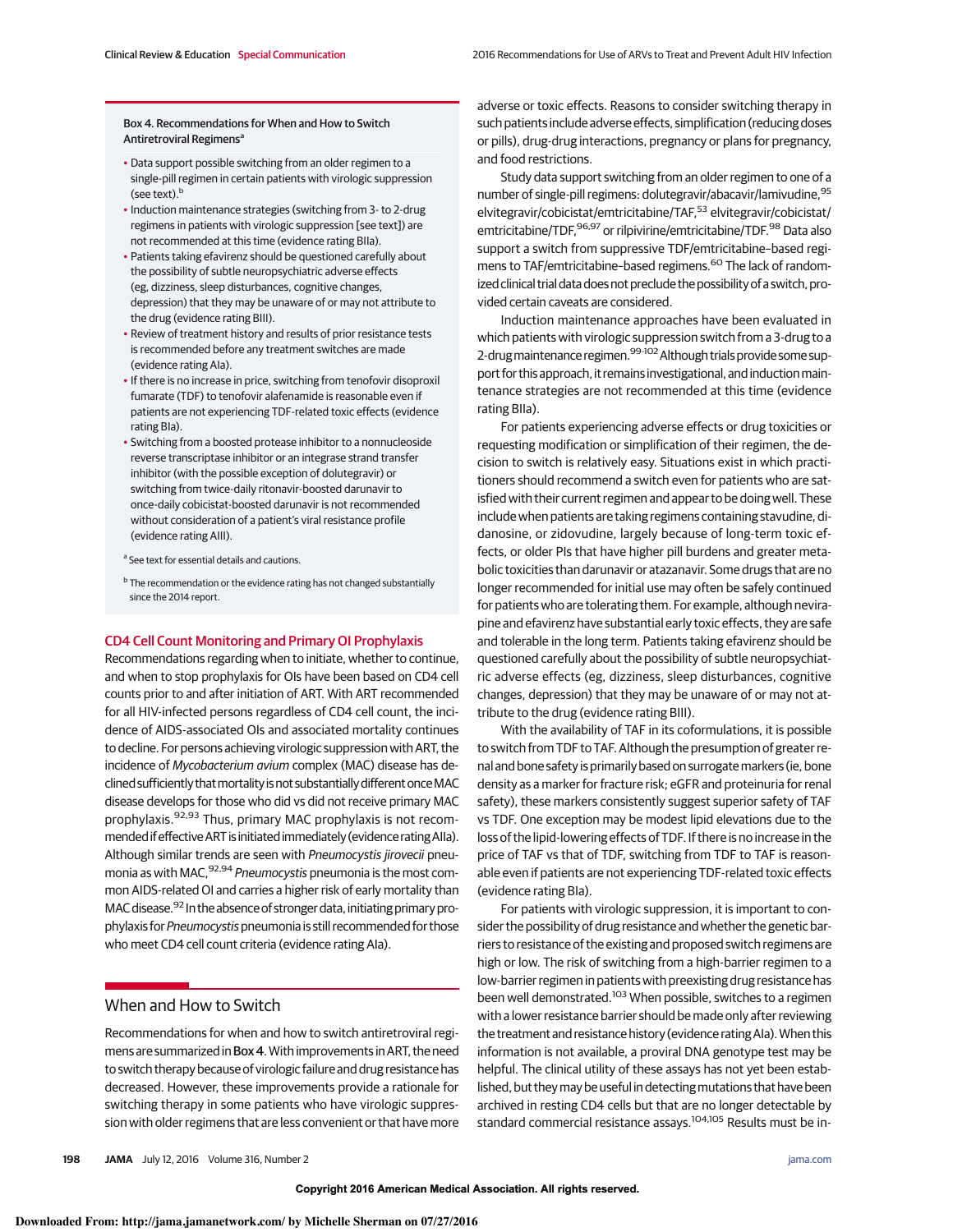terpreted with caution because they can sometimes fail to detect existing mutations.106 Some switches in the setting of viral suppression may be safe regardless of resistance (eg, TDF to TAF, efavirenz to rilpivirine or etravirine, raltegravir or elvitegravir to dolutegravir, or lopinavir/r to boosted darunavir). Switching from a boosted PI to an NNRTI or an InSTI (with the possible exception of dolutegravir) or switching from twice-daily darunavir/r to once-daily darunavir/c is not advised without considering resistance history because of the reduced resistance barrier of the regimen (evidence rating AIII).

The drug-drug interactions that affect the choice of initial regimen also must be considered when switching.Whether baseline viral load should be considered before switching therapy is not clear; baseline HIV RNA levels above 100 000 copies/mL were not associated with virologic failure when patients with virologic suppression with a PI-based regimen switched to a rilpivirine-containing regimen.<sup>98</sup>

The approach to virologic failure of an initial NNRTI-, PI-, or InSTI-based regimen has been addressed previously.<sup>1</sup> Failure of initial regimens that were chosen based on baseline resistance test results is generally due to poor adherence or, less commonly, to drugdrug interactions. Thus, adherence and drug interactions must be addressed before initiating the new regimen.

# Laboratory Monitoring

# Initiation of Therapy

Recommendations for laboratory monitoring are summarized in Box 5. As close to the time of HIV diagnosis as possible and prior to beginning ART, CD4 cell count, plasma HIV RNA, serologies for hepatitis A, B, and C, serum chemistries, estimated creatinine clearance, complete blood cell count, and urine glucose and protein should be measured (evidence rating AIII). Genotypic resistance assays for reverse transcriptase and protease should be ordered for all patients (evidence rating AIIa). Transmitted resistance to InSTIs has been documented but is uncommon at present, with little increase over time<sup>107-109</sup>; thus, routine pretreatment screening for integrase resistance is not currently recommended unless there is reason to believe that the infecting virus may have come from a source in whom InSTI-containing treatment failed (evidence rating BIII).<sup>1</sup> Screening for syphilis and 3-site (as appropriate) mucosal nucleic acid amplification testing for chlamydia and gonorrhea should also occur at the time of HIV diagnosis, and a fasting lipid profile should be obtained (evidence rating AIII). Other laboratory assessments should be individualized, in keeping with current guidelines.<sup>110,111</sup> HLA-B\*5701 and CC chemokine receptor 5 tropism testing results must be confirmed prior to initiating therapy with abacavir and maraviroc, respectively.<sup>1</sup>

IfART is being initiated on the first clinicvisit, all laboratory specimens should be drawn prior to the first dose of ART; resistance testing results should be used to modify the regimen as necessary (evidence rating AIII). A similar process should be used for rapid ART initiation for acute or advanced HIV infection.

#### Box 5. Recommendations for Laboratory Monitoring<sup>a</sup>

- Recommended pre-ART tests include CD4 cell count, plasma HIV-1 RNA, serologies for hepatitis A, B, and C, serum chemistries, estimated creatinine clearance rate, complete blood cell count, urine glucose and protein, sexually transmitted infection screening, and fasting lipid profile (evidence rating AIII).
- Genotypic testing for reverse transcriptase and protease resistance mutations is recommended prior to treatment initiation (evidence rating AIIa).
- Routine screening for integrase resistance is currently not recommended prior to treatment initiation unless the source virus is suspected to have been from someone in whom treatment containing an integrase strand transfer inhibitor failed (evidence rating BIII).
- Screening for syphilis and 3-site (as appropriate) mucosal nucleic acid amplification testing for chlamydia and gonorrhea should occur at the time of HIV diagnosis and a fasting lipid profile should be obtained (evidence rating AIII).
- If ART is initiated on the first clinic visit, all laboratory specimens should be drawn prior to the first dose of ART; resistance testing results should be used to modify the regimen as necessary (evidence rating AIII).
- HIV RNA level should be monitored every 4 to 6 weeks after treatment is initiated or changed until virus is undetectable (evidence rating AIa). $<sup>b</sup>$ </sup>
- Therapeutic drug monitoring is not recommended except in specific circumstances (evidence rating BIII).<sup>b</sup>
- After viral suppression is achieved, HIV RNA should be monitored every 3 months until suppressed for 1 year and at least every 6 months thereafter for adherent patients who remain clinically stable (evidence rating AIII).
- If pretreatment CD4 cell count is below 200/µL, reassessment is recommended every 3 to 4 months until viral load is reliably suppressed and CD4 cell count is above 350/µL for 1 year. Thereafter, CD4 cell counts should be assessed at 6-month intervals until virus has been suppressed for at least 2 years and CD4 cell count is persistently stable above 500/µL (evidence rating AIII).
- When virus has been suppressed for at least 2 years and CD4 cell count is persistently above 500/µL, repeat monitoring of CD4 cell count is not recommended unless virologic failure (evidence rating AIIa) or intercurrent immunosuppressive conditions occur or immunosuppressive treatments are initiated (evidence rating AIII).
- If the HIV RNA level remains above the limit of quantification by 24 weeks after starting new treatment or if rebound above 50 copies/mL occurs at any time, the assay should be repeated within 4 weeks to exclude impending virologic failure (evidence rating AIIa).
- Tropism testing is recommended at the time of virologic failure of a CC chemokine receptor 5 inhibitor (evidence rating AIa).
- For patients with persistent quantifiable HIV RNA between 50 and 200 copies/mL, reassessment for causes of virologic failure, evaluation again within 4 weeks, and close monitoring are recommended (evidence rating BIII).<sup>b</sup>

Abbreviation: ART, antiretroviral therapy.

<sup>a</sup> See text for essential details and cautions.

<sup>b</sup> The recommendation or the evidence rating has not changed substantially since the 2014 report.

#### Ongoing Therapy

HIV RNA level should be monitored every 4 to 6 weeks after treatment is initiated or changed until it is undetectable, generally below 20 to 50 copies/mL (evidence rating AIa). Virologic suppression should occur within 24 weeks of ART initiation even when initiated during acute infection.<sup>112</sup> Failure to achieve suppression by 24 weeks should prompt evaluation for virologic failure. After suppression is achieved, HIV RNA should be monitored every 3 months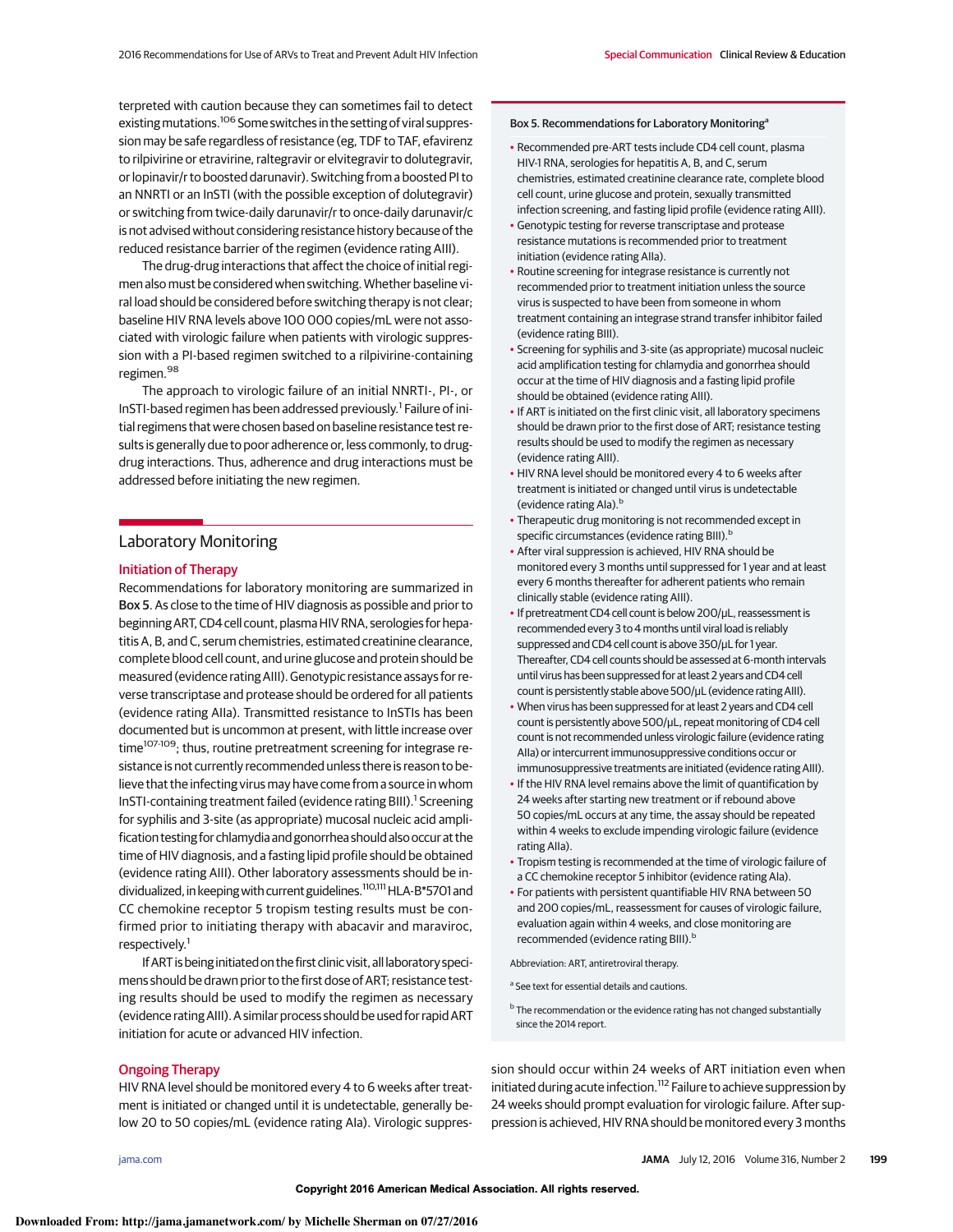until suppression has been sustained for 1 year and at least every 6 months thereafter for adherent patients who remain clinically stable (evidence rating AIII). Therapeutic drug monitoring is not recommended except in specific circumstances, as previously described (evidence rating BIII). $<sup>1</sup>$ </sup>

CD4 cell count is used to determine the need for OI prophylaxis. If pretreatment CD4 cell count is below 200/µL, reassessment is recommended every 3 to 4 months until HIV RNA is reliably suppressed and CD4 cell count is above 350/µL for 1 year. Thereafter, CD4 cell counts should be assessed at 6-month intervals until virus has been suppressed for at least 2 years and CD4 cell count is persistently stable above 500/µL (evidence rating AIII). Subsequently, repeat monitoring is not recommended unless virologic failure or intercurrent immunosuppressive conditions occur or immunosuppressive treatments are initiated (evidence rating AIII).<sup>1,113</sup> Monitoring for safety, including measures of renal and hepatic function and fasting lipids, should be individualized based on age, comorbid conditions, and concurrent medications. Screening for sexually transmitted infections should be conducted according to guidelines, local prevalence, and patient risk.<sup>114</sup>

## Virologic Failure

Virologic failure is defined as a confirmed plasma HIV RNA above 200 copies/mL. If the HIV RNA level remains above the limit of quantification by 24 weeks or if rebound above 50 copies/mL occurs at any time, the assay should be repeated within 4 weeks to exclude impending virologic failure (evidence rating AIIa). The clinician should discuss adherence and tolerability with the patient and review the complete medication list, including nonprescribed supplements, to ensure that drug-drug interactions are not compromising therapeutic efficacy. Drug-food interactions should also be explored. Genotypic resistance testing should occur at the time of confirmed virologic failure, although amplification may not be successful for HIV RNA levels below 500 to 1000 copies/mL; proviral DNA assays to estimate archived resistance may be considered. With CC chemokine receptor 5 inhibitors, tropism testing is recommended at the time of virologic failure (evidence rating AIa). CD4 cell count assessment is recommended in the setting of viral rebound (evidence rating AIIa).

## Management of Low-Level Viremia

Although any detectable virus has been associated with viral rebound in some studies,<sup>115,116</sup> measurable HIV RNA between 20 and 50 copies/mL did not increase the risk of virologic failure in 1 study.<sup>117</sup> Data are inconsistent about long-term effects of persistent HIV RNA between 50 and 200 copies/mL,<sup>116,118</sup> and current data are insufficient to guide clinical management. Such patients should be reassessed for causes of virologic failure, evaluated again within 4 weeks, and monitored closely (evidence rating BIII). Decisions to change therapy should be individualized based on ART options, resistance history, and clinical circumstances. Treatment should be changed in patients with persistent HIV RNA above 200 copies/mL.<sup>119</sup>

# Viral Resistance

Although transmitted viruses with resistance mutations can revert to wild type, baseline resistance testing should be performed regardless of the duration of infection because many mutations have little effect on viral fitness and may persist for years.<sup>120-122</sup> Nonnucleoside reverse transcriptase inhibitor mutations are the most common transmitted resistance mutations (4.5%-10%); NRTI (4.0%-4.5%) and PI mutations are less common (2.8%-3.4%).<sup>107,123</sup> Virologic failure with an InSTI-containing regimen requires integrase resistance testing, as integrase resistance has been described in up to 6.8% of patients.<sup>124</sup> Resistance testing is less reliable if a patient has stopped ART for longer than 1 month when the sample is collected. The absence of resistance mutations does not confirm absence of resistance in this setting.

# Engagement in Care and ART Adherence

Recommendations for engagement in care and ART adherence are summarized in Box 6.

Achieving the full benefits of treatment and prevention afforded by ART requires early diagnosis, rapid linkage to care, continuous retention in care, and uninterrupted access and adherence to ART. Late diagnosis and presentation for HIV care are global challenges that have improved only modestly over decades.<sup>125,126</sup> To avoid missed opportunities for earlier diagnosis,<sup>127</sup> routine opt-out HIV screening is recommended in primary medical care settings and emergency departments and for all pregnant women (evidence rating AIII).128,129

Even in highly resourced settings such as the United States, roughly 90% of new HIV infections are attributable to individuals with undiagnosed infection (30%) or who have received a diagnosis but are not engaged in HIV care (61%).<sup>130</sup> Systematic monitoring of time from diagnosis to care linkage, retention in care, ART adherence, and rates of viral suppression is recommended to identify and address barriers and to optimize individual and public health outcomes (evidence rating AIIa).<sup>7</sup>

Monitoring through integration of surveillance data with clinical data systems shows promise in improving health outcomes. Realtime surveillance-based messaging through an HIV health information exchange has increased engagement rates for individuals who were no longer in HIV care but were receiving non-HIV medical care at nearby sites.<sup>131</sup> Coordination with public health surveillance data systems is important, when possible, to improve linkage to, retention in, and reengagement in care.<sup>7,132</sup>

Evidence-based interventions to improve engagement in care are limited and have been described elsewhere.<sup>133-135</sup> Brief case management improved rates of linkage to care (within 6 months) and is recommended after diagnosis (evidence rating AIa).136,137 Linkage to and retention in care may be enhanced through expedited care entry and rapid ART initiation within days of diagnosis,<sup>19,20</sup> and adequately powered intervention trials using this approach are planned. Patient navigation and intensive outreach can improve retention in care<sup>138,139</sup> but are most appropriate for a subset of patients at greatest risk because of the high resource requirements and cost. A patient navigation intervention with or without financial incentives improved engagement in care following inpatient hospitalization but did not show sustained improvement of viral suppression.<sup>140</sup> Integration of directly observed ART in methadone maintenance programs (evidence rating Bla)<sup>141</sup> and as a treatment strategy among persons with substance use disorders (evidence rating BIa)<sup>142</sup> and those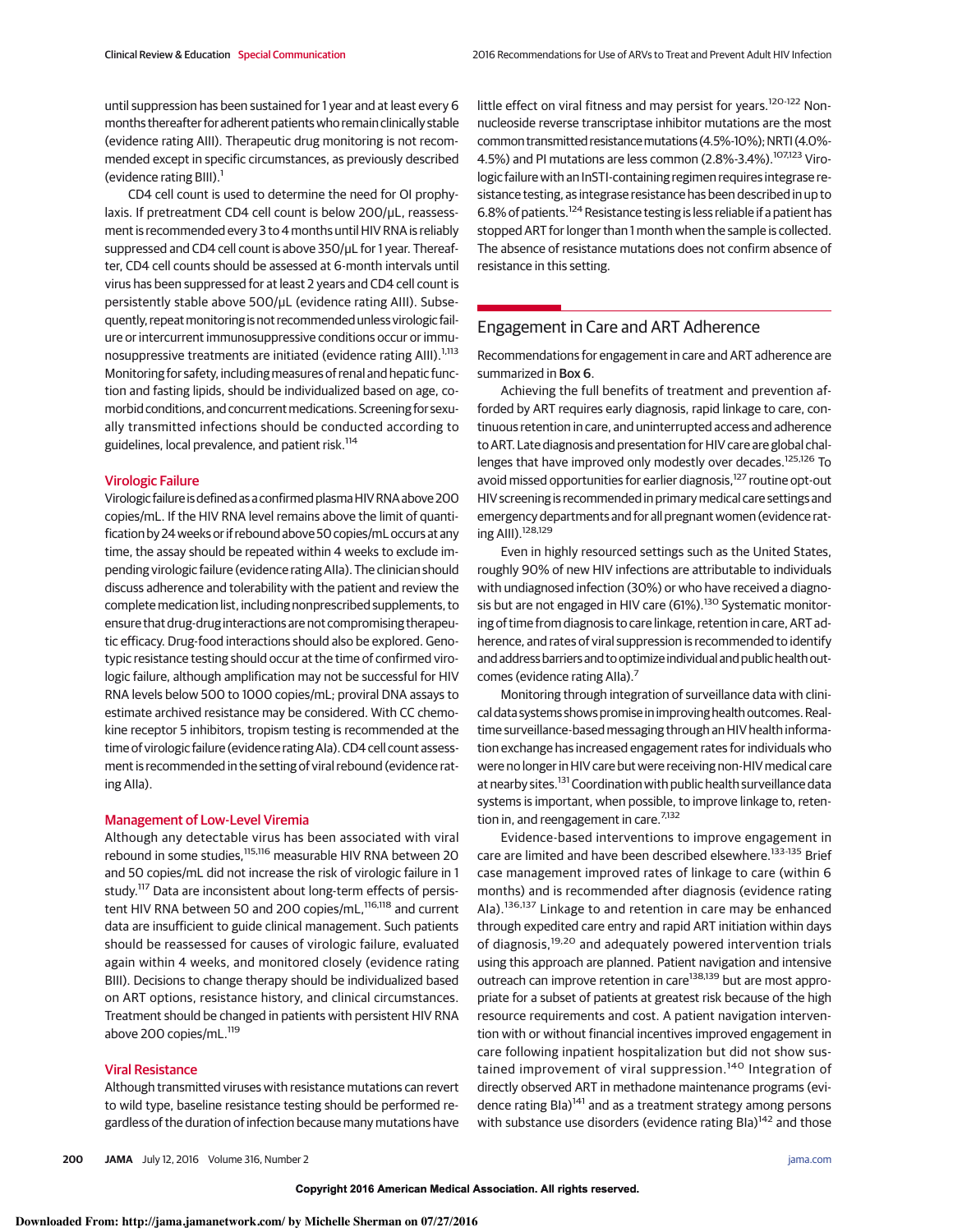who are incarcerated or released to the community (evidence rating CIII)<sup>143</sup> is recommended to enhance adherence and viral suppression.<sup>134</sup>

Missed clinic visits predict clinical events, including mortality, 144 and rapid intervention following amissed visit is recommended (evidence rating AIIa). Personal telephone and interactive short message service (SMS; text) reminders in advance of scheduled appointments and shortly followingmissed appointments (eg, 24-48 hours) improved retention in HIV medical care across various settings and are recommended (evidence rating AIa).<sup>145,146</sup>

Viral load measurement is not recommended for screening for ART adherence; clinicians should directly screen for adherence, ideally to identify and intervene in ART nonadherence prior to viral rebound. Adherence monitoring using patients' self-reports via validated adherence instruments and pharmacy refill data are recommended (evidence rating AIIa).<sup>134</sup> Self-reports typically overestimate adherence, but degree of self-reported nonadherence predicts virologic failure and even mortality.<sup>147,148</sup> Other interventions that improved ART adherence and some that improved viral suppression are described elsewhere.134,135

Active substance use is associated with poor adherence. Opioid substitution therapy for opioid-dependent patients improves retention in care and is recommended (evidence rating AIIa).<sup>149</sup> Depression is associated with poor adherence, and routine screening for depression is recommended (evidence rating AIII).<sup>110,134</sup> Depression treatment improved ART adherence<sup>150</sup> and HIV outcomes<sup>151</sup>; however, 3 US-based randomized clinical trials of antidepressant treatment showed no effect on ART adherence.<sup>152-154</sup> More intensive behavioral interventions integrating depression and adherence counseling showed improvement in both outcomes.155-157

## Box 6. Recommendations for Engagement in Care and ART Adherence<sup>a</sup>

- Routine opt-out HIV screening is recommended in primary medical care settings and emergency departments and for all pregnant women (evidence rating AIII).
- Systematic monitoring of time to care linkage following initial HIV diagnosis, retention in care, ART adherence, and rates of viral suppression is recommended in all care settings (evidence rating AIIa).
- Brief case management is recommended after HIV diagnosis (evidence rating AIa).
- Rapid intervention following a missed clinic visit is recommended (evidence rating AIIa).
- Integration of directly observed ART in methadone maintenance programs (evidence rating BIa) and as a treatment strategy among persons with substance use disorders (evidence rating BIa) and those who are incarcerated or released to the community (evidence rating CIII) is recommended to enhance adherence and viral suppression.
- Personal telephone and interactive text reminders in advance of scheduled appointments and shortly following missed appointments (eg, 24-48 hours) are recommended (evidence rating AIa).
- Adherence monitoring using patients' self-reports by validated adherence instruments and pharmacy refill data are recommended (evidence rating AIIa).
- Opioid substitution therapy for opioid-dependent patients is recommended (evidence rating AIIa).
- Routine screening for depression is recommended (evidence rating AIII).

Abbreviation: ART, antiretroviral therapy.

<sup>a</sup> See text for essential details and cautions. All recomendations are new or evidence ratings have changed substantially since the 2014 report.

# Prevention

Recommendations for prevention of HIV infection are summarized in Box 7. Use of ARVs has expanded beyond treatment of HIV infection. ART for pregnant women can eliminate mother-to-child transmission.<sup>158-160</sup> With "treatment as prevention," heterosexual transmission can be prevented if the HIV-infected partner achieves viral suppression.4,161-163 An increasingly robust observational data set suggests similar benefit for decreasing transmission amongmen who have sex with men.<sup>5,164</sup> Data are not available for persons who inject drugs, but the assumption is that there would be a similar benefit. In addition, ARVs are effective as PrEP in reducing the risk of HIV acquisition.

#### Treatment as Prevention

ART is recommended for all HIV-infected individuals with detectable viremia, not only because of individual health benefits but also because of the reduced infectiousness of ART-treated individuals with virologic suppression (evidence rating AIa).

## Preexposure Prophylaxis

PrEP is an effective HIV prevention tool that is part of a "prevention package" for HIV-seronegative persons at risk. Detailed sexual, substance use, andmedical histories are important for deciding whether to provide PrEP.Individuals who are candidates for PrEP include anyone from a population with an HIV incidence of at least 2% per year (evidence rating AIa) or HIV-seronegative partners of HIV-infected persons who do not have viral suppression. Guidelines for identifying candidates for PrEP have been published.<sup>165-167</sup> Of note, PrEP does not prevent other sexually transmitted infections.

Daily TDF/emtricitabine with high adherence is highly effective for HIV prevention and is the recommended regimen (evidence rating AIa).<sup>168-173</sup> Intermittent, event-driven PrEP was effective in a single study among a highly sexually active population.<sup>174</sup> There is evidence that 4 or more doses of PrEP per week confers protection against HIV infection through anal sex<sup>169,175,176</sup>; in the eventdriven study, the average number of doses taken was 4 per week, which may account for the observed success of this strategy. Less than daily dosing may not be effective for vaginal exposures according to pharmacologic modeling data.<sup>177,178</sup> Therefore, daily dosing of TDF/emtricitabine for PrEP is recommended (evidence ratingAIa), and there are currently insufficient data to recommend intermittent dosing.

In a single randomized clinical trial of TDF alone in persons who inject drugs, 49% were protected against HIV infection overall but 74% were protected when drug was detected.<sup>179</sup> Data on efficacy of PrEP for transgender individuals are limited.<sup>169,180</sup> Data on drugdrug interactions between PrEP agents and cross-sex hormone therapy and data on PrEP in transgender women do not exist and are needed.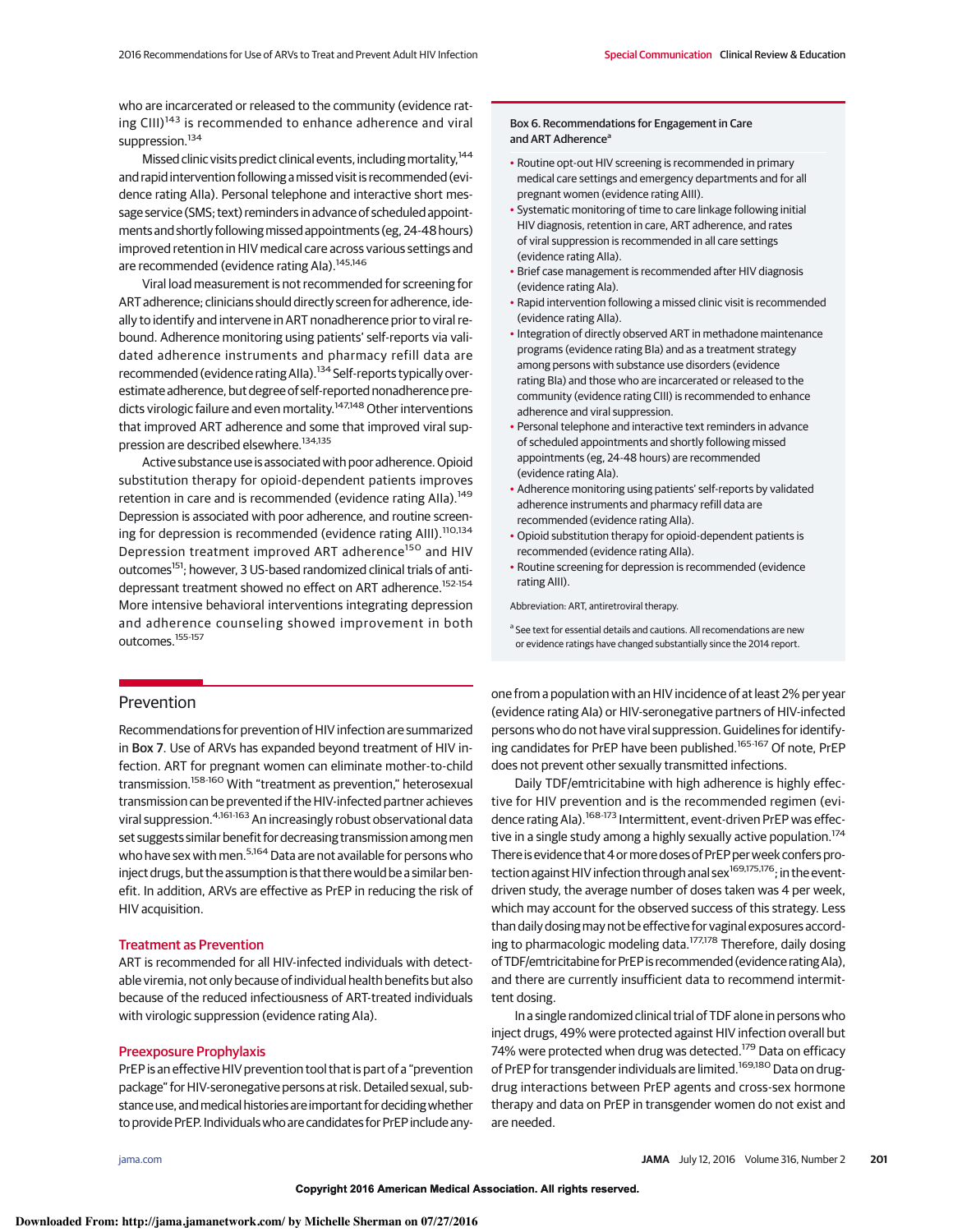## Box 7. Recommendations for Prevention of HIV Infection<sup>a</sup>

- ART is recommended for all HIV-infected individuals with detectable viremia, not only because of individual health benefits but also because of the reduced infectiousness of individuals achieving virologic suppression with ART (evidence rating AIa).
- PrEP should be considered for anyone from a population whose HIV incidence is at least 2% per year (evidence rating AIa) or HIV-seronegative partners of HIV-infected persons who do not have viral suppression.
- Daily (rather than intermittent) TDF/emtricitabine is the recommended PrEP regimen (evidence rating AIa).
- Tenofovir disoproxil fumarate–based PrEP is not recommended for individuals with osteopenia or osteoporosis (evidence rating AIII) or a creatinine clearance rate of less than 60 mL/min (evidence rating AIIa) and should be used with caution in patients with chronic hepatitis B virus infection (evidence rating BIIa).
- Tenofovir alafenamide/emtricitabine is not recommended for PrEP until effectiveness has been demonstrated in clinical trials (evidence rating AIII). Use of non–TDF-containing PrEP or augmentation of TDF/emtricitabine PrEP with other agents is not recommended (evidence rating AIII).
- HIV testing, preferably with a combination antigen-antibody assay (AIII), serum creatinine, and estimated creatinine clearance is recommended prior to initiation of PrEP (evidence rating AIa).
- Oral, rectal, urine, and vaginal sexually transmitted infection screening, including for syphilis, chlamydia, and gonorrhea, is recommended as appropriate, and any sexually transmitted infections should be treated (evidence rating BIII).
- Vaccination against hepatitis A and hepatitis B for those who are not immune and human papillomavirus vaccination are recommended (evidence rating AIII).
- Vaccination is recommended for women aged 13 to 26 years and for men aged 13 to 21 years who have not been vaccinated previously or who have not completed the 3-dose series. Men aged 22 to 26 years may be vaccinated (evidence rating AIa).
- Follow-up at intervals of no longer than every 3 months is recommended to allow for HIV testing (evidence rating AIII) and sexually transmitted infection screening (evidence rating BIIb).
- Because of the TDF component, TDF-based PrEP is not recommended for those with osteopenia or osteoporosis (evidence rating AIII) or a creatinine clearance rate of less than 60 mL/min (evidence rating AIIa) and should be used with caution in those with HBV coinfection (out of concern for flares of hepatitis or hepatic decompensation on cessation of treatment, particularly among patients with cirrhosis) (evidence rating BIIa).

Approximately 9%<sup>168</sup> to 14%<sup>175</sup> of individuals receiving PrEP experience gastrointestinal adverse effects, which are often selflimited. Glomerular dysfunction with decreases in creatinine clearance rate may occur<sup>181,182</sup> and to date have been reversible with discontinuation. Rechallenge with the PrEP regimen is often possible.183,184 Tenofovir disoproxil fumarate–based PrEP has been associatedwith a 1% to 1.5% loss of bonemineral density at 48weeks at the hip and spine,<sup>185-187</sup> with return to baseline on discontinuation of PrEP.<sup>188</sup> Individuals at high risk of osteopenia or osteoporosis should carefully weigh risks and benefits of PrEP.

HIV testing, preferably with a combination antigen-antibody assay (evidence rating AIII), serum creatinine, estimated creati-

- Creatinine assessment may be performed at least every 6 months (evidence rating AIII) and perhaps more frequently for some patients (eg, aged >50 years, taking hypertension or diabetes medications, or with estimated glomerular filtration rates at threshold) (evidence rating CIII).
- Ongoing discussions about adherence are recommended, especially in the absence of proven PrEP adherence interventions (evidence rating CIII).
- Patients taking PrEP who have suspected HIV infection, on clinical grounds or while awaiting HIV RNA confirmation of equivocal screening test results, should have a boosted protease inhibitor (ie, boosted darunavir) and and/or dolutegravir added to TDF/emtricitabine pending HIV RNA and resistance testing results (evidence rating AIII).
- Postexposure prophylaxis is recommended as soon as possible after exposure without waiting for confirmation of HIV serostatus of the source patient or results of HIV RNA or resistance testing (evidence rating AIII).
- Tenofovir disoproxil fumarate/emtricitabine plus twice-daily raltegravir or once-daily dolutegravir is recommended by the Centers for Disease Control and Prevention for postexposure prophylaxis; TDF/emtricitabine with cobicistat- or ritonavir-boosted darunavir or TDF/emtricitabine/cobicistat/elvitegravir are reasonable regimens (evidence rating AIIb).
- Postexposure prophylaxis regimens should be continued for 28 days, and HIV serostatus should be reassessed at 4 to 6 weeks, 3 months, and 6 months after exposure (evidence rating AIIb); shorter follow-up (eg, 3 or 4 months) may be possible with a fourth-generation assay.

Abbreviations: ART, antiretroviral therapy; PrEP, preexposure prophylaxis; TDF, tenofovir disoproxil fumarate.

<sup>a</sup> See text for essential details and cautions. All recommendations are new or evidence ratings have changed substantially since the 2014 report. Components separated with a slash (/) indicate that they are available as coformulations.

nine clearance, and hepatitis B surface antigen must be performed prior to initiation of PrEP (evidence rating AIa). For highincidence populations, especially those with a history of recent exposure, an HIV RNA assay may be helpful in excluding acute HIV infection prior to PrEP. Oral, rectal, urine, and vaginal sexually transmitted infection screening, including serologic testing for syphilis and nucleic acid amplification testing for chlamydia and gonorrhea, is recommended as appropriate, and any sexually transmitted infections should be treated (evidence rating BIII). Vaccination against hepatitis A and hepatitis B viruses is recommended for those who are not immune (evidence rating AIII). Vaccination is recommended for women aged 13 to 26 years and for men aged 13 to 21 years who have not been vaccinated previously or who have not completed the 3-dose series. Men aged 22 to 26 years may be vaccinated (evidence rating AIa).<sup>189</sup> Women should be screened for pregnancy.

Intervals of follow-up should be no longer than every 3 months to allow for HIV testing (by antigen-antibody assay unless symptoms or signs of acute HIV infection are present, in which case HIV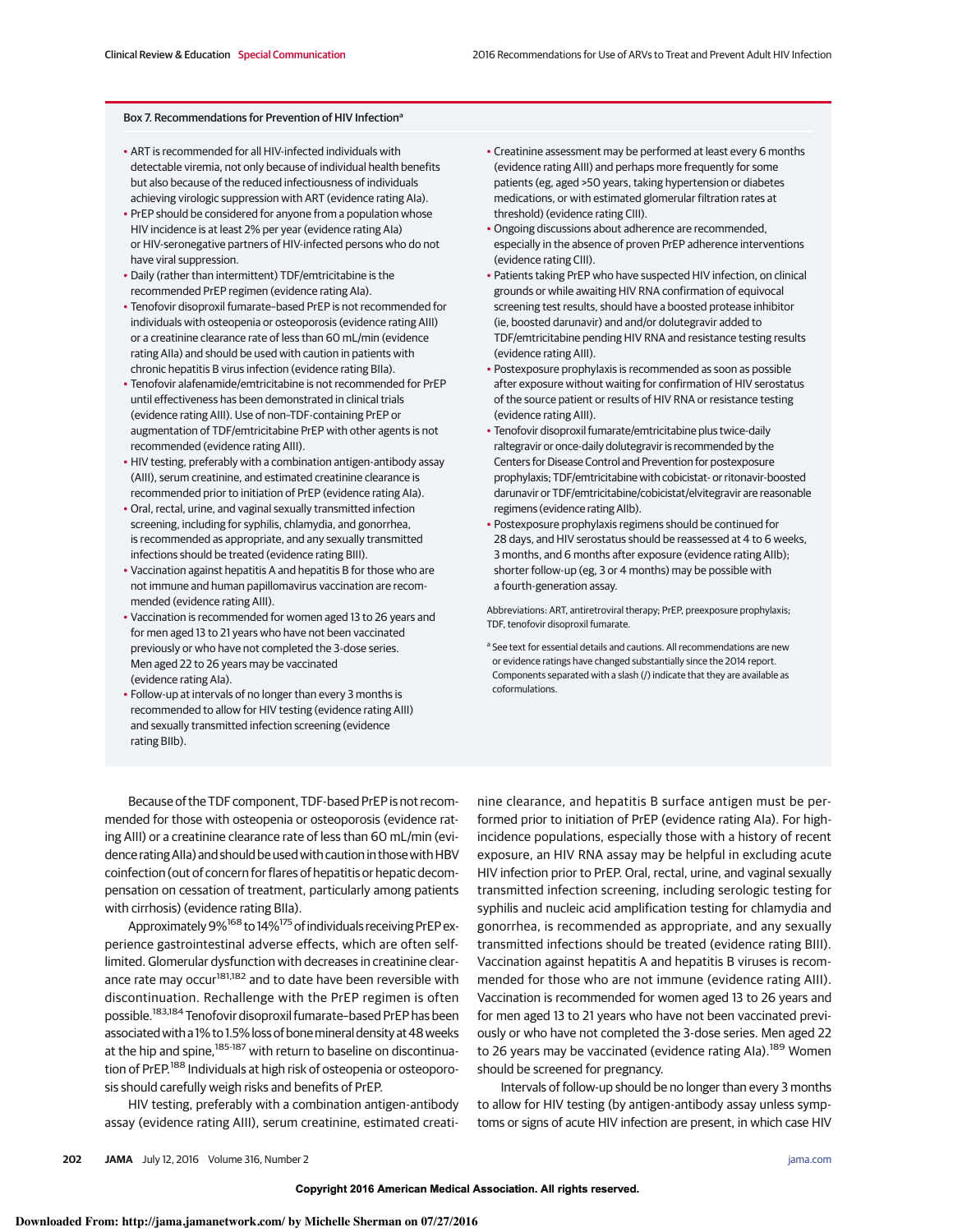RNA testing should be ordered) (evidence rating AIII) and sexually transmitted infection screening (evidence rating BIIb).<sup>190</sup> Creatinine assessment may be performed at least every 6 months (evidence rating AIII) and perhaps more frequently for some patients (eg, those aged >50 years, taking hypertension or diabetes medications, or with eGFRs at threshold)<sup>181,191</sup> (evidence rating CIII). Adherence is crucial to the success of PrEP, and ongoing discussions about adherence are important, especially in the absence of proven PrEP adherence interventions (evidence rating CIII).

Any positive HIV screening test result for a patient receiving PrEP should prompt immediate confirmatory testing for HIV RNA and genotype testing if confirmed. Patients using PrEP who have suspected HIV infection, on clinical grounds or while awaiting HIV RNA confirmation of equivocal screening test results, should have a boosted PI (ie, boosted darunavir) and/or dolutegravir added to TDF/ emtricitabine pending HIV RNA and resistance testing results (evidence rating AIII). Resistance has been observed rarely and most commonly (although not universally) when PrEP with TDF/ emtricitabine is initiated during occult acute HIV infection and most commonly with M184V/I alone. Transmission of multiclassresistant HIV despite daily PrEP use was recently reported in a gay man in North America.<sup>192</sup>

Currently, there are no human data to support the efficacy of other oralHIV ARVs for PrEP. Despite an attractive safety profile and a promising result in an animal study,<sup>193</sup> tenofovir diphosphate levels in genital compartment tissues were low following administration of a single dose of TAF.<sup>194</sup> Tenofovir alafenamide/emtricitabine is not recommended for PrEP until effectiveness has been demonstrated in clinical trials (evidence rating AIII). Use of non– TDF-containing PrEP or augmentation of TDF/emtricitabine PrEP with other agents is not recommended (evidence rating AIII).

#### Postexposure Prophylaxis

PEP is an emergency intervention designed to abort HIV acquisition in the event of occupational (ie, needlestick or mucous membrane splash) or nonoccupational (ie, sexual or injecting drug use) exposure to HIV-infected blood or potentially infectious bodily fluids. A case-control study estimated an efficacy rate of 81% for zidovudine monoprophylaxis.<sup>167,195</sup> Efficacy is likely higher for combination PEP, but no data exist.<sup>195</sup> PEP is recommended as soon as possible without waiting for confirmation of HIV serostatus of the source patient or results of HIV RNA or resistance testing (evidence rating AIII). The majority of guidelines recommend PEP initiation only within 72 hours of exposure.<sup>196</sup> Baseline assessments should include HIV antibody testing (ideally, a combination antibody/ antigen test), sexually transmitted infection testing, pregnancy testing for women of childbearing potential, and hepatitis B and C serologies. The Centers for Disease Control and Prevention recommend TDF/emtricitabine plus twice-daily raltegravir or once-daily dolutegravir<sup>196</sup>; TDF/emtricitabine with boosted darunavir or TDF/ emtricitabine/cobicistat/elvitegravir are reasonable alternatives (evidence rating AIIb). PEP should be continued for 28 days, and HIV serostatus should be reassessed 4 weeks to 6 weeks, 3 months, and 6months after exposure (evidence rating AIIb), although shorter serologic follow-up (eg, at 3 or 4 months) may be possible if using a fourth-generation assay. Persons who repeatedly seek PEP should be considered for PrEP, as daily PrEP may be more protective than repeated episodes of PEP.165

# Future Directions

Up to 96% of patients who remain in care and receive ART have undetectable plasma HIV RNA levels.<sup>22-26</sup> Newer therapies must be potent, simple, safe, and tolerable to be competitive or fulfill a specific niche, such as activity against multidrug-resistant variants or availability as long-acting formulations.

Long-actingARTmayallowpatientswhohavedifficultywithdaily oral therapy to maintain suppression, allow for directly observed therapy in clinical or nontraditional settings, and provide treatment during periods when oral therapy is difficult (eg, surgery, travel,mental illness, or transitions from hospitalization to outpatient care).With a combination of a nanoformulated NNRTI (long-acting rilpivirine) and an InSTI (injectable cabotegravir), virologic suppression was maintained for 32 weeks when given intramuscularly once every 4 weeks or 8 weeks.<sup>197</sup> Other long-acting therapies being evaluated include implantable sustained-release platforms, nanoparticles, viral vector delivery, monoclonal antibodies, and longer-acting oral therapy.<sup>198,199</sup> Long-acting ART has the potential to reduce the need for daily adherence to oral therapy, but suboptimal adherence to long-acting ART may also have adverse consequences, as delayed or missed treatment could mean prolonged periods with subtherapeutic ART levels, increasing the risk of suboptimal drug concentrations. Therefore, patients at high risk of suboptimal adherence may require comprehensive treatment strategies to avoid delayed or missed doses. Furthermore, what makes therapies long-acting (eg, peptides in viral vectors, depot formulations, pharmacologic enhancers, etc) may have their own drug interactions or long-term toxic effects, and further evaluation is needed.

Injectable and other long-acting preparations for PrEP are currently in clinical development, including long-acting rilpivirine and long-acting cabotegravir<sup>200</sup> and a vaginal ring containing the NNRTI dapivirine, which had a 27% to 30% efficacy in preventing HIV infection among women in sub-Saharan Africa.<sup>201,202</sup>

Another investigational approach for both HIV treatment and prevention is therapies using broadly neutralizing antibodies, which may offer a new opportunity to clear replicating virus,<sup>203,204</sup> clear infected cells,<sup>205</sup> and provide passive immunization to protect atrisk individuals.<sup>206</sup> The hurdles for these therapies include the requirement for parenteral dosing, potential development of antiidiotypic antibodies, and potential resistance to broadly neutralizing antibodies in infected patients.

Ultimately, if a cure for HIV infection could be developed, the consequences of the infection (eg, chronic inflammation and immune damage) and the need for ART would be eliminated. An ideal cure would also eliminate the need for routine monitoring and the stigma of having been infected with HIV. This target is a high bar. There are 2 potential types of cure: (1) a functional cure, in which an infected person controls infection without therapy and without the consequences of HIV-related immune activation or inflammation and (2) an eradication cure, in which all replication-competent virus is purged from an infected individual. The current search for a cure is both aspirational and necessary to build the foundation of knowledge to design and test cure strategies. Current strategies include reactivating latent virus and purging it from reservoirs (ie, "shock and kill"),<sup>207</sup> gene therapy (knocking in protective genes such as fusion peptide or silencing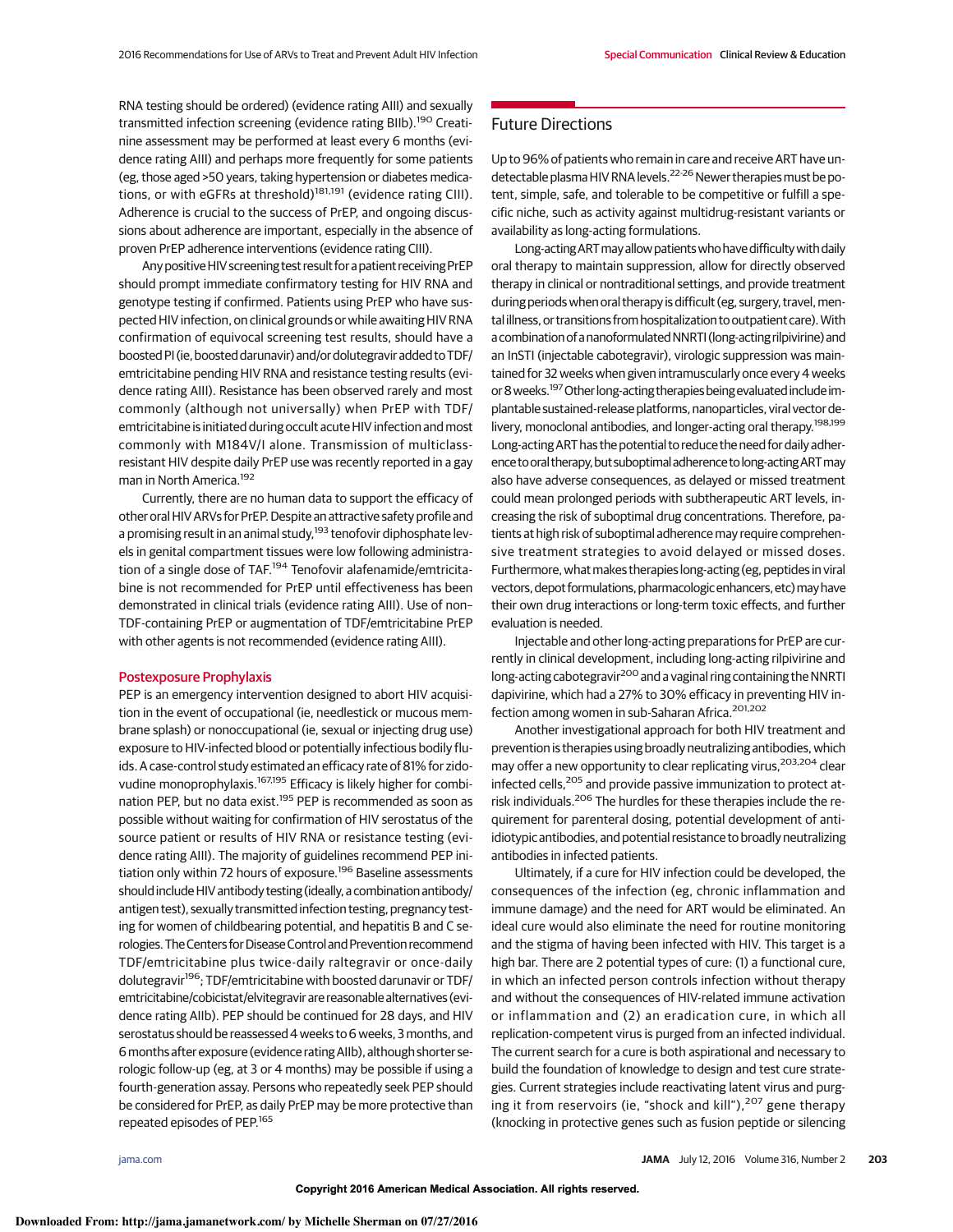RNA208-210 or knocking out susceptible genes such as *CCR5*<sup>211</sup> or the provirus), and immune enhancement (eg, therapeutic vaccines and immune checkpoint modulators).<sup>212</sup> Similar to ART, a successful cure strategy may require more than 1 agent delivered simultaneously or in a series. To gain widespread use, functional or eradication cure strategies must have limited risk, given the safety and effectiveness of current ART.

In addition, to further maximize the enormous potential benefit of ART on the global HIV epidemic, newer, less toxic drugs must be made available in all countries; health care systems must be strengthened, including increased focus onearly diagnosisand timely linkage to and retention in care; and routine viral load monitoring must be implemented to identify treatment failures early and minimize the emergence of resistance. Widespread implementation of early diagnosis and treatment requires a global effort to reduce

stigma and discrimination and to ensure that HIV-infected individuals seek help without restrictions.

# **Conclusions**

Antiretroviral agents remain the cornerstone of HIV treatment and prevention. All HIV-infected individuals with detectable plasma virus should receive treatment, with recommended initial regimens consisting of an InSTI plus 2 NRTIs. PrEP should be considered as part of an HIV prevention strategy for at-risk individuals. When used effectively, currently available ARVs can sustain HIV suppression and can prevent new HIV infection. With these treatment regimens, survival rates among HIV-infected adults who are retained in care can approach those of uninfected adults.

#### ARTICLE INFORMATION

**Author Affiliations:** University Hospital Zurich and Institute of Medical Virology, University of Zurich, Zurich, Switzerland (Günthard); University of Alabama at Birmingham, Birmingham (Saag, Mugavero); University of California San Diego School of Medicine, San Diego (Benson); Emory University Rollins School of Public Health and School of Medicine, Atlanta, Georgia (del Rio); University of North Carolina at Chapel Hill School of Medicine, Chapel Hill (Eron); Southwest CARE Center, Santa Fe, New Mexico (Gallant); Alfred Hospital and Monash University, Melbourne, Australia (Hoy); Brigham and Women's Hospital and Harvard Medical School, Boston, Massachusetts (Sax); AIDS Research Consortium of Atlanta, Atlanta, Georgia (Thompson); Massachusetts General Hospital and Harvard Medical School, Boston (Gandhi); University of California Los Angeles (Landovitz); University of California San Diego, La Jolla (Smith); International Antiviral Society–USA, San Francisco, California (Jacobsen); University of California San Francisco (Volberding).

**Author Contributions:** Dr Günthard had full access to all of the data in the study and takes responsibility for the integrity of the data and the accuracy of the data analysis. *Study concept and design:* All authors. *Acquisition, analysis, or interpretation of data:* Günthard, Saag, Benson, Del Rio, Eron, Gallant, Hoy, Mugavero, Sax, Thompson, Gandhi, Landovitz, Smith, Volberding.

*Drafting of the manuscript:* All authors. *Critical revision of the manuscript for important intellectual content:* Günthard, Saag, Benson, Del Rio, Eron, Gallant, Hoy, Mugavero, Sax, Thompson, Gandhi, Landovitz, Smith, Volberding. *Obtained funding:* Volberding. *Administrative, technical, or material support:* Del Rio, Hoy, Sax, Jacobsen, Volberding.

*Study supervision:* Günthard, Saag, Volberding. **Conflict of Interest Disclosures:** All authors have completed and submitted the ICMJE Form for Disclosure of Potential Conflicts of Interest. Dr Günthard reports receipt of grants from the Swiss National Science Foundation, Swiss HIV Cohort Study, University of Zurich, Yvonne Jacob Foundation, and Gilead Sciences; fees for data and safety monitoring board membership from Merck; consulting/advisory board membership fees from Gilead Sciences; and travel reimbursement from

Gilead, Bristol-Myers Squibb, and Janssen. Dr Saag reports receipt of grants from Bristol-Myers Squibb, AbbVie, Merck, Gilead Sciences, Janssen, and ViiV Healthcare and serving as a scientific advisor to Bristol-Myers Squibb, Merck, and Gilead. Dr Benson reports data and safety membership board membership for GlaxoSmithKline, grants to and/or contracts with her institution from Gilead Sciences and MBio, and scientific advisory board membership for MBio. Dr Eron reports receipt of grants from and/or service as a consultant to Bristol-Myers Squibb, Janssen, ViiV Healthcare, AbbVie, Gilead Sciences, and Merck. Dr Gallant reports grants from and/or service as a consultant to AbbVie, Bristol-Myers Squibb, Gilead Sciences, Janssen, Merck, Sangamo Biosciences, and ViiV Healthcare/GlaxoSmithKline. Dr Hoy reports advisory board fees paid to her institution from Gilead Sciences, ViiV Healthcare, Merck Sharp & Dohme, and AbbVie. Dr Mugavero reports receipt of grants from Bristol-Myers Squibb and fees for grant review from Gilead Sciences. Dr Sax reports consultancy/advisory board membership for AbbVie, Bristol-Myers Squibb, GlaxoSmithKline/ ViiV Healthcare, Gilead Sciences, Janssen, and Merck and receipt of grants from Bristol-Myers Squibb, GlaxoSmithKline/ViiV Healthcare, and Gilead. Dr Thompson reports institutional research contracts between the AIDS Research Consortium of Atlanta and Bristol-Myers Squibb, Gilead Sciences, Merck Sharp & Dohme, Pfizer, Roche Molecular Systems, Taimed, Tobira Therapeutics, and ViiV Healthcare; she received no payments directly from these entities. Dr Gandhi reports receipt of grants from Gilead Sciences, Merck, ViiV Healthcare, and EBSCO. Dr Landovitz reports service as a consultant to and nonfinancial support from Gilead Sciences. Dr Smith reports receipt of grants from and/or service as a consultant to ViiV Healthcare, FluxErgy, and Testing Talent Services. Dr Volberding reports scientific advisory board membership for Bristol-Myers Squibb and Gilead Sciences and data and safety monitoring board membership for Merck. No other disclosures were reported.

**Funding/Support:** The work is sponsored and funded by the International Antiviral Society–USA (IAS-USA), a mission-based, nonmembership, 501(c)(3) not-for-profit organization. In the last 5 years, the IAS-USA has received grants for selected CME activities that are pooled (ie, no single company supports any single effort) from AbbVie,

Bristol-Myers Squibb, Gilead Sciences, GlaxoSmithKline, Janssen Therapeutics, Merck, Mylan, Pfizer, Salix Pharmaceuticals, and ViiV Healthcare.

**Role of the Sponsor/Funder:** The IAS-USA determined the need to update recommendations, selected the panel members, and provided administrative support and oversight. The panel designed and conducted the work; collected, managed, analyzed, and interpreted the data; and prepared, reviewed, and approved the manuscript.

**Additional Contributions:** We thank Rachel D. Lastra, BA, IAS-USA, for administrative and editorial support, and Hacsi Horváth, MA, Global Health Sciences at University of California, San Francisco, for conducting the PubMed and EMBASE literature searches.

#### **REFERENCES**

**1**. Günthard HF, Aberg JA, Eron JJ, et al; International Antiviral Society–USA Panel. Antiretroviral treatment of adult HIV infection: 2014 recommendations of the International Antiviral Society–USA Panel.*JAMA*[. 2014;312\(4\):](http://www.ncbi.nlm.nih.gov/pubmed/25038359) [410-425.](http://www.ncbi.nlm.nih.gov/pubmed/25038359)

**2**. Lundgren JD, Babiker AG, Gordin F, et al; INSIGHT START Study Group. Initiation of antiretroviral therapy in early asymptomatic HIV Infection. *N Engl J Med*[. 2015;373\(9\):795-807.](http://www.ncbi.nlm.nih.gov/pubmed/26192873)

**3**. Danel C, Moh R, Gabillard D, et al; TEMPRANO ANRS 12136 Study Group. A trial of early antiretrovirals and isoniazid preventive therapy in Africa. *N Engl J Med*[. 2015;373\(9\):808-822.](http://www.ncbi.nlm.nih.gov/pubmed/26193126)

**4**. Cohen MS, Chen YQ, McCauley M, et al; HPTN 052 Study Team. Prevention of HIV-1 infection with early antiretroviral therapy. *[N Engl J Med](http://www.ncbi.nlm.nih.gov/pubmed/21767103)*. 2011;365 [\(6\):493-505.](http://www.ncbi.nlm.nih.gov/pubmed/21767103)

**5**. Rodger A, Bruun T, Cambiano V, et al. HIV transmission risk through condomless sex if HIV+ partner on suppressive ART: PARTNER study. Presented at: Conference on Retroviruses and Opportunistic Infections; March 3-6, 2014; Boston, MA.

**6**. Canadian Task Force on the Periodic Health Examination. The periodic health examination. *[Can](http://www.ncbi.nlm.nih.gov/pubmed/115569) Med Assoc J*[. 1979;121\(9\):1193-1254.](http://www.ncbi.nlm.nih.gov/pubmed/115569)

**7**. Thompson MA, Aberg JA, Hoy JF, et al. Antiretroviral treatment of adult HIV infection: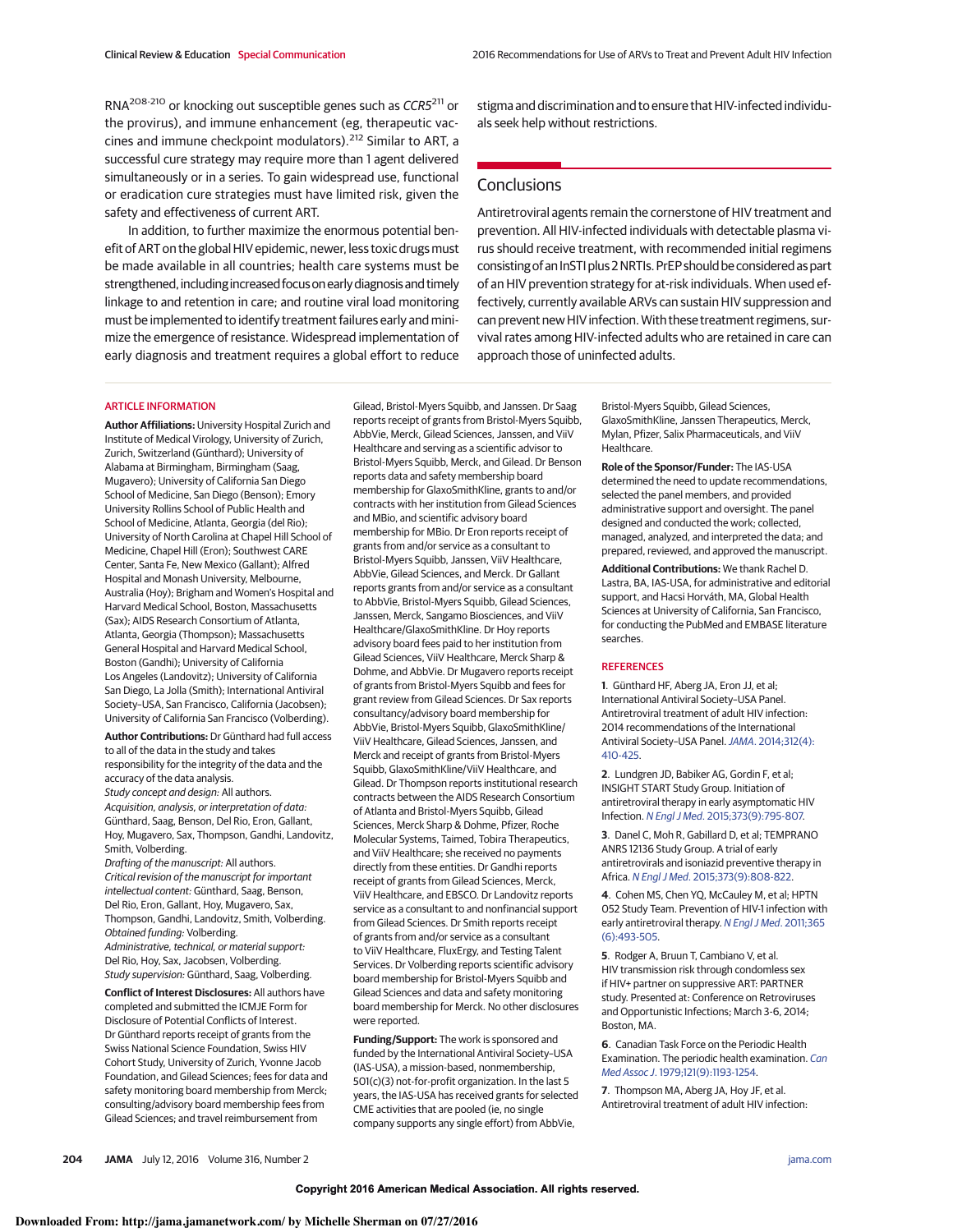2012 recommendations of the International Antiviral Society–USA panel.*JAMA*[. 2012;308\(4\):](http://www.ncbi.nlm.nih.gov/pubmed/22820792) [387-402.](http://www.ncbi.nlm.nih.gov/pubmed/22820792)

**8**. Grinsztejn B, Hosseinipour MC, Ribaudo HJ, et al; HPTN 052-ACTG Study Team. Effects of early vs delayed initiation of antiretroviral treatment on clinical outcomes of HIV-1 infection: results from the phase 3 HPTN 052 randomised controlled trial. *Lancet Infect Dis*[. 2014;14\(4\):281-290.](http://www.ncbi.nlm.nih.gov/pubmed/24602844)

**9**. Panichsillapakit T, Smith DM, Wertheim JO, Richman DD, Little SJ, Mehta SR. Prevalence of transmitted HIV drug resistance among recently infected persons in San Diego, CA 1996-2013. *[J Acquir Immune Defic Syndr](http://www.ncbi.nlm.nih.gov/pubmed/26413846)*. 2016;71(2):228-236.

**10**. Yang WL, Kouyos R, Scherrer AU, et al; Swiss HIV Cohort Study. Assessing the paradox between transmitted and acquired HIV type 1 drug resistance mutations in the Swiss HIV Cohort Study from 1998 to 2012.*J Infect Dis*[. 2015;212\(1\):28-38.](http://www.ncbi.nlm.nih.gov/pubmed/25576600)

**11**. Hofstra LM, Sauvageot N, Albert J, et al; SPREAD Program. Transmission of HIV drug resistance and the predicted effect on current first-line regimens in Europe. *[Clin Infect Dis](http://www.ncbi.nlm.nih.gov/pubmed/26620652)*. 2016; [62\(5\):655-663.](http://www.ncbi.nlm.nih.gov/pubmed/26620652)

**12**. Buzon MJ, Martin-Gayo E, Pereyra F, et al. Long-term antiretroviral treatment initiated at primary HIV-1 infection affects the size, composition, and decay kinetics of the reservoir of HIV-1-infected CD4 T cells.*J Virol*[. 2014;88\(17\):](http://www.ncbi.nlm.nih.gov/pubmed/24965451) [10056-10065.](http://www.ncbi.nlm.nih.gov/pubmed/24965451)

**13**. Ananworanich J, Schuetz A, Vandergeeten C, et al; RV254/SEARCH 010 Study Group. Impact of multi-targeted antiretroviral treatment on gut T cell depletion and HIV reservoir seeding during acute HIV infection. *PLoS One*[. 2012;7\(3\):e33948.](http://www.ncbi.nlm.nih.gov/pubmed/22479485)

**14**. Schuetz A, Deleage C, Sereti I, et al; RV254/SEARCH 010 and RV304/SEARCH 013 Study Groups. Initiation of ART during early acute HIV infection preserves mucosal Th17 function and reverses HIV-related immune activation. *[PLoS Pathog](http://www.ncbi.nlm.nih.gov/pubmed/25503054)*. [2014;10\(12\):e1004543.](http://www.ncbi.nlm.nih.gov/pubmed/25503054)

**15**. Laanani M, Ghosn J, Essat A, et al; Agence Nationale de Recherche sur le Sida PRIMO Cohort Study Group. Impact of the timing of initiation of antiretroviral therapy during primary HIV-1 infection on the decay of cell-associated HIV-DNA. *[Clin Infect](http://www.ncbi.nlm.nih.gov/pubmed/25737374) Dis*[. 2015;60\(11\):1715-1721.](http://www.ncbi.nlm.nih.gov/pubmed/25737374)

**16**. Chéret A, Bacchus-Souffan C, Avettand-Fenoël V, et al; OPTIPRIM ANRS-147 Study Group. Combined ART started during acute HIV infection protects central memory CD4 T cells and can induce remission.*J Antimicrob Chemother*[. 2015;70\(7\):2108-2120.](http://www.ncbi.nlm.nih.gov/pubmed/25900157)

**17**. El-Sadr WM, Lundgren J, Neaton JD, et al; Strategies for Management of Antiretroviral Therapy Study Group. CD4 count-guided interruption of antiretroviral treatment. *[N Engl J Med](http://www.ncbi.nlm.nih.gov/pubmed/17135583)*. [2006;355\(22\):2283-2296.](http://www.ncbi.nlm.nih.gov/pubmed/17135583)

**18**. Marzel A, Shilaih M, Yang WL, et al; Swiss HIV Cohort Study. HIV-1 transmission during recent infection and during treatment interruptions as major drivers of new infections in the Swiss HIV Cohort Study. *Clin Infect Dis*[. 2016;62\(1\):115-122.](http://www.ncbi.nlm.nih.gov/pubmed/26387084)

**19**. Pilcher C, Hatano H, Dasgupta A, et al. Providing same day, observed ART to newly diagnosed HIV+ outpatients is associated with improved virologic suppression. Presented at: Eighth International AIDS Society Conference on HIV Pathogenesis, Treatment, and Prevention; July 19-22, 2015; Vancouver, BC, Canada. Abstract WEAD0105 LB.

**20**. Rosen S, Maskew M, Fox MP, et al. Initiating ART at a patient's first clinic visit: the RapIT randomized trial. Presented at: 23rd Conference on Retroviruses and Opportunistic Infections; February 22-25, 2016; Boston, MA. Abstract 28.

**21**. Crowell TA, Gebo KA, Blankson JN, et al; HIV Research Network. Hospitalization rates and reasons among HIV elite controllers and persons with medically controlled HIV infection. *[J Infect Dis](http://www.ncbi.nlm.nih.gov/pubmed/25512624)*. [2015;211\(11\):1692-1702.](http://www.ncbi.nlm.nih.gov/pubmed/25512624)

**22**. Simoni JM, Nance RM, Delaney JA, et al. HIV viral load in US clinics over time: trends and predictors from CNICS. Presented at: Conference on Retroviruses and Opportunistic Infections; February 22-25, 2016; Boston, MA.

**23**. Gisslen M, Svedhem V, Lindborg L, et al. The Swedish HIV treatement cascade. Presented at: Conference on Retroviruses and Opportunistic Infections; February 22-25, 2016; Boston, MA.

**24**. Moore DM, Cui Z, Lachowsky NJ, et al. Recent increases in virologic suppression among HIV-positive MSM in Vancouver, Canada. Presented at: Conference on Retroviruses and Opportunistic Infections; February 22-25, 2016; Boston, MA.

**25**. Gaolathe T, Wirth K, Holme MP, et al. Botswana is close to meeting UNAIDS 2020 goals of 90-90-90 coverage. Presented at: Conference on Retroviruses and Opportunistic Infections; February 22-25, 2016; Boston, MA.

**26**. Kohler P, Schmidt AJ, Cavassini M, et al; Swiss HIV Cohort Study. The HIV care cascade in Switzerland: reaching the UNAIDS/WHO targets for patients diagnosed with HIV. *AIDS*[. 2015;29\(18\):](http://www.ncbi.nlm.nih.gov/pubmed/26372488) [2509-2515.](http://www.ncbi.nlm.nih.gov/pubmed/26372488)

**27**. Carpenter CCJ, Fischl MA, Hammer SM, et al. Antiretroviral therapy for HIV infection in 1996: recommendations of an international panel.*[JAMA](http://www.ncbi.nlm.nih.gov/pubmed/8656507)*. [1996;276\(2\):146-154.](http://www.ncbi.nlm.nih.gov/pubmed/8656507)

**28**. Carpenter CCJ, Fischl MA, Hammer SM, et al. Antiretroviral therapy for HIV infection in 1997: updated recommendations of the International AIDS Society–USA panel.*JAMA*[. 1997;277\(24\):1962-](http://www.ncbi.nlm.nih.gov/pubmed/9200638) [1969.](http://www.ncbi.nlm.nih.gov/pubmed/9200638)

**29**. Carpenter CCJ, Fischl MA, Hammer SM, et al. Antiretroviral therapy for HIV infection in 1998: updated recommendations of the International AIDS Society–USA panel.*JAMA*[. 1998;280\(1\):78-86.](http://www.ncbi.nlm.nih.gov/pubmed/9660368)

**30**. Carpenter CCJ, Cooper DA, Fischl MA, et al. Antiretroviral therapy in adults: updated recommendations of the International AIDS Society–USA panel.*JAMA*[. 2000;283\(3\):381-390.](http://www.ncbi.nlm.nih.gov/pubmed/10647802)

**31**. Yeni PG, Hammer SM, Carpenter CCJ, et al. Antiretroviral treatment for adult HIV infection in 2002: updated recommendations of the International AIDS Society-USA panel.*JAMA*[. 2002;](http://www.ncbi.nlm.nih.gov/pubmed/12095387) [288\(2\):222-235.](http://www.ncbi.nlm.nih.gov/pubmed/12095387)

**32**. Yeni PG, Hammer SM, Hirsch MS, et al. Treatment for adult HIV infection: 2004 recommendations of the International AIDS Society–USA panel.*JAMA*[. 2004;292\(2\):251-265.](http://www.ncbi.nlm.nih.gov/pubmed/15249575)

**33**. Hammer SM, Saag MS, Schechter M, et al; International AIDS Society–USA Panel. Treatment for adult HIV infection: 2006 recommendations of the International AIDS Society–USA panel. *[JAMA](http://www.ncbi.nlm.nih.gov/pubmed/16905788)*. [2006;296\(7\):827-843.](http://www.ncbi.nlm.nih.gov/pubmed/16905788)

**34**. Hammer SM, Eron JJ Jr, Reiss P, et al; International AIDS Society–USA. Antiretroviral treatment of adult HIV infection: 2008 recommendations of the International AIDS Society–USA panel.*JAMA*[. 2008;300\(5\):555-570.](http://www.ncbi.nlm.nih.gov/pubmed/18677028)

**35**. Thompson MA, Aberg JA, Cahn P, et al; International AIDS Society–USA. Antiretroviral treatment of adult HIV infection: 2010 recommendations of the International AIDS Society–USA panel.*JAMA*[. 2010;304\(3\):321-333.](http://www.ncbi.nlm.nih.gov/pubmed/20639566)

**36**. Walmsley SL, Antela A, Clumeck N, et al; SINGLE Investigators. Dolutegravir plus abacavir-lamivudine for the treatment of HIV-1 infection. *N Engl J Med*[. 2013;369\(19\):1807-1818.](http://www.ncbi.nlm.nih.gov/pubmed/24195548)

**37**. Clotet B, Feinberg J, van Lunzen J, et al; ING114915 Study Team. Once-daily dolutegravir vs darunavir plus ritonavir in antiretroviral-naive adults with HIV-1 infection (FLAMINGO): 48 week results from the randomised open-label phase 3b study. *Lancet*[. 2014;383\(9936\):2222-2231.](http://www.ncbi.nlm.nih.gov/pubmed/24698485)

**38**. Squires K, Kityo C, Hodder S, et al. Elvitegravir (EVG)/cobicistat (COBI)/emtricitabine (FTC)/tenofovir disoproxil fumarate (TDF) is superior to ritonavir (RTV) boosted atazanavir (ATV) plus FTC/TDF in treatment naive women with HIV-1 infection (WAVES study). Presented at: Eighth International AIDS Society Conference on HIV Pathogenesis, Treatment, and Prevention; July 18-22, 2015; Vancouver, BC, Canada. Abstract MOL BPFOR

**39**. Ofotokun I, Na LH, Landovitz RJ, et al; AIDS Clinical Trials Group A5257 Team; AIDS Clinical Trials Group A5257 Team. Comparison of the metabolic effects of ritonavir-boosted darunavir or atazanavir vs raltegravir, and the impact of ritonavir plasma exposure: ACTG 5257. *Clin Infect Dis*[. 2015;60\(12\):](http://www.ncbi.nlm.nih.gov/pubmed/25767256) [1842-1851.](http://www.ncbi.nlm.nih.gov/pubmed/25767256)

**40**. Raffi F, Rachlis A, Stellbrink HJ, et al; SPRING-2 Study Group. Once-daily dolutegravir vs raltegravir in antiretroviral-naive adults with HIV-1 infection: 48 week results from the randomised, double-blind, non-inferiority SPRING-2 study. *[Lancet](http://www.ncbi.nlm.nih.gov/pubmed/23306000)*. [2013;381\(9868\):735-743.](http://www.ncbi.nlm.nih.gov/pubmed/23306000)

**41**. Cahn P, Pozniak AL, Mingrone H, et al; Extended SAILING Study Team. Dolutegravir vs raltegravir in antiretroviral-experienced, integrase-inhibitor-naive adults with HIV: week 48 results from the randomised, double-blind, non-inferiority SAILING study. *Lancet*[. 2013;382](http://www.ncbi.nlm.nih.gov/pubmed/23830355) [\(9893\):700-708.](http://www.ncbi.nlm.nih.gov/pubmed/23830355)

**42**. Elion R, Molina JM, Ramón Arribas López J, et al; Study 145 Team. A randomized phase 3 study comparing once-daily elvitegravir with twice-daily raltegravir in treatment-experienced subjects with HIV-1 infection: 96-week results.*[J Acquir Immune](http://www.ncbi.nlm.nih.gov/pubmed/23807156) Defic Syndr*[. 2013;63\(4\):494-497.](http://www.ncbi.nlm.nih.gov/pubmed/23807156)

**43**. Raffi F, Jaeger H, Quiros-Roldan E, et al; Extended SPRING-2 Study Group. Once-daily dolutegravir vs twice-daily raltegravir in antiretroviral-naive adults with HIV-1 infection (SPRING-2 study): 96 week results from a randomised, double-blind, non-inferiority trial. *Lancet Infect Dis*[. 2013;13\(11\):927-935.](http://www.ncbi.nlm.nih.gov/pubmed/24074642)

**44**. Mallal S, Phillips E, Carosi G, et al; PREDICT-1 Study Team. HLA-B\*5701 screening for hypersensitivity to abacavir. *[N Engl J Med](http://www.ncbi.nlm.nih.gov/pubmed/18256392)*. 2008; [358\(6\):568-579.](http://www.ncbi.nlm.nih.gov/pubmed/18256392)

**45**. Sax PE, Tierney C, Collier AC, et al; AIDS Clinical Trials Group Study A5202 Team. Abacavir-lamivudine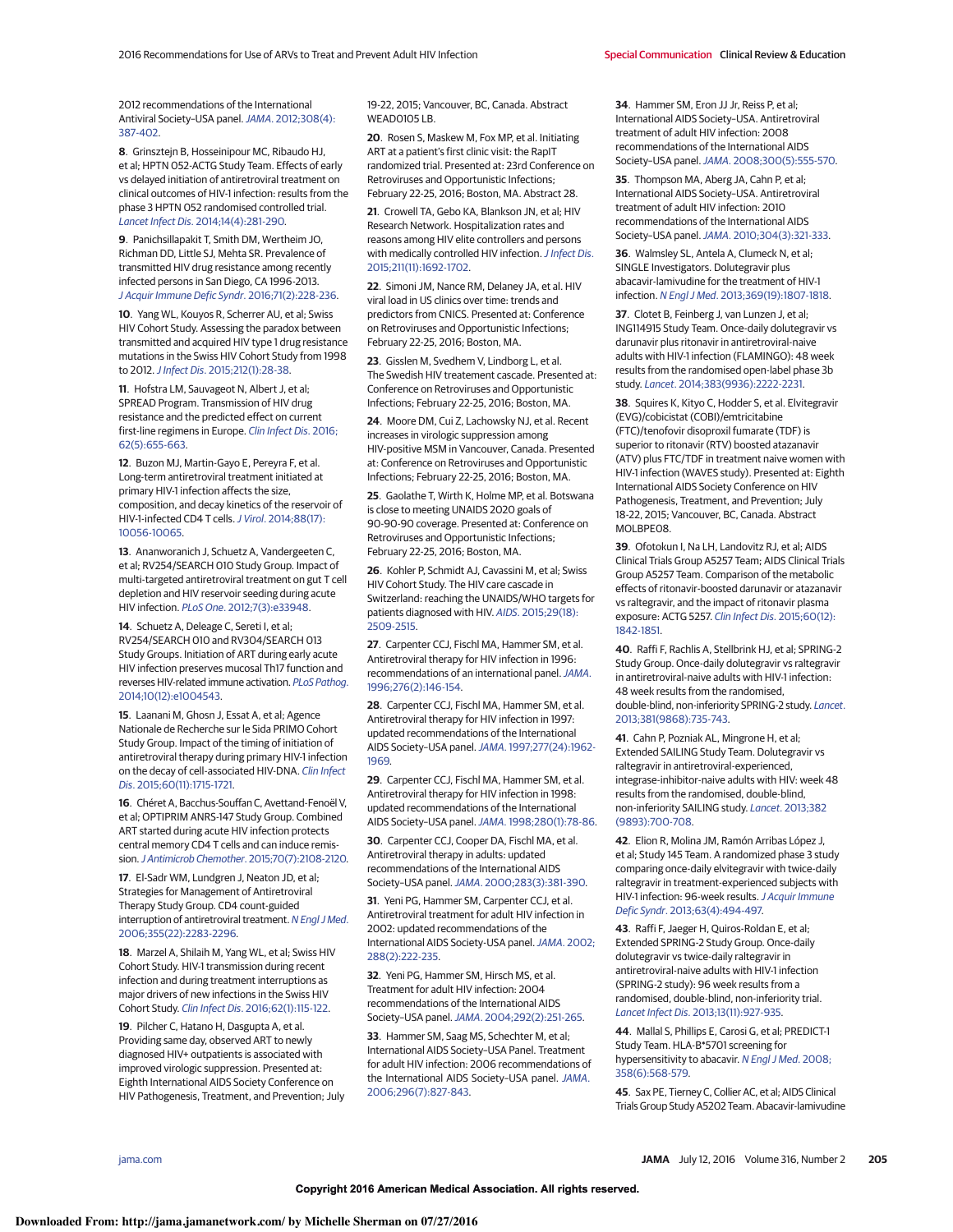#### vs tenofovir-emtricitabine for initial HIV-1 therapy. *N Engl J Med*[. 2009;361\(23\):2230-2240.](http://www.ncbi.nlm.nih.gov/pubmed/19952143)

**46**. Post FA, Moyle GJ, Stellbrink HJ, et al. Randomized comparison of renal effects, efficacy, and safety with once-daily abacavir/lamivudine vs tenofovir/emtricitabine, administered with efavirenz, in antiretroviral-naive, HIV-1-infected adults: 48-week results from the ASSERT study. *[J Acquir Immune Defic Syndr](http://www.ncbi.nlm.nih.gov/pubmed/20431394)*. 2010;55(1):49-57.

**47**. Marcus JL, Neugebauer RS, Leyden WA, et al. Use of abacavir and risk of cardiovascular disease among HIV-infected individuals.*[J Acquir Immune](http://www.ncbi.nlm.nih.gov/pubmed/26536316) Defic Syndr*[. 2016;71\(4\):413-419.](http://www.ncbi.nlm.nih.gov/pubmed/26536316)

**48**. Young J, Xiao Y, Moodie EE, et al; Swiss HIV Cohort Study. Effect of cumulating exposure to abacavir on the risk of cardiovascular disease events in patients from the Swiss HIV Cohort Study. *[J Acquir Immune Defic Syndr](http://www.ncbi.nlm.nih.gov/pubmed/25932884)*. 2015;69(4):413-421.

**49**. Sabin CA, Reiss P, Ryom L, et al; D:A:D Study Group. Is there continued evidence for an association between abacavir usage and myocardial infarction risk in individuals with HIV? a cohort collaboration. *BMC Med*[. 2016;14\(1\):61.](http://www.ncbi.nlm.nih.gov/pubmed/27036962)

**50**. Kovari H, Sabin CA, Ledergerber B, et al. Antiretroviral drugs and risk of chronic alanine aminotransferase elevation in human immunodeficiency virus (HIV)-monoinfected persons: the Data Collection on Adverse Events of Anti-HIV Drugs study. *[Open Forum Infect Dis](http://www.ncbi.nlm.nih.gov/pubmed/26925429)*. 2016; [3\(1\):ofw009.](http://www.ncbi.nlm.nih.gov/pubmed/26925429)

**51**. Sax PE, Wohl D, Yin MT, et al; GS-US-292-0104/0111 Study Team. Tenofovir alafenamide vs tenofovir disoproxil fumarate, coformulated with elvitegravir, cobicistat, and emtricitabine, for initial treatment of HIV-1 infection: two randomised, double-blind, phase 3, non-inferiority trials. *Lancet*[. 2015;385\(9987\):](http://www.ncbi.nlm.nih.gov/pubmed/25890673) [2606-2615.](http://www.ncbi.nlm.nih.gov/pubmed/25890673)

**52**. Wohl D, Oka S, Clumeck N, et al; GS-US-292-01040111 and Study Team. Brief report: a randomized, double-blind comparison of tenofovir alafenamide versus tenofovir disoproxil fumarate, each coformulated with elvitegravir, cobicistat, and emtricitabine for initial HIV-1 treatment: week 96 results.*[J Acquir Immune Defic](http://www.ncbi.nlm.nih.gov/pubmed/26829661) Syndr*[. 2016;72\(1\):58-64.](http://www.ncbi.nlm.nih.gov/pubmed/26829661)

**53**. Mills A, Arribas JR, Andrade-Villanueva J, et al; GS-US-292-0109 Team. Switching from tenofovir disoproxil fumarate to tenofovir alafenamide in antiretroviral regimens for virologically suppressed adults with HIV-1 infection: a randomised, active-controlled, multicentre, open-label, phase 3, non-inferiority study. *[Lancet Infect Dis](http://www.ncbi.nlm.nih.gov/pubmed/26538525)*. 2016;16(1): [43-52.](http://www.ncbi.nlm.nih.gov/pubmed/26538525)

**54**. Gallant J, Daar E, Raffi F, et al. Switching tenofovir DF to tenofovir alafenamide in virologically suppressed adults. Presented at: 23rd Conference on Retroviruses and Opportunistic Infections; February 22-25, 2016; Boston, MA.

**55**. Mollan KR, Smurzynski M, Eron JJ, et al. Association between efavirenz as initial therapy for HIV-1 infection and increased risk for suicidal ideation or attempted or completed suicide: an analysis of trial data. *[Ann Intern Med](http://www.ncbi.nlm.nih.gov/pubmed/24979445)*. 2014; [161\(1\):1-10.](http://www.ncbi.nlm.nih.gov/pubmed/24979445)

**56**. Girouard MP, Sax PE, Parker RA, et al. The cost-effectiveness and budget impact of 2-drug dolutegravir-lamivudine regimens for the treatment of HIV infection in the United States. *[Clin Infect Dis](http://www.ncbi.nlm.nih.gov/pubmed/26658053)*. [2016;62\(6\):784-791.](http://www.ncbi.nlm.nih.gov/pubmed/26658053)

**57**. Cahn P, Andrade-Villanueva J, Arribas JR, et al; GARDEL Study Group. Dual therapy with lopinavir and ritonavir plus lamivudine vs triple therapy with lopinavir and ritonavir plus two nucleoside reverse transcriptase inhibitors in antiretroviral-therapy-naive adults with HIV-1 infection: 48 week results of the randomised, open label, non-inferiority GARDEL trial. *[Lancet](http://www.ncbi.nlm.nih.gov/pubmed/24783988) Infect Dis*[. 2014;14\(7\):572-580.](http://www.ncbi.nlm.nih.gov/pubmed/24783988)

**58**. Raffi F, Babiker AG, Richert L, et al; NEAT001/ANRS143 Study Group. Ritonavir-boosted darunavir combined with raltegravir or tenofovir-emtricitabine in antiretroviral-naive adults infected with HIV-1: 96 week results from the NEAT001/ANRS143 randomised non-inferiority trial. *Lancet*[. 2014;384](http://www.ncbi.nlm.nih.gov/pubmed/25103176) [\(9958\):1942-1951.](http://www.ncbi.nlm.nih.gov/pubmed/25103176)

**59**. Figueroa MI, Sued O, Patterson P, et al. Dolutegravir-lamivudine as initial therapy in HIV-infected, ARV naive patients: first results of the PADDLE trial. Presented at: 15th European AIDS Conference; October 21-24, 2015; Barcelona, Spain. Abstract LBPS4/1.

**60**. Gallant JE, Daar ES, Raffi F, et al. Efficacy and safety of tenofovir alafenamide versus tenofovir disoproxil fumarate given as fixed-dose combinations containing emtricitabine as backbones for treatment of HIV-1 infection in virologically suppressed adults: a randomised, double-blind, active-controlled phase 3 trial. *[Lancet](http://www.ncbi.nlm.nih.gov/pubmed/27036991) HIV*[. 2016;3\(4\):e158-e165.](http://www.ncbi.nlm.nih.gov/pubmed/27036991)

**61**. Buti M, Gane E, Seto WK, et al. A phase 3 study of tenofovir alafenamide compared with tenofovir disoproxil fumarate in patients with HBeAg-negative, chronic hepatitis B: week 48 efficacy and safety results. Presented at: International Liver Congress; April 13-17, 2016; Barcelona, Spain. Abstract GS06.

**62**. Chan HLY, Fung S, Seto WK, et al. A phase 3 study of tenofovir alafenamide compared with tenofovir disoproxil fumarate in patients with HBeAg-positive chronic HBV: week 48 efficacy and safety results. Presented at: International Liver Congress; April 13-17, 2016; Barcelona, Spain. Abstract GS12.

**63**. American Association for the Study of Liver Diseases and Infectious Diseases Society of America. HCV guidance: recommendations for testing, managing, and treating hepatitis C. [http:](http://hcvguidelines.org/) [//hcvguidelines.org/.](http://hcvguidelines.org/) Accessed April 20, 2016.

**64**. Borges AH, Hoy J, Florence E, et al. Antiretrovirals, fractures, and osteonecrosis in a large European HIV cohort. Presented at: 23rd Conference on Retroviruses and Opportunistic Infections; February 22-25, 2016; Boston, MA. Abstract 46.

**65**. Lucas GM, Ross MJ, Stock PG, et al; HIV Medicine Association of the Infectious Diseases Society of America. Clinical practice guideline for the management of chronic kidney disease in patients infected with HIV: 2014 update by the HIV Medicine Association of the Infectious Diseases Society of America. *Clin Infect Dis*[. 2014;59\(9\):e96](http://www.ncbi.nlm.nih.gov/pubmed/25234519) [e138.](http://www.ncbi.nlm.nih.gov/pubmed/25234519)

**66**. Mocroft A, Lundgren JD, Ross M, et al; Data Collection on Adverse events of Anti-HIV Drugs (D:A:D) Study. Cumulative and current exposure to potentially nephrotoxic antiretrovirals and development of chronic kidney disease in HIV-positive individuals with a normal baseline

estimated glomerular filtration rate: a prospective international cohort study. *Lancet HIV*[. 2016;3\(1\):](http://www.ncbi.nlm.nih.gov/pubmed/26762990) [e23-e32.](http://www.ncbi.nlm.nih.gov/pubmed/26762990)

**67**. Pozniak A, Arribas JR, Gupta SK, et al. Safety of tenofovir alafenamide in renal impairment. Presented at: 22nd Conference on Retroviruses and Opportunistic Infections; February 23-26, 2015; Seattle, WA.

**68**. Chen RY, Accortt NA, Westfall AO, et al. Distribution of health care expenditures for HIV-infected patients. *Clin Infect Dis*[. 2006;42\(7\):](http://www.ncbi.nlm.nih.gov/pubmed/16511767) [1003-1010.](http://www.ncbi.nlm.nih.gov/pubmed/16511767)

**69**. Freedberg KA, Losina E, Weinstein MC, et al. The cost effectiveness of combination antiretroviral therapy for HIV disease. *[N Engl J Med](http://www.ncbi.nlm.nih.gov/pubmed/11248160)*. 2001;344 [\(11\):824-831.](http://www.ncbi.nlm.nih.gov/pubmed/11248160)

**70**. Walensky RP, Sax PE, Nakamura YM, et al. Economic savings vs health losses: the cost-effectiveness of generic antiretroviral therapy in the United States. *[Ann Intern Med](http://www.ncbi.nlm.nih.gov/pubmed/23318310)*. 2013;158(2): [84-92.](http://www.ncbi.nlm.nih.gov/pubmed/23318310)

**71**. Walmsley S, Baumgarten A, Berenguer J, et al. Brief report: dolutegravir plus abacavir/lamivudine for the treatment of HIV-1 infection in antiretroviral therapy-naive patients: week 96 and week 144 results from the SINGLE randomized clinical trial. *[J Acquir Immune Defic Syndr](http://www.ncbi.nlm.nih.gov/pubmed/26262777)*. 2015;70(5):515-519.

**72**. Boulware DR, Meya DB, Muzoora C, et al; COAT Trial Team. Timing of antiretroviral therapy after diagnosis of cryptococcal meningitis. *[N Engl J Med](http://www.ncbi.nlm.nih.gov/pubmed/24963568)*. [2014;370\(26\):2487-2498.](http://www.ncbi.nlm.nih.gov/pubmed/24963568)

**73**. Perfect JR, Dismukes WE, Dromer F, et al. Clinical practice guidelines for the management of cryptococcal disease: 2010 update by the Infectious Diseases Society of America. *[Clin Infect Dis](http://www.ncbi.nlm.nih.gov/pubmed/20047480)*. [2010;50\(3\):291-322.](http://www.ncbi.nlm.nih.gov/pubmed/20047480)

**74**. Ingle SM, Miro JM, Furrer H, et al. Impact of ART on mortality in cryptococcal meningitis patients: high-income settings. Presented at: 22nd Conference on Retroviruses and Opportunistic Infections; February 23-26, 2015; Seattle, WA.

**75**. Mfinanga SG, Kirenga BJ, Chanda DM, et al. Early vs delayed initiation of highly active antiretroviral therapy for HIV-positive adults with newly diagnosed pulmonary tuberculosis (TB-HAART): a prospective, international, randomised, placebo-controlled trial. *[Lancet Infect](http://www.ncbi.nlm.nih.gov/pubmed/24810491) Dis*[. 2014;14\(7\):563-571.](http://www.ncbi.nlm.nih.gov/pubmed/24810491)

**76**. Blanc FX, Sok T, Laureillard D, et al; CAMELIA (ANRS 1295–CIPRA KH001) Study Team. Earlier vs later start of antiretroviral therapy in HIV-infected adults with tuberculosis. *[N Engl J Med](http://www.ncbi.nlm.nih.gov/pubmed/22010913)*. 2011;365 [\(16\):1471-1481.](http://www.ncbi.nlm.nih.gov/pubmed/22010913)

**77**. Havlir DV, Kendall MA, Ive P, et al; AIDS Clinical Trials Group Study A5221. Timing of antiretroviral therapy for HIV-1 infection and tuberculosis. *[N Engl](http://www.ncbi.nlm.nih.gov/pubmed/22010914) J Med*[. 2011;365\(16\):1482-1491.](http://www.ncbi.nlm.nih.gov/pubmed/22010914)

**78**. Abdool Karim S, Naidoo K, Padayatchi N, et al. Optimal timing of ART during TB therapy: findings of the SAPiT trial. Presented at: 18th Conference on Retroviruses and Opportunistic Infections. February 27–March 2, 2011; Boston, MA.

**79**. Manzardo C, Guardo AC, Letang E, Plana M, Gatell JM, Miro JM. Opportunistic infections and immune reconstitution inflammatory syndrome in HIV-1-infected adults in the combined antiretroviral therapy era: a comprehensive review. *[Expert Rev](http://www.ncbi.nlm.nih.gov/pubmed/25860288) Anti Infect Ther*[. 2015;13\(6\):751-767.](http://www.ncbi.nlm.nih.gov/pubmed/25860288)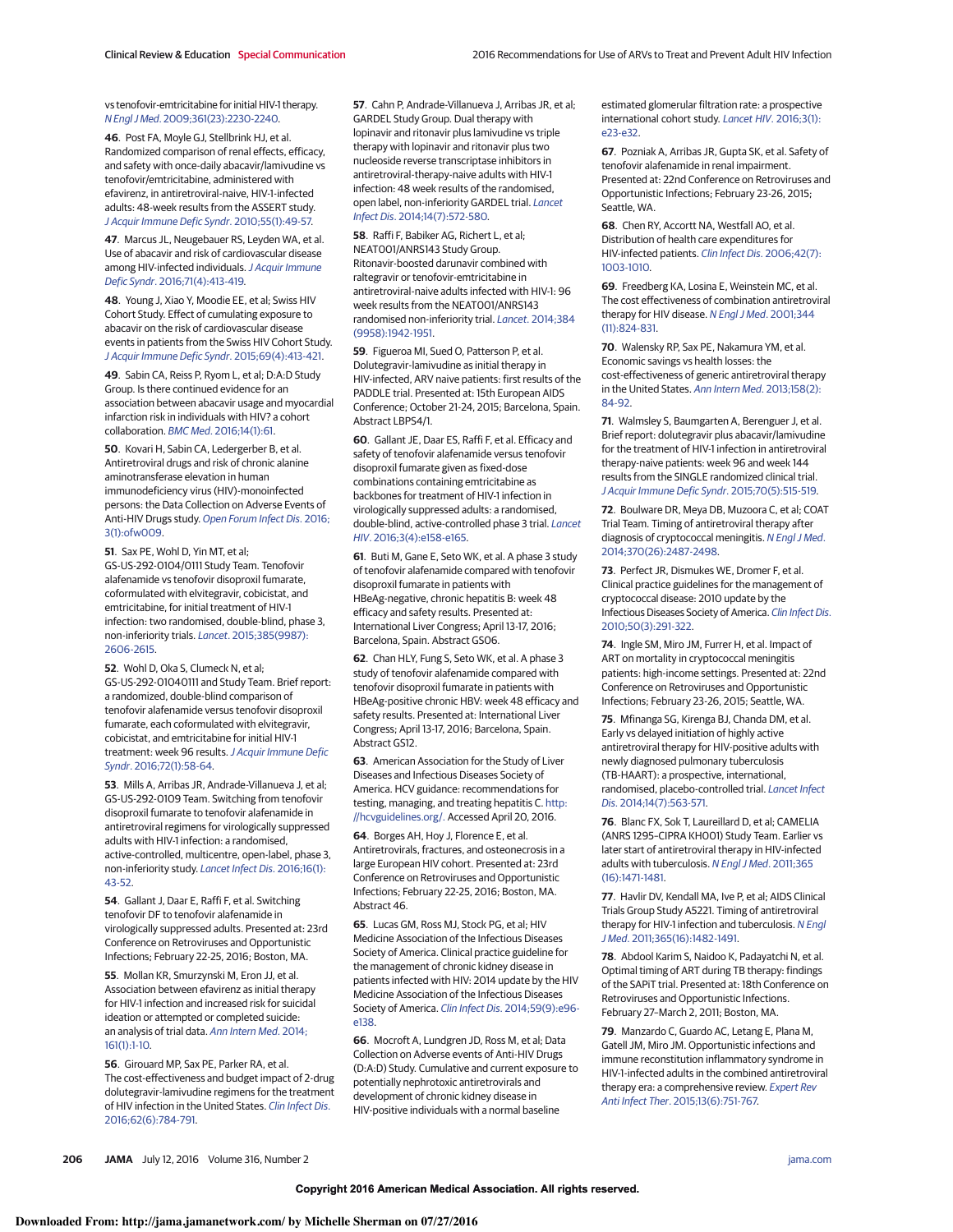**80**. Luetkemeyer AF, Rosenkranz SL, Lu D, et al; Adult AIDS Clinical Trials Group A5221 Study Team. Relationship between weight, efavirenz exposure, and virologic suppression in HIV-infected patients on rifampin-based tuberculosis treatment in the AIDS Clinical Trials Group A5221 STRIDE Study. *[Clin](http://www.ncbi.nlm.nih.gov/pubmed/23592830) Infect Dis*[. 2013;57\(4\):586-593.](http://www.ncbi.nlm.nih.gov/pubmed/23592830)

**81**. Grinsztejn B, De Castro N, Arnold V, et al; ANRS 12 180 Reflate TB Study Group. Raltegravir for the treatment of patients co-infected with HIV and tuberculosis (ANRS 12 180 Reflate TB): a multicentre, phase 2, non-comparative, open-label, randomised trial. *[Lancet Infect Dis](http://www.ncbi.nlm.nih.gov/pubmed/24726095)*. [2014;14\(6\):459-467.](http://www.ncbi.nlm.nih.gov/pubmed/24726095)

**82**. Dooley KE, Sayre P, Borland J, et al. Safety, tolerability, and pharmacokinetics of the HIV integrase inhibitor dolutegravir given twice daily with rifampin or once daily with rifabutin: results of a phase 1 study among healthy subjects. *[J Acquir](http://www.ncbi.nlm.nih.gov/pubmed/23075918) [Immune Defic Syndr](http://www.ncbi.nlm.nih.gov/pubmed/23075918)*. 2013;62(1):21-27.

**83**. Friedland G, Khoo S, Jack C, Lalloo U. Administration of efavirenz (600 mg/day) with rifampicin results in highly variable levels but excellent clinical outcomes in patients treated for tuberculosis and HIV.*[J Antimicrob Chemother](http://www.ncbi.nlm.nih.gov/pubmed/17032686)*. [2006;58\(6\):1299-1302.](http://www.ncbi.nlm.nih.gov/pubmed/17032686)

**84**. Naiker S, Conolly C, Weisner L, et al. Pharmacokinetic evaluation of different rifabutin dosing strategies in African TB patients on lopinavir/ritonavir-based ART. Presented at: 18th Conference on Retroviruses and Opportunistic Infections; February 27–March 2, 2011; Boston, MA.

**85**. Boulanger C, Hollender E, Farrell K, et al. Pharmacokinetic evaluation of rifabutin in combination with lopinavir-ritonavir in patients with HIV infection and active tuberculosis. *[Clin](http://www.ncbi.nlm.nih.gov/pubmed/19807276) Infect Dis*[. 2009;49\(9\):1305-1311.](http://www.ncbi.nlm.nih.gov/pubmed/19807276)

**86**. Jenny-Avital ER, Joseph K. Rifamycin-resistant *Mycobacterium tuberculosis* in the highly active antiretroviral therapy era: a report of 3 relapses with acquired rifampin resistance following alternate-day rifabutin and boosted protease inhibitor therapy. *Clin Infect Dis*[. 2009;48\(10\):1471-](http://www.ncbi.nlm.nih.gov/pubmed/19368504) [1474.](http://www.ncbi.nlm.nih.gov/pubmed/19368504)

**87**. Sterling TR, Scott NA, Miro JM, et al; Tuberculosis Trials Consortium, the AIDS Clinical Trials Group for the PREVENT TB Trial (TBTC Study 26ACTG 5259). Three months of weekly rifapentine and isoniazid for treatment of *Mycobacterium tuberculosis* infection in HIV-coinfected persons. *[AIDS](http://www.ncbi.nlm.nih.gov/pubmed/27243774)*. [2016;30\(10\):1607-1615.](http://www.ncbi.nlm.nih.gov/pubmed/27243774)

**88**. Centers for Disease Control and Prevention. Recommendations for use of an isoniazid-rifapentine regimen with direct observation to treat latent *Mycobacterium tuberculosis* infection. *[MMWR Morb Mortal Wkly Rep](http://www.ncbi.nlm.nih.gov/pubmed/22157884)*. [2011;60\(48\):1650-1653.](http://www.ncbi.nlm.nih.gov/pubmed/22157884)

**89**. Sterling T, Benson C, Scott N, et al. Three months of weekly rifapentine + INH for *M tuberculosis* infection in HIV-infected persons [CROI abstract 817]. *Top Antivir Med*. 2014; 22(e-1):425.

**90**. Diacon AH, Pym A, Grobusch M, et al. The diarylquinoline TMC207 for multidrug-resistant tuberculosis. *N Engl J Med*[. 2009;360\(23\):2397-](http://www.ncbi.nlm.nih.gov/pubmed/19494215) [2405.](http://www.ncbi.nlm.nih.gov/pubmed/19494215)

**91**. Weiner M, Egelund EF, Engle M, et al. Pharmacokinetic interaction of rifapentine and raltegravir in healthy volunteers.*[J Antimicrob](http://www.ncbi.nlm.nih.gov/pubmed/24343893) Chemother*[. 2014;69\(4\):1079-1085.](http://www.ncbi.nlm.nih.gov/pubmed/24343893)

**92**. Djawe K, Buchacz K, Hsu L, et al. Mortality risk after AIDS-defining opportunistic illness among HIV-infected persons—San Francisco, 1981-2012. *J Infect Dis*[. 2015;212\(9\):1366-1375.](http://www.ncbi.nlm.nih.gov/pubmed/26044289)

**93**. Yangco BG, Buchacz K, Baker R, Palella FJ, Armon C, Brooks JT; HIV Outpatient Study Investigators. Is primary *Mycobacterium avium* complex prophylaxis necessary in patients with CD4 <50 cells/μL who are virologically suppressed on cART? *[AIDS Patient Care STDS](http://www.ncbi.nlm.nih.gov/pubmed/24833016)*. 2014;28(6):280- [283.](http://www.ncbi.nlm.nih.gov/pubmed/24833016)

**94**. Mocroft A, Reiss P, Kirk O, et al; Opportunistic Infections Project Team of the Collaboration of Observational HIV Epidemiological Research in Europe. Is it safe to discontinue primary *Pneumocystis jiroveci* pneumonia prophylaxis in patients with virologically suppressed HIV infection and a CD4 cell count <200 cells/μL? *[Clin Infect Dis](http://www.ncbi.nlm.nih.gov/pubmed/20645862)*. [2010;51\(5\):611-619.](http://www.ncbi.nlm.nih.gov/pubmed/20645862)

**95**. Trottier B, Lake J, Logue K, et al. Switching to abacavir/dolutegravir/lamivudine combination (ABC/DTG/3TC FDC) from a PI, INI or NNRTI based regimen maintains HIV suppression. Presented at: Interscience Conference on Antimicrobial Agents and Chemotherapy; September 17-21, 2015; San Diego, CA.

**96**. Pozniak A, Markowitz M, Mills A, et al. Switching to coformulated elvitegravir, cobicistat, emtricitabine, and tenofovir vs continuation of non-nucleoside reverse transcriptase inhibitor with emtricitabine and tenofovir in virologically suppressed adults with HIV (STRATEGY-NNRTI): 48 week results of a randomised, open-label, phase 3b non-inferiority trial. *[Lancet Infect Dis](http://www.ncbi.nlm.nih.gov/pubmed/24908550)*. 2014;14(7): [590-599.](http://www.ncbi.nlm.nih.gov/pubmed/24908550)

**97**. Arribas JR, Pialoux G, Gathe J, et al. Simplification to coformulated elvitegravir, cobicistat, emtricitabine, and tenofovir vs continuation of ritonavir-boosted protease inhibitor with emtricitabine and tenofovir in adults with virologically suppressed HIV (STRATEGY-PI): 48 week results of a randomised, open-label, phase 3b, non-inferiority trial. *[Lancet Infect Dis](http://www.ncbi.nlm.nih.gov/pubmed/24908551)*. 2014;14(7): [581-589.](http://www.ncbi.nlm.nih.gov/pubmed/24908551)

**98**. Palella FJ Jr, Fisher M, Tebas P, et al. Simplification to rilpivirine/emtricitabine/tenofovir disoproxil fumarate from ritonavir-boosted protease inhibitor antiretroviral therapy in a randomized trial of HIV-1 RNA-suppressed participants. *AIDS*[. 2014;28\(3\):335-344.](http://www.ncbi.nlm.nih.gov/pubmed/24670520)

**99**. Perez-Molina JA, Rubio R, Rivero A, et al; GESIDA 7011 Study Group. Dual treatment with atazanavir-ritonavir plus lamivudine vs triple treatment with atazanavir-ritonavir plus two nucleos(t)ides in virologically stable patients with HIV-1 (SALT): 48 week results from a randomised, open-label, non-inferiority trial. *[Lancet Infect Dis](http://www.ncbi.nlm.nih.gov/pubmed/26062881)*. [2015;15\(7\):775-784.](http://www.ncbi.nlm.nih.gov/pubmed/26062881)

**100**. Arribas JR, Girard PM, Landman R, et al; OLE/RIS-EST13 Study Group. Dual treatment with lopinavir-ritonavir plus lamivudine vs triple treatment with lopinavir-ritonavir plus lamivudine or emtricitabine and a second nucleos(t)ide reverse transcriptase inhibitor for maintenance of HIV-1 viral suppression (OLE): a randomised, open-label, non-inferiority trial. *[Lancet Infect Dis](http://www.ncbi.nlm.nih.gov/pubmed/26062880)*. 2015;15(7): [785-792.](http://www.ncbi.nlm.nih.gov/pubmed/26062880)

**101**. Margolis DA, Brinson CC, Smith GH, et al; LAI116482 Study Team. Cabotegravir plus rilpivirine, once a day, after induction with

cabotegravir plus nucleoside reverse transcriptase inhibitors in antiretroviral-naive adults with HIV-1 infection (LATTE): a randomised, phase 2b, dose-ranging trial. *[Lancet Infect Dis](http://www.ncbi.nlm.nih.gov/pubmed/26201299)*. 2015;15(10): [1145-1155.](http://www.ncbi.nlm.nih.gov/pubmed/26201299)

**102**. Calcagno A, Montrucchio C, Capetti A, et al. Raltegravir plus nevirapine as maintenance antiretroviral therapy in HIV-positive patients: safety, efficacy and pharmacokinetics. *[Curr HIV Res](http://www.ncbi.nlm.nih.gov/pubmed/26415700)*. [2016;14\(1\):54-60.](http://www.ncbi.nlm.nih.gov/pubmed/26415700)

**103**. Eron JJ, Young B, Cooper DA, et al; SWITCHMRK 1 and 2 Investigators. Switch to a raltegravir-based regimen vs continuation of a lopinavir-ritonavir-based regimen in stable HIV-infected patients with suppressed viraemia (SWITCHMRK 1 and 2): two multicentre, double-blind, randomised controlled trials. *[Lancet](http://www.ncbi.nlm.nih.gov/pubmed/20074791)*. [2010;375\(9712\):396-407.](http://www.ncbi.nlm.nih.gov/pubmed/20074791)

**104**. Derache A, Shin HS, Balamane M, et al. HIV drug resistance mutations in proviral DNA from a community treatment program. *[PLoS One](http://www.ncbi.nlm.nih.gov/pubmed/25635815)*. 2015;10 [\(1\):e0117430.](http://www.ncbi.nlm.nih.gov/pubmed/25635815)

**105**. Lübke N, Di Cristanziano V, Sierra S, et al. Proviral DNA as a target for HIV-1 resistance analysis. *Intervirology*[. 2015;58\(3\):184-189.](http://www.ncbi.nlm.nih.gov/pubmed/26139571)

**106**. Toma J, Tan Y, Cai S, et al. Drug resistance profiles derived from HIV-1 DNA in ARV suppressed patients correlate with historical resistance profiles obtained from HIV-1 plasma RNA. Presented at: Interscience Conference on Antimicrobial Agents and Chemotherapy; September 17-21, 2015; San Diego, CA.

**107**. Volpe JM, Yang O, Petropoulos CJ, Walworth CM. Absence of integrase inhibitor resistant HIV-1 transmission in the California AIDS Healthcare Foundation Network. Presented at: Interscience Conference on Antimicrobial Agents and Chemotherapy; September 17-21, 2015; San Diego, CA.

**108**. Casadellà M, van Ham PM, Noguera-Julian M, et al; SPREAD Programme. Primary resistance to integrase strand-transfer inhibitors in Europe. *J Antimicrob Chemother*[. 2015;70\(10\):2885-2888.](http://www.ncbi.nlm.nih.gov/pubmed/26188038)

**109**. Scherrer AU, Yang WL, Kouyos RD, et al; Swiss HIV Cohort Study. Successful prevention of transmission of integrase resistance in the Swiss HIV Cohort Study [published online April 29, 2016]. *[J Infect Dis](http://www.ncbi.nlm.nih.gov/pubmed/27130429)*.

**110**[. Aberg JA, Gallant JE, Ghanem KG, Emmanuel](http://www.ncbi.nlm.nih.gov/pubmed/27130429) [P, Zingman BS, Horberg MA; Infectious Diseases](http://www.ncbi.nlm.nih.gov/pubmed/27130429) [Society of America. Primary care guidelines for the](http://www.ncbi.nlm.nih.gov/pubmed/27130429) [management of persons infected with HIV: 2013](http://www.ncbi.nlm.nih.gov/pubmed/27130429) [update by the HIV Medicine Association of the](http://www.ncbi.nlm.nih.gov/pubmed/27130429) Infectious Diseases Society of America. *[Clin Infect Dis](http://www.ncbi.nlm.nih.gov/pubmed/24343580)*. [2014;58\(1\):1-10.](http://www.ncbi.nlm.nih.gov/pubmed/24343580)

**111**. European AIDS Clinical Society. *European AIDS Clinical Society Guidelines 8.0*. [http://www](http://www.eacsociety.org/files/2015_eacsguidelines_8_0-english_rev-20160124.pdf) [.eacsociety.org/files/2015\\_eacsguidelines\\_8\\_0](http://www.eacsociety.org/files/2015_eacsguidelines_8_0-english_rev-20160124.pdf) [-english\\_rev-20160124.pdf.](http://www.eacsociety.org/files/2015_eacsguidelines_8_0-english_rev-20160124.pdf) Accessed April 8, 2016.

**112**. Crowell TA, Phanuphak N, Pinyakorn S, et al. Virologic failure is uncommon after treatment is initiated during acute HIV infection. Presented at: Conference on Retroviruses and Opportunistic Infections; February 22-25, 2016; Boston, MA.

**113**. Sax PE. Editorial commentary: can we break the habit of routine CD4 monitoring in HIV care? *Clin Infect Dis*[. 2013;56\(9\):1344-1346.](http://www.ncbi.nlm.nih.gov/pubmed/23315314)

**114**. Workowski KA, Bolan GA; Centers for Disease Control and Prevention. Sexually transmitted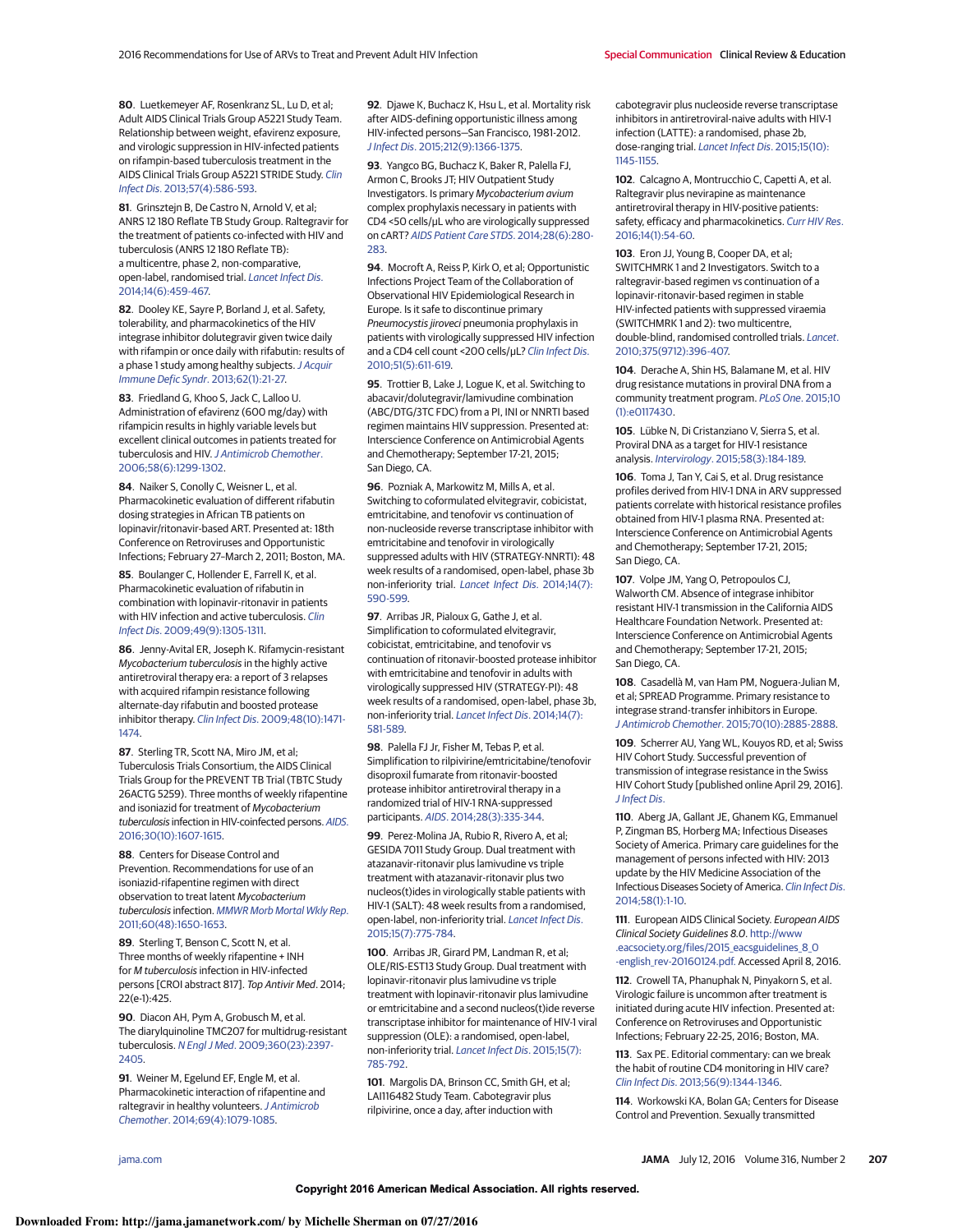#### diseases treatment guidelines, 2015. *[MMWR](http://www.ncbi.nlm.nih.gov/pubmed/26042815) Recomm Rep*[. 2015;64\(RR-03\):1-137.](http://www.ncbi.nlm.nih.gov/pubmed/26042815)

**115**. Henrich TJ, Wood BR, Kuritzkes DR. Increased risk of virologic rebound in patients on antiviral therapy with a detectable HIV load <48 copies/mL. *PLoS One*[. 2012;7\(11\):e50065.](http://www.ncbi.nlm.nih.gov/pubmed/23166820)

**116**. Young J, Rickenbach M, Calmy A, et al; Swiss HIV Cohort Study. Transient detectable viremia and the risk of viral rebound in patients from the Swiss HIV Cohort Study. *[BMC Infect Dis](http://www.ncbi.nlm.nih.gov/pubmed/26392270)*. 2015;15:382.

**117**. Teira R, Munoz-Sanchez M, Suarez-Lozano I, et al. Effect of viral suppression below 20 copies of HIV-RNA per millilitre of plasma on virological outcome of treated HIV-infected patients. Presented at: 20th International AIDS Conference; July 20-25, 2014; Melbourne, Australia.

**118**. Ryscavage P, Kelly S, Li JZ, Harrigan PR, Taiwo B. Significance and clinical management of persistent low-level viremia and very-low-level viremia in HIV-1-infected patients. *[Antimicrob](http://www.ncbi.nlm.nih.gov/pubmed/24733471) Agents Chemother*[. 2014;58\(7\):3585-3598.](http://www.ncbi.nlm.nih.gov/pubmed/24733471)

**119**. Boillat-Blanco N, Darling KE, Schoni-Affolter F, et al; Swiss HIV Cohort Study. Virological outcome and management of persistent low-level viraemia in HIV-1-infected patients: 11 years of the Swiss HIV Cohort Study. *Antivir Ther*[. 2015;20\(2\):165-175.](http://www.ncbi.nlm.nih.gov/pubmed/24964403)

**120**. Jain V, Sucupira MC, Bacchetti P, et al. Differential persistence of transmitted HIV-1 drug resistance mutation classes.*[J Infect Dis](http://www.ncbi.nlm.nih.gov/pubmed/21451005)*. 2011;203 [\(8\):1174-1181.](http://www.ncbi.nlm.nih.gov/pubmed/21451005)

**121**. Pingen M, Wensing AM, Fransen K, et al; SPREAD Programme. Persistence of frequently transmitted drug-resistant HIV-1 variants can be explained by high viral replication capacity. *[Retrovirology](http://www.ncbi.nlm.nih.gov/pubmed/25575025)*. 2014;11:105.

**122**. Yang WL, Kouyos RD, Böni J, et al; Swiss HIV Cohort Study. Persistence of transmitted HIV-1 drug resistance mutations associated with fitness costs and viral genetic backgrounds. *[PLoS Pathog](http://www.ncbi.nlm.nih.gov/pubmed/25798934)*. 2015;11 [\(3\):e1004722.](http://www.ncbi.nlm.nih.gov/pubmed/25798934)

**123**. Baxter JD, Dunn D, White E, et al; International Network for Strategic Initiatives in Global HIV Trials START Study Group. Global HIV-1 transmitted drug resistance in the INSIGHT Strategic Timing of AntiRetroviral Treatment (START) trial. *[HIV Med](http://www.ncbi.nlm.nih.gov/pubmed/25711326)*. [2015;16\(suppl 1\):77-87.](http://www.ncbi.nlm.nih.gov/pubmed/25711326)

**124**. Lepik K, Yip B, Robbins MA, et al. Prevalence and incidence of integrase drug resistance in BC, Canada, 2009-2015. Presented at: Conference on Retroviruses and Opportunistic Infections; February 22-25, 2016; Boston, MA.

**125**. Lesko CR, Cole SR, Zinski A, Poole C, Mugavero MJ. A systematic review and meta-regression of temporal trends in adult CD4(+) cell count at presentation to HIV care, 1992-2011. *Clin Infect Dis*[. 2013;57\(7\):1027-1037.](http://www.ncbi.nlm.nih.gov/pubmed/23921882)

**126**. Siedner MJ, Ng CK, Bassett IV, Katz IT, Bangsberg DR, Tsai AC. Trends in CD4 count at presentation to care and treatment initiation in sub-Saharan Africa, 2002-2013: a meta-analysis. *Clin Infect Dis*[. 2015;60\(7\):1120-1127.](http://www.ncbi.nlm.nih.gov/pubmed/25516189)

**127**. Champenois K, Cousien A, Cuzin L, et al. Missed opportunities for HIV testing in newly HIV-diagnosed patients: a cross sectional study. *[BMC Infect Dis](http://www.ncbi.nlm.nih.gov/pubmed/23638870)*. 2013;13:200.

**128**. US Preventive Services Task Force. Human immunodeficiency virus (HIV) infection: screening. [http://www.uspreventiveservicestaskforce.org](http://www.uspreventiveservicestaskforce.org/Page/Document/UpdateSummaryFinal/human-immunodeficiency-virus-hiv-infection-screening) [/Page/Document/UpdateSummaryFinal/human](http://www.uspreventiveservicestaskforce.org/Page/Document/UpdateSummaryFinal/human-immunodeficiency-virus-hiv-infection-screening)

#### [-immunodeficiency-virus-hiv-infection-screening.](http://www.uspreventiveservicestaskforce.org/Page/Document/UpdateSummaryFinal/human-immunodeficiency-virus-hiv-infection-screening) Accessed April 20, 2016.

**129**. Branson BM, Handsfield HH, Lampe MA, et al; Centers for Disease Control and Prevention. Revised recommendations for HIV testing of adults, adolescents, and pregnant women in health-care settings. *MMWR Recomm Rep*[. 2006;55\(RR-14\):1-17.](http://www.ncbi.nlm.nih.gov/pubmed/16988643)

**130**. Skarbinski J, Rosenberg E, Paz-Bailey G, et al. Human immunodeficiency virus transmission at each step of the care continuum in the United States.*JAMA Intern Med*[. 2015;175\(4\):588-596.](http://www.ncbi.nlm.nih.gov/pubmed/25706928)

**131**. Magnus M, Herwehe J, Gruber D, et al. Improved HIV-related outcomes associated with implementation of a novel public health information exchange. *[Int J Med Inform](http://www.ncbi.nlm.nih.gov/pubmed/22883431)*. 2012;81 [\(10\):e30-e38.](http://www.ncbi.nlm.nih.gov/pubmed/22883431)

**132**. Christopoulos KA, Scheer S, Steward WT, et al. Examining clinic-based and public health approaches to ascertainment of HIV care status. *[J Acquir Immune Defic Syndr](http://www.ncbi.nlm.nih.gov/pubmed/25867779)*. 2015;69(suppl 1):S56- [S62.](http://www.ncbi.nlm.nih.gov/pubmed/25867779)

**133**. Marks G, Gardner LI, Craw J, Crepaz N. Entry and retention in medical care among HIV-diagnosed persons: a meta-analysis. *AIDS*[. 2010;24\(17\):2665-](http://www.ncbi.nlm.nih.gov/pubmed/20841990) [2678.](http://www.ncbi.nlm.nih.gov/pubmed/20841990)

**134**. Thompson MA, Mugavero MJ, Amico KR, et al. Guidelines for improving entry into and retention in care and antiretroviral adherence for persons with HIV: evidence-based recommendations from an International Association of Physicians in AIDS Care panel. *Ann Intern Med*[. 2012;156\(11\):817-833,](http://www.ncbi.nlm.nih.gov/pubmed/22393036) [W-284–W-294.](http://www.ncbi.nlm.nih.gov/pubmed/22393036)

**135**. Centers for Disease Control and Prevention. Compendium of evidence-based interventions and best practices for HIV prevention. [http://www.cdc](http://www.cdc.gov/hiv/research/interventionresearch/compendium/lrc/index.html) [.gov/hiv/research/interventionresearch](http://www.cdc.gov/hiv/research/interventionresearch/compendium/lrc/index.html) [/compendium/lrc/index.html.](http://www.cdc.gov/hiv/research/interventionresearch/compendium/lrc/index.html) Accessed April 7, 2016.

**136**. Gardner LI, Metsch LR, Anderson-Mahoney P, et al; Antiretroviral Treatment and Access Study Group. Efficacy of a brief case management intervention to link recently diagnosed HIV-infected persons to care. *AIDS*[. 2005;19\(4\):423-431.](http://www.ncbi.nlm.nih.gov/pubmed/15750396)

**137**. Craw JA, Gardner LI, Marks G, et al. Brief strengths-based case management promotes entry into HIV medical care: results of the antiretroviral treatment access study-II.*[J Acquir Immune Defic](http://www.ncbi.nlm.nih.gov/pubmed/18285714) Syndr*[. 2008;47\(5\):597-606.](http://www.ncbi.nlm.nih.gov/pubmed/18285714)

**138**. Bradford JB, Coleman S, Cunningham W. HIV system navigation: an emerging model to improve HIV care access. *[AIDS Patient Care STDS](http://www.ncbi.nlm.nih.gov/pubmed/17563290)*. 2007;21 [\(suppl 1\):S49-S58.](http://www.ncbi.nlm.nih.gov/pubmed/17563290)

**139**. Naar-King S, Bradford J, Coleman S, Green-Jones M, Cabral H, Tobias C. Retention in care of persons newly diagnosed with HIV: outcomes of the Outreach Initiative. *[AIDS Patient](http://www.ncbi.nlm.nih.gov/pubmed/17563289) Care STDS*[. 2007;21\(suppl 1\):S40-S48.](http://www.ncbi.nlm.nih.gov/pubmed/17563289)

**140**. Metsch LR, Feaster DJ, Gooden L, et al. A patient navigation/contingency management RCT for hospitalized HIV+ substance users. Presented at: Conference on Retroviruses and Opportunistic Infections; February 22-25, 2016; Boston, MA.

**141**. Berg KM, Litwin A, Li X, Heo M, Arnsten JH. Directly observed antiretroviral therapy improves adherence and viral load in drug users attending methadone maintenance clinics: a randomized controlled trial. *[Drug Alcohol Depend](http://www.ncbi.nlm.nih.gov/pubmed/20832196)*. 2011;113(2-3): [192-199.](http://www.ncbi.nlm.nih.gov/pubmed/20832196)

**142**. Maru DS, Bruce RD, Walton M, Springer SA, Altice FL. Persistence of virological benefits following directly administered antiretroviral therapy among drug users: results from a randomized controlled trial.*[J Acquir Immune Defic](http://www.ncbi.nlm.nih.gov/pubmed/19131891) Syndr*[. 2009;50\(2\):176-181.](http://www.ncbi.nlm.nih.gov/pubmed/19131891)

**143**. Babudieri S, Aceti A, D'Offizi GP, Carbonara S, Starnini G. Directly observed therapy to treat HIV infection in prisoners.*JAMA*[. 2000;284\(2\):179-180.](http://www.ncbi.nlm.nih.gov/pubmed/10889588)

**144**. Mugavero MJ, Westfall AO, Cole SR, et al; Centers for AIDS Research Network of Integrated Clinical Systems. Beyond core indicators of retention in HIV care: missed clinic visits are independently associated with all-cause mortality. *Clin Infect Dis*[. 2014;59\(10\):1471-1479.](http://www.ncbi.nlm.nih.gov/pubmed/25091306)

**145**. Lester RT, Ritvo P, Mills EJ, et al. Effects of a mobile phone short message service on antiretroviral treatment adherence in Kenya (WelTel Kenya1): a randomised trial. *Lancet*[. 2010;](http://www.ncbi.nlm.nih.gov/pubmed/21071074) [376\(9755\):1838-1845.](http://www.ncbi.nlm.nih.gov/pubmed/21071074)

**146**. Gardner LI, Giordano TP, Marks G, et al; Retention in Care Study Group. Enhanced personal contact with HIV patients improves retention in primary care: a randomized trial in 6 US HIV clinics. *Clin Infect Dis*[. 2014;59\(5\):725-734.](http://www.ncbi.nlm.nih.gov/pubmed/24837481)

**147**. Glass TR, Sterne JA, Schneider MP, et al; Swiss HIV Cohort Study. Self-reported nonadherence to antiretroviral therapy as a predictor of viral failure and mortality. *AIDS*[. 2015;29\(16\):2195-2200.](http://www.ncbi.nlm.nih.gov/pubmed/26544582)

**148**. Feldman BJ, Fredericksen RJ, Crane PK, et al. Evaluation of the single-item self-rating adherence scale for use in routine clinical care of people living with HIV. *AIDS Behav*[. 2013;17\(1\):307-318.](http://www.ncbi.nlm.nih.gov/pubmed/23108721)

**149**. Nosyk B, Min JE, Colley G, et al. The causal effect of opioid substitution treatment on HAART medication refill adherence. *AIDS*[. 2015;29\(8\):965-](http://www.ncbi.nlm.nih.gov/pubmed/25915170) [973.](http://www.ncbi.nlm.nih.gov/pubmed/25915170)

**150**. Sin NL, DiMatteo MR. Depression treatment enhances adherence to antiretroviral therapy: a meta-analysis. *Ann Behav Med*[. 2014;47\(3\):259-](http://www.ncbi.nlm.nih.gov/pubmed/24234601) [269.](http://www.ncbi.nlm.nih.gov/pubmed/24234601)

**151**. Gaynes BN, Pence BW, Atashili J, et al. Changes in HIV outcomes following depression care in a resource-limited setting: results from a pilot study in Bamenda, Cameroon. *PLoS One*[. 2015;10\(10\):](http://www.ncbi.nlm.nih.gov/pubmed/26469186) [e0140001.](http://www.ncbi.nlm.nih.gov/pubmed/26469186)

**152**. Pence BW, Gaynes BN, Adams JL, et al. The effect of antidepressant treatment on HIV and depression outcomes: results from a randomized trial. *AIDS*[. 2015;29\(15\):1975-1986.](http://www.ncbi.nlm.nih.gov/pubmed/26134881)

**153**. Pyne JM, Fortney JC, Curran GM, et al. Effectiveness of collaborative care for depression in human immunodeficiency virus clinics. *[Arch Intern](http://www.ncbi.nlm.nih.gov/pubmed/21220657) Med*[. 2011;171\(1\):23-31.](http://www.ncbi.nlm.nih.gov/pubmed/21220657)

**154**. Tsai AC, Karasic DH, Hammer GP, et al. Directly observed antidepressant medication treatment and HIV outcomes among homeless and marginally housed HIV-positive adults: a randomized controlled trial. *[Am J Public Health](http://www.ncbi.nlm.nih.gov/pubmed/22720766)*. 2013;103(2): [308-315.](http://www.ncbi.nlm.nih.gov/pubmed/22720766)

**155**. Safren SA, O'Cleirigh C, Tan JY, et al. A randomized controlled trial of cognitive behavioral therapy for adherence and depression (CBT-AD) in HIV-infected individuals. *[Health Psychol](http://www.ncbi.nlm.nih.gov/pubmed/19210012)*. [2009;28\(1\):1-10.](http://www.ncbi.nlm.nih.gov/pubmed/19210012)

**156**. Safren SA, O'Cleirigh CM, Bullis JR, Otto MW, Stein MD, Pollack MH. Cognitive behavioral therapy for adherence and depression (CBT-AD) in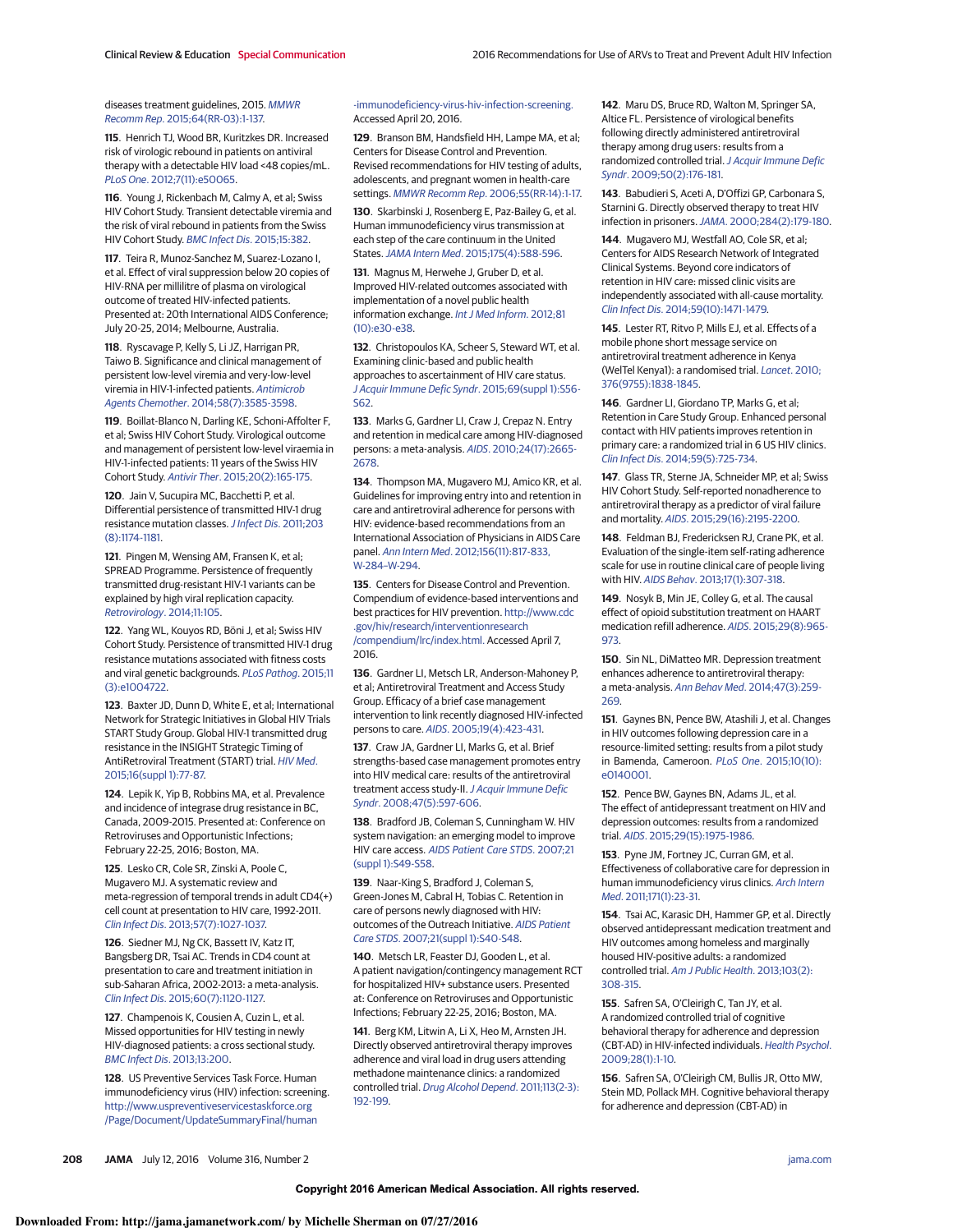HIV-infected injection drug users: a randomized controlled trial. *[J Consult Clin Psychol](http://www.ncbi.nlm.nih.gov/pubmed/22545737)*. 2012;80(3): [404-415.](http://www.ncbi.nlm.nih.gov/pubmed/22545737)

**157**. Simoni JM, Wiebe JS, Sauceda JA, et al. A preliminary RCT of CBT-AD for adherence and depression among HIV-positive Latinos on the U.S.-Mexico border: the Nuevo Día study. *[AIDS Behav](http://www.ncbi.nlm.nih.gov/pubmed/23812892)*. [2013;17\(8\):2816-2829.](http://www.ncbi.nlm.nih.gov/pubmed/23812892)

**158**. Townsend CL, Byrne L, Cortina-Borja M, et al. Earlier initiation of ART and further decline in mother-to-child HIV transmission rates, 2000-2011. *AIDS*[. 2014;28\(7\):1049-1057.](http://www.ncbi.nlm.nih.gov/pubmed/24566097)

**159**. Forbes JC, Alimenti AM, Singer J, et al; Canadian Pediatric AIDS Research Group. A national review of vertical HIV transmission. *AIDS*[. 2012;26](http://www.ncbi.nlm.nih.gov/pubmed/22210635) [\(6\):757-763.](http://www.ncbi.nlm.nih.gov/pubmed/22210635)

**160**. Connor EM, Sperling RS, Gelber R, et al. Reduction of maternal-infant transmission of human immunodeficiency virus type 1 with zidovudine treatment: Pediatric AIDS Clinical Trials Group Protocol 076 Study Group. *[N Engl J Med](http://www.ncbi.nlm.nih.gov/pubmed/7935654)*. [1994;331\(18\):1173-1180.](http://www.ncbi.nlm.nih.gov/pubmed/7935654)

**161**. Kitahata MM, Gange SJ, Abraham AG, et al; NA-ACCORD Investigators. Effect of early vs deferred antiretroviral therapy for HIV on survival. *N Engl J Med*[. 2009;360\(18\):1815-1826.](http://www.ncbi.nlm.nih.gov/pubmed/19339714)

**162**. Donnell D, Baeten JM, Kiarie J, et al; Partners in Prevention HSV/HIV Transmission Study Team. Heterosexual HIV-1 transmission after initiation of antiretroviral therapy: a prospective cohort analysis. *Lancet*[. 2010;375\(9731\):2092-2098.](http://www.ncbi.nlm.nih.gov/pubmed/20537376)

**163**. Cohen M, Chen Y, McCauley M, et al. Final results of the HPTN 052 randomized controlled trial: antiretroviral therapy prevents HIV transmission. Presented at: Eighth International AIDS Society (IAS) Conference on HIV Pathogenesis, Treatment, and Prevention; July 19-22, 2015; Vancouver, BC, Canada. Abstract MOAC0101LB.

**164**. Bavinton BR, Jin F, Prestage G, et al; Opposites Attract Study Group. The Opposites Attract Study of viral load, HIV treatment and HIV transmission in serodiscordant homosexual male couples: design and methods. *[BMC Public Health](http://www.ncbi.nlm.nih.gov/pubmed/25190360)*. [2014;14:917.](http://www.ncbi.nlm.nih.gov/pubmed/25190360)

**165**. Centers for Disease Control and Prevention. Preexposure prophylaxis for the prevention of HIV infection in the United States—2014: a clinical practice guideline. [http://www.cdc.gov/hiv/pdf](http://www.cdc.gov/hiv/pdf/guidelines/PrEPguidelines2014.pdf) [/guidelines/PrEPguidelines2014.pdf.](http://www.cdc.gov/hiv/pdf/guidelines/PrEPguidelines2014.pdf) Accessed March 10, 2016.

**166**. World Health Organization. Guideline on when to start antiretroviral therapy and on pre-exposure prophylaxis for HIV. [http://apps.who](http://apps.who.int/iris/bitstream/10665/186275/1/9789241509565_eng.pdf) [.int/iris/bitstream/10665/186275/1](http://apps.who.int/iris/bitstream/10665/186275/1/9789241509565_eng.pdf) [/9789241509565\\_eng.pdf.](http://apps.who.int/iris/bitstream/10665/186275/1/9789241509565_eng.pdf) Accessed May 10, 2016.

**167**. Marrazzo JM, del Rio C, Holtgrave DR, et al; International Antiviral Society–USA Panel. HIV prevention in clinical care settings: 2014 recommendations of the International Antiviral Society–USA Panel.*JAMA*[. 2014;312\(4\):390-409.](http://www.ncbi.nlm.nih.gov/pubmed/25038358)

**168**. Grant RM, Lama JR, Anderson PL, et al; iPrEx Study Team. Preexposure chemoprophylaxis for HIV prevention in men who have sex with men. *N Engl J Med*[. 2010;363\(27\):2587-2599.](http://www.ncbi.nlm.nih.gov/pubmed/21091279)

**169**. Grant RM, Anderson PL, McMahan V, et al; iPrEx Study Team. Uptake of pre-exposure prophylaxis, sexual practices, and HIV incidence in men and transgender women who have sex with men: a cohort study. *[Lancet Infect Dis](http://www.ncbi.nlm.nih.gov/pubmed/25065857)*. 2014;14(9): [820-829.](http://www.ncbi.nlm.nih.gov/pubmed/25065857)

**170**. Volk JE, Marcus JL, Phengrasamy T, et al. No new HIV infections with increasing use of HIV preexposure prophylaxis in a clinical practice setting. *Clin Infect Dis*[. 2015;61\(10\):1601-1603.](http://www.ncbi.nlm.nih.gov/pubmed/26334052)

**171**. McCormack S, Dunn DT, Desai M, et al. Pre-exposure Prophylaxis to Prevent the Acquisition of HIV-1 Infection (PROUD): effectiveness results from the pilot phase of a pragmatic open-label randomised trial. *[Lancet](http://www.ncbi.nlm.nih.gov/pubmed/26364263)*. [2016;387\(10013\):53-60.](http://www.ncbi.nlm.nih.gov/pubmed/26364263)

**172**. Baeten JM, Donnell D, Ndase P, et al; Partners PrEP Study Team. Antiretroviral prophylaxis for HIV prevention in heterosexual men and women. *[N Engl](http://www.ncbi.nlm.nih.gov/pubmed/22784037) J Med*[. 2012;367\(5\):399-410.](http://www.ncbi.nlm.nih.gov/pubmed/22784037)

**173**. Thigpen MC, Kebaabetswe PM, Paxton LA, et al; TDF2 Study Group. Antiretroviral preexposure prophylaxis for heterosexual HIV transmission in Botswana. *N Engl J Med*[. 2012;367\(5\):423-434.](http://www.ncbi.nlm.nih.gov/pubmed/22784038)

**174**. Molina J-M, Charreau I, Spire B, et al. On demand PrEP with oral TDF-FTC in the open-label phase of the ANRS IPERGAY trial. Presented at: 23rd Conference on Retroviruses and Opportunistic Infections; February 22-25, 2016; Boston, MA.

**175**. Molina JM, Capitant C, Spire B, et al; ANRS IPERGAY Study Group. On-demand preexposure prophylaxis in men at high risk for HIV-1 infection. *N Engl J Med*[. 2015;373\(23\):2237-2246.](http://www.ncbi.nlm.nih.gov/pubmed/26624850)

**176**. Liu AY, Cohen SE, Vittinghoff E, et al. Preexposure prophylaxis for HIV infection integrated with municipal- and community-based sexual health services.*[JAMA Intern Med](http://www.ncbi.nlm.nih.gov/pubmed/26571482)*. 2016;176 [\(1\):75-84.](http://www.ncbi.nlm.nih.gov/pubmed/26571482)

**177**. Molina JM. Coitally dependent TDF/FTC in MSM: updates on PrEP efficacy in IPERGAY. Presented at: Eighth International AIDS Society Conference on HIV Pathogenesis, Treatment, and Prevention; July 19-22, 2015; Vancouver, BC, Canada.

**178**. Cottrell ML, Yang KH, Prince HM, et al. A translational pharmacology approach to predicting outcomes of preexposure prophylaxis against HIV in men and women using tenofovir disoproxil fumarate with or without emtricitabine. *J Infect Dis*[. 2016;214\(1\):55-64.](http://www.ncbi.nlm.nih.gov/pubmed/26917574)

**179**. Choopanya K, Martin M, Suntharasamai P, et al; Bangkok Tenofovir Study Group. Antiretroviral prophylaxis for HIV infection in injecting drug users in Bangkok, Thailand (the Bangkok Tenofovir Study): a randomised, double-blind, placebo-controlled phase 3 trial. *Lancet*[. 2013;381](http://www.ncbi.nlm.nih.gov/pubmed/23769234) [\(9883\):2083-2090.](http://www.ncbi.nlm.nih.gov/pubmed/23769234)

**180**. Deutsch MB, Mendez MF. Neurocognitive features distinguishing primary central nervous system lymphoma from other possible causes of rapidly progressive dementia. *[Cogn Behav Neurol](http://www.ncbi.nlm.nih.gov/pubmed/25812125)*. [2015;28\(1\):1-10.](http://www.ncbi.nlm.nih.gov/pubmed/25812125)

**181**. Gandhi M, Glidden D, Liu AY, et al. Higher cumulative TFV/FTC levels in PrEP associated with decline in renal function. Presented at: Conference on Retroviruses and Opportunistic Infections; February 22-25, 2016; Boston, MA.

**182**. Liu AY, Vittinghoff E, Anderson PL, et al. Changes in renal function associated with TDF/FTC PrEP use in the US Demo Project. Presented at:

Conference on Retroviruses and Opportunistic Infections; February 22-25, 2016; Boston, MA.

**183**. Solomon MM, Lama JR, Glidden DV, et al; iPrEx Study Team. Changes in renal function associated with oral emtricitabine/tenofovir disoproxil fumarate use for HIV pre-exposure prophylaxis. *AIDS*[. 2014;28\(6\):851-859.](http://www.ncbi.nlm.nih.gov/pubmed/24499951)

**184**. Mugwanya KK, Wyatt C, Celum C, et al; Partners PrEP Study Team. Changes in glomerular kidney function among HIV-1-uninfected men and women receiving emtricitabine-tenofovir disoproxil fumarate preexposure prophylaxis: a randomized clinical trial. *JAMA Intern Med*[. 2015;175\(2\):246-254.](http://www.ncbi.nlm.nih.gov/pubmed/25531343)

**185**. Liu AY, Vittinghoff E, Sellmeyer DE, et al. Bone mineral density in HIV-negative men participating in a tenofovir pre-exposure prophylaxis randomized clinical trial in San Francisco. *PLoS One*[. 2011;6\(8\):](http://www.ncbi.nlm.nih.gov/pubmed/21897852) [e23688.](http://www.ncbi.nlm.nih.gov/pubmed/21897852)

**186**. Kasonde M, Niska RW, Rose C, et al. Bone mineral density changes among HIV-uninfected young adults in a randomised trial of pre-exposure prophylaxis with tenofovir-emtricitabine or placebo in Botswana. *PLoS One*[. 2014;9\(3\):e90111.](http://www.ncbi.nlm.nih.gov/pubmed/24625530)

**187**. Mulligan M, Rutledge B, Kapogiannis BG, et al. Bone changes in young men ages 18-22 enrolled in a pre-exposure prophylaxis (PrEP) safety and demonstration study using tenofovir disoproxil fumarate/emtricitabine (TDF/FTC). Presented at: 15th European AIDS Conference; October 21-24, 2015; Barcelona, Spain.

**188**. Grant R, Mulligan K, McMahan V, et al. Recovery of bone mineral density after stopping oral HIV preexposure prophylaxis. Presented at: Conference on Retroviruses and Opportunistic Infections; February 22-25, 2016; Boston, MA.

**189**. Markowitz LE, Dunne EF, Saraiya M, et al; Centers for Disease Control and Prevention. Human papillomavirus vaccination: recommendations of the Advisory Committee on Immunization Practices (ACIP). *MMWR Recomm Rep*[. 2014;63\(RR-05\):1-30.](http://www.ncbi.nlm.nih.gov/pubmed/25167164)

**190**. Golub SA, Pena S, Boonrai K, et al. STI data from community-based PrEP implementation suggest changes to CDC guidelines. Presented at: 23rd Conference on Retroviruses and Opportunistic Infections; February 22-25, 2016; Boston, MA. Abstract 869.

**191**. Liu AY, Vittinghoff E, Anderson PL, et al. Changes in renal function associated with TDF/FTC PrEP use in the US Demo Project. Presented at: Conference on Retroviruses and Opportunistic Infections; February 22-25, 2016; Boston, MA.

**192**. Knox DC, Tan DH, Harrigan PR, Anderson PL. HIV-1 infection with multiclass resistance despite preexposure prophylaxis (PrEP). Presented at: Conference on Retroviruses and Opportunistic Infections; February 22-25, 2016; Boston, MA.

**193**. Massud I, Mitchell J, Babusis D, et al. Chemoprophylaxis with oral FTC/TAF protects macaques from rectal SHIV infection. Presented at: Conference on Retroviruses and Opportunistic Infections; February 22-25, 2016; Boston, MA.

**194**. Garrett KL, Cottrell ML, Prince HM, et al. Concentrations of TFV and TFVdp in female mucosal tissues after a single dose of TAF. Presented at: Conference on Retroviruses and Opportunistic Infections; February 22-25, 2016; Boston, MA.

**195**. Cardo DM, Culver DH, Ciesielski CA, et al; Centers for Disease Control and Prevention